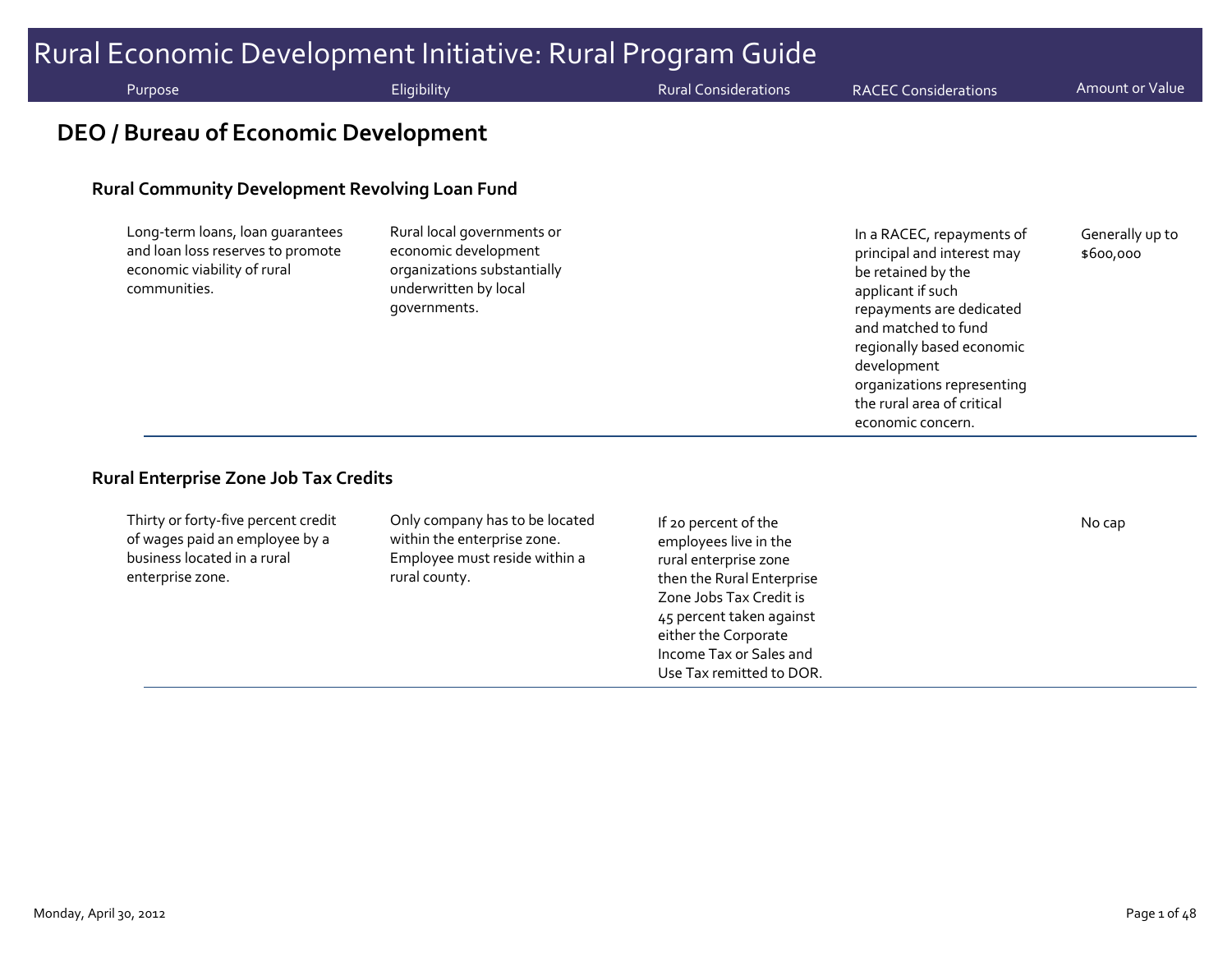| Purpose                                                                                                                      | Eligibility                                                                        | <b>Rural Considerations</b>                                                                                                                                                    | <b>RACEC Considerations</b>                                                                                                                       | Amount or Value               |
|------------------------------------------------------------------------------------------------------------------------------|------------------------------------------------------------------------------------|--------------------------------------------------------------------------------------------------------------------------------------------------------------------------------|---------------------------------------------------------------------------------------------------------------------------------------------------|-------------------------------|
| Rural Infrastructure Fund - Preclearance Review                                                                              |                                                                                    |                                                                                                                                                                                |                                                                                                                                                   |                               |
| Grants for activities related to the<br>identification and preclearance<br>review of potential land use<br>modifications.    | Rural local governments or 501<br>(c)(3)s located in and serving rural<br>Florida. | \$75,000 with 50 percent<br>local match                                                                                                                                        | \$300,000 with a 33 percent<br>local match for projects in<br>a RACEC. If a rural catalyst<br>project, the match<br>requirement may be<br>waived. | Dependent on<br>Appropriation |
| <b>Rural Infrastructure Fund-Feasibility Grants</b>                                                                          |                                                                                    |                                                                                                                                                                                |                                                                                                                                                   |                               |
| Grants for infrastructure<br>feasibility studies, design and<br>engineering or other planning and<br>preparation activities. | Rural local governments or 501<br>(c)(3)s located in and serving rural<br>Florida. | Award amount<br>dependent on number of<br>jobs to be created.<br>\$50,000 for projects<br>creating at least 100 jobs;<br>\$150,000 for projects<br>creating at least 300 jobs. | \$300,000 for projects in a<br>RACEC. Jobs may be<br>waived in a RACEC.                                                                           | Dependent on<br>Appropriation |
| Rural Infrastructure Fund-Total Project Participation                                                                        |                                                                                    |                                                                                                                                                                                |                                                                                                                                                   |                               |
| A grant to facilitate infrastructure<br>projects in rural Florida.                                                           | Rural local governments or 501<br>(c)(3)s located in and serving rural<br>Florida. | The grant award is up to<br>25 percent of the total<br>appropriation or 30<br>percent of the total<br>infrastructure project<br>cost, whichever is lower.                      | If a catalyst project, the<br>grant may cover 40<br>percent of the project.                                                                       | Dependent on<br>Appropriation |

#### **Rural Jobs Tax Credit**

| \$1,000 per new job created within | Generally about |
|------------------------------------|-----------------|
| specific industry sectors.         | \$5 million     |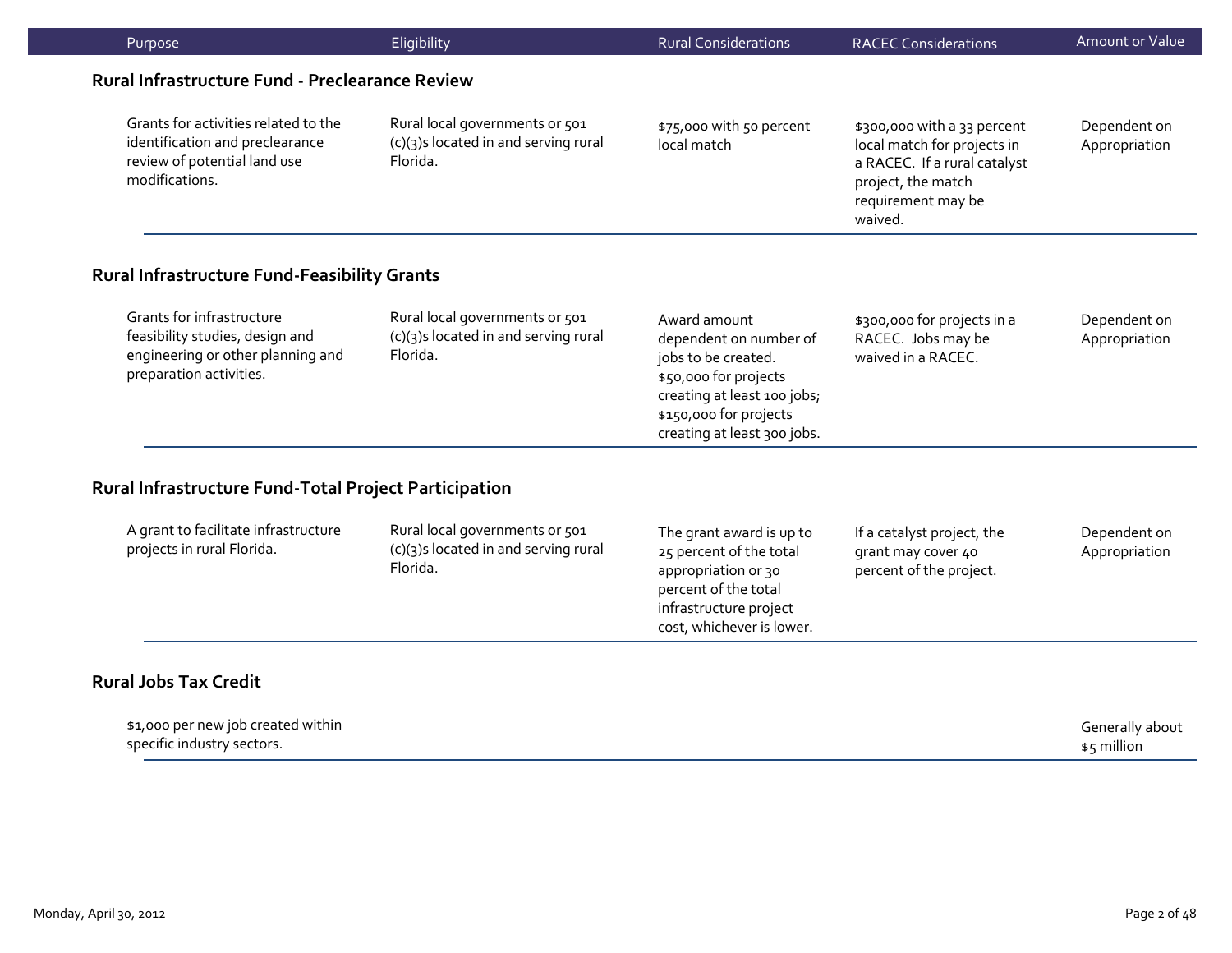| Purpose                                                                      | Eligibility                                                                                  | <b>Rural Considerations</b>     | <b>RACEC Considerations</b>      | Amount or Value              |
|------------------------------------------------------------------------------|----------------------------------------------------------------------------------------------|---------------------------------|----------------------------------|------------------------------|
| <b>Rural Regional Development Grant</b>                                      |                                                                                              |                                 |                                  |                              |
| To build capacity within the Rural<br>Areas of Critical Economic<br>Concern. | Local multi-jurisdictional<br>organizations recognized and<br>supported by local government. | Award amounts up to<br>\$35,000 | Award amounts up to<br>\$100,000 | Generally about<br>\$750,000 |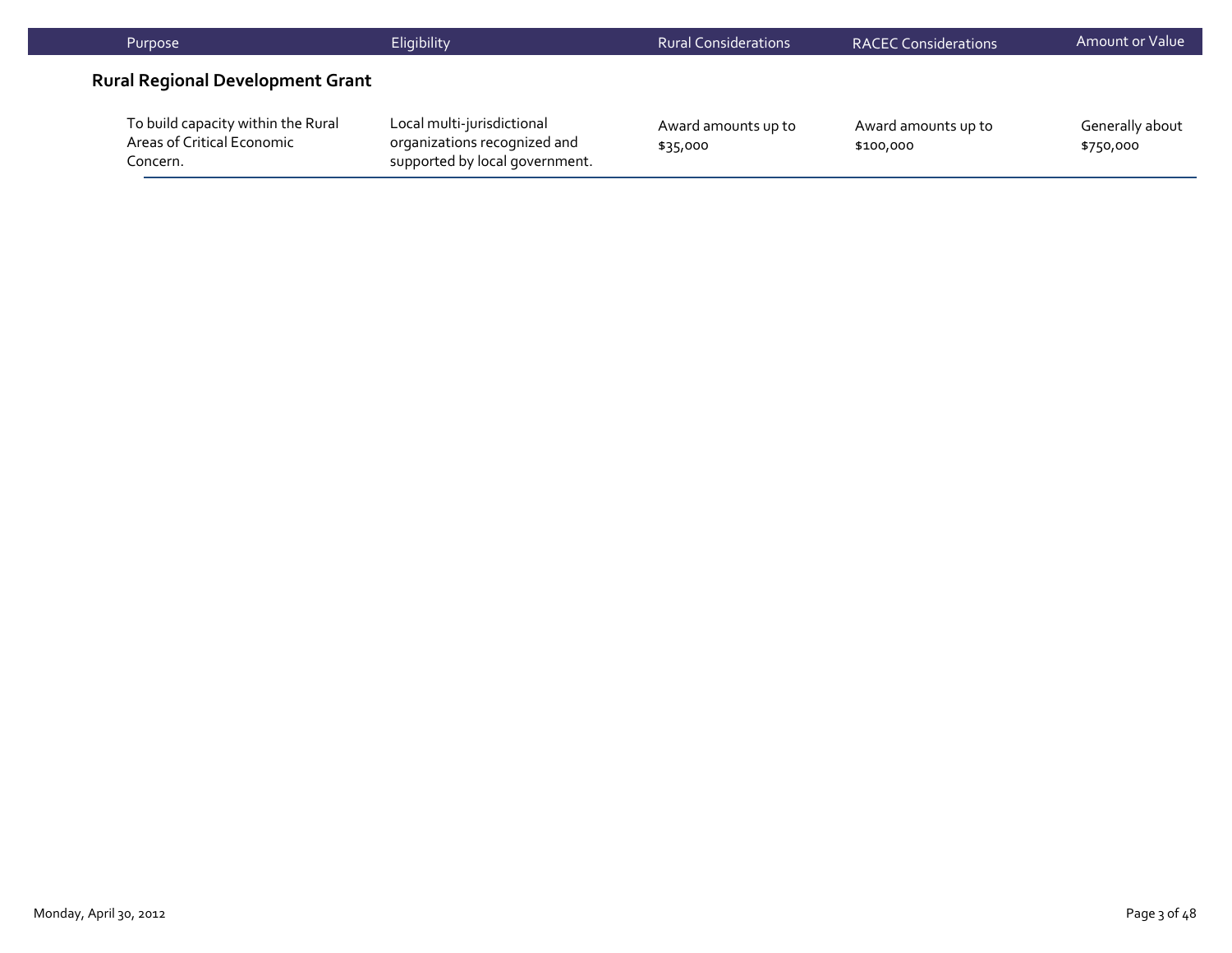### **DEO / Workforce Services**

#### **Migrant and Seasonal Farmworker Services**

| AWI assists Workforce Boards in   | Employers and workers in rural |
|-----------------------------------|--------------------------------|
| operating an outreach and         | areas as well as statewide.    |
| employment program for migrant    |                                |
| and seasonal farm workers. Full-  |                                |
| time, year-round outreach         |                                |
| workers conduct research          |                                |
| activities in order to accomplish |                                |
| the maximum penetration into      |                                |
| the farm work population.         |                                |

#### **Mobile One‐Stop Service Center Unit**

| Mobile workforce services to rural | Employers and workers in rural |
|------------------------------------|--------------------------------|
| areas when no One-Stop Centers     | areas.                         |
| are nearby. Services include job   |                                |
| seeking, claims for                |                                |
| Unemployment Compensation.         |                                |
|                                    |                                |

#### **Trade Adjustment Assistance Act**

| Trade Adjustment Assistance         | Employers and workers in rural |
|-------------------------------------|--------------------------------|
| (TAA) and Alternative Trade         | areas as well as statewide.    |
| Adjustment Assistance (ATAA)        |                                |
| help trade-affected workers who     |                                |
| have lost their jobs as a result of |                                |
| increased imports or shifts in      |                                |
| production to areas outside of the  |                                |
| United States.                      |                                |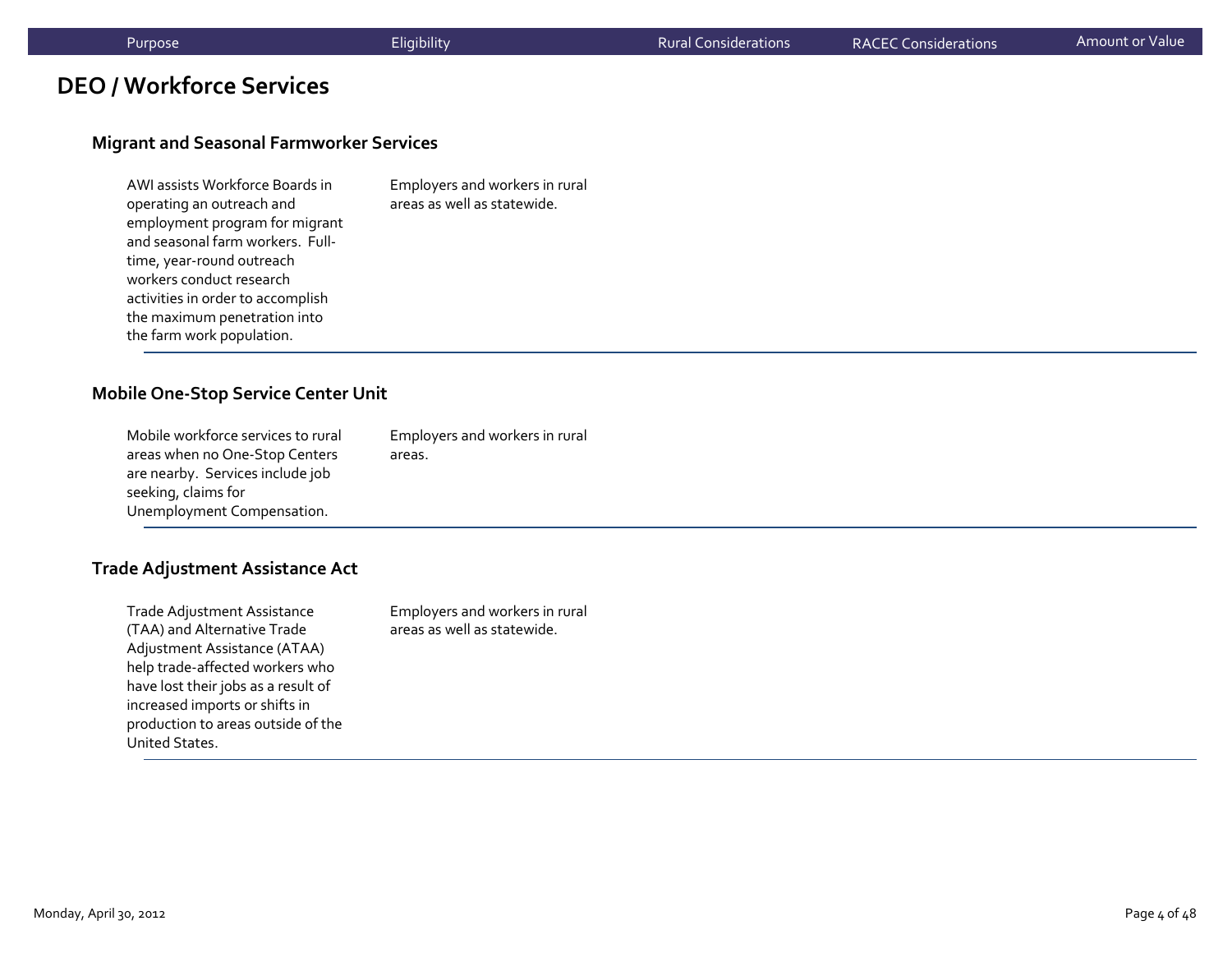# **DEO / Workforce Services and Regional Workforce Boards**

#### **Rapid Response Services**

Employer On‐Site Response to layoffs and plant closings. Regional Workforce Boards provide employment and training services.

Employers and workers in rural areas as well as statewide.

#### **Wagner‐Peyser Program**

A federally funded labor exchange system developed to match employers with qualified job applicants. It is also linked to the unemployment compensation program helping applicants file for unemployment compensation benefits and seek newemployment opportunities. Customers can access labor exchange services through <sup>a</sup> variety of methods to include self‐ service, staff‐assisted service, and facilitated self‐help service.

Employers and workers in rural areas as well as statewide.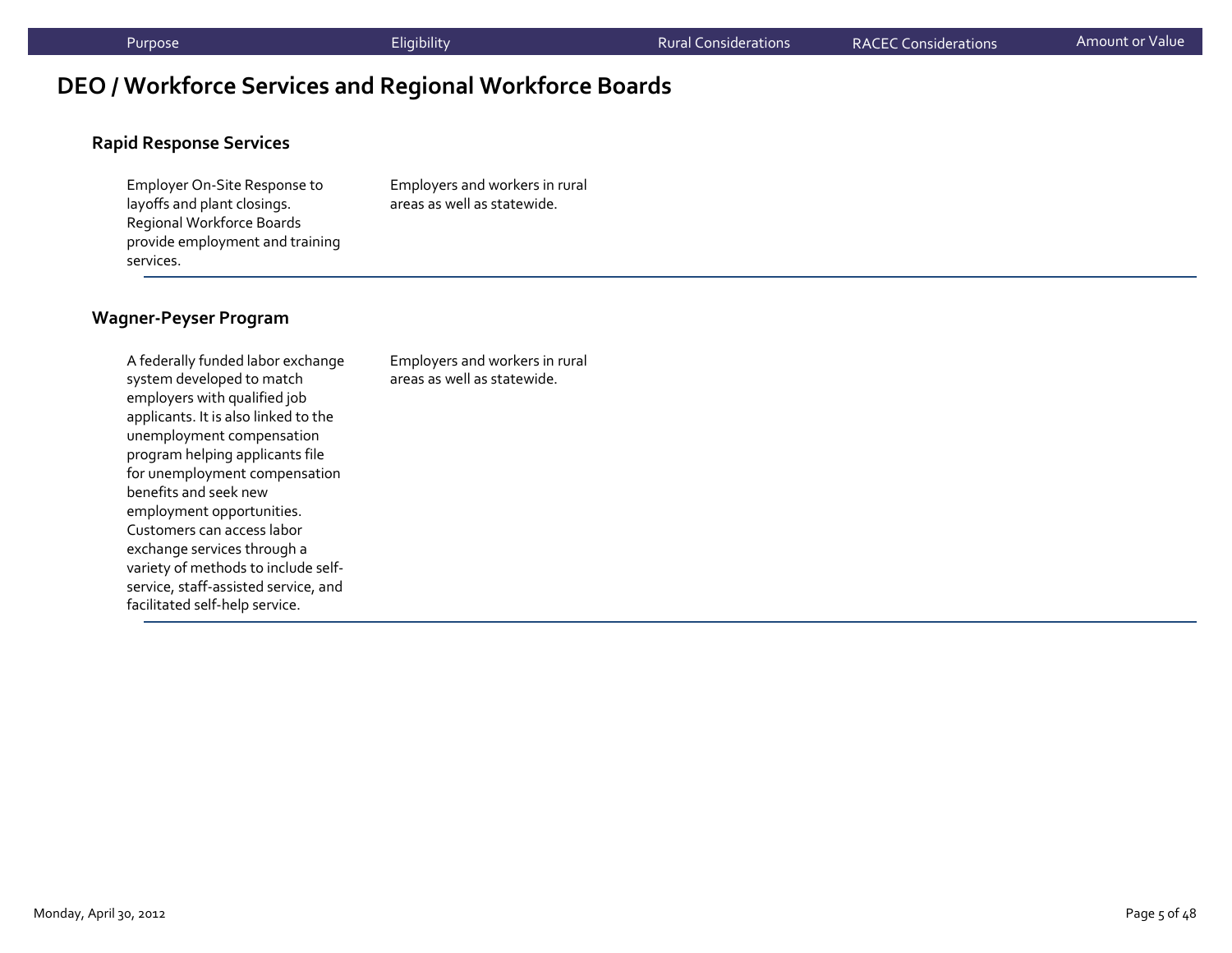#### **Workforce Investment Act**

Local Workforce Boards offer job training and employment programs through One‐Stop Career Centers. These Centers make many services available to help clients increase their long‐ term employment opportunities and wages.

Workers who have lost their jobs and need job training in <sup>a</sup> new occupation to become reemployed; Homemakers who have lost their financial suppor<sup>t</sup> from <sup>a</sup> family member; Recipients of public assistance and other low‐ income individuals when funds are limited; Employed workers that need skills upgrading or retraining; Veterans and eligible spouses of veterans may be moved to the front of the line for services they qualify for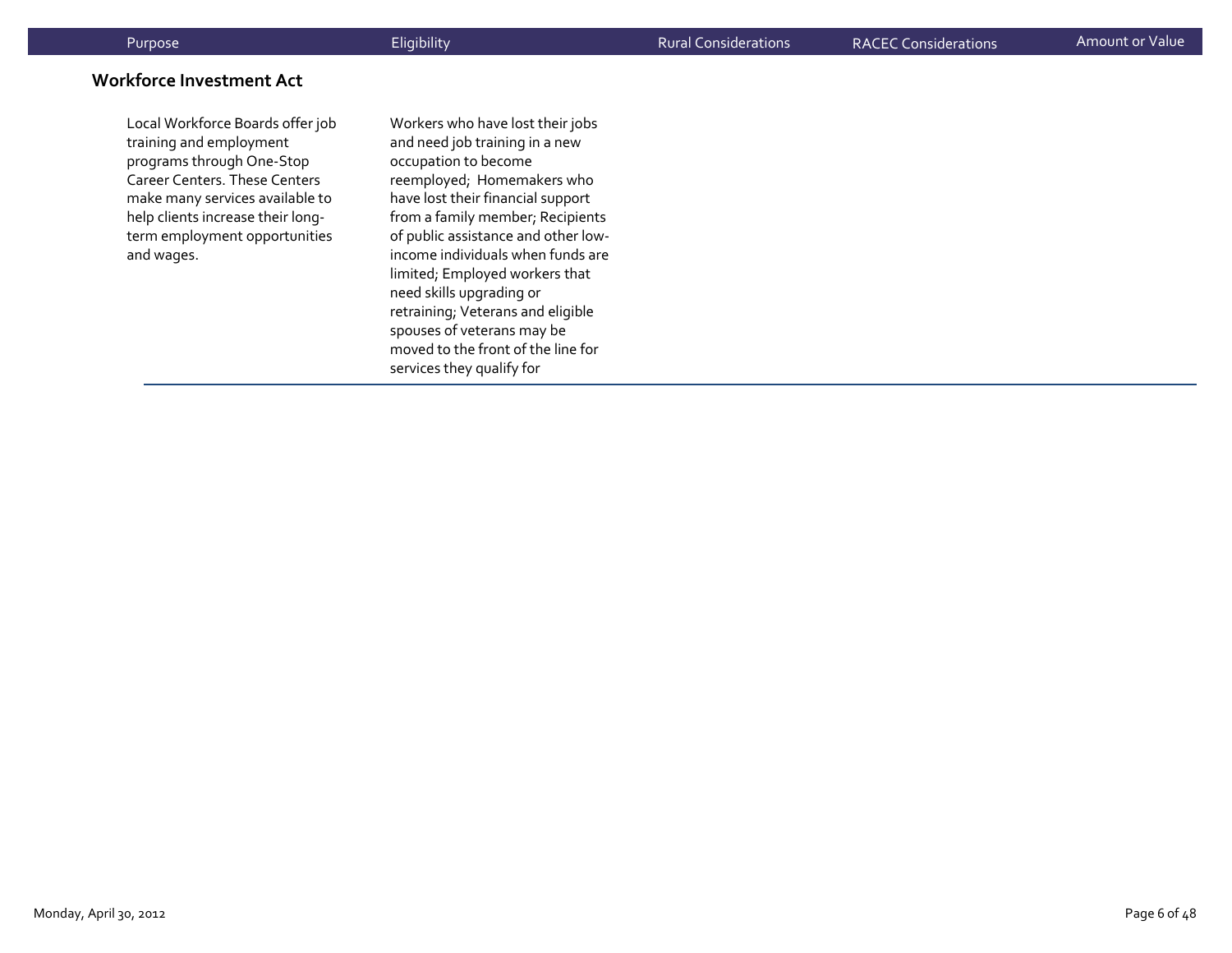| Purpose                                 | Eligibility                                            | <b>Rural Considerations</b> | <b>RACEC Considerations</b>                                                                                                                                                                                             | Amount or Value |
|-----------------------------------------|--------------------------------------------------------|-----------------------------|-------------------------------------------------------------------------------------------------------------------------------------------------------------------------------------------------------------------------|-----------------|
| <b>DEO/Bureau of Community Planning</b> |                                                        |                             |                                                                                                                                                                                                                         |                 |
| <b>Community Planning</b>               |                                                        |                             |                                                                                                                                                                                                                         |                 |
| <b>Transportation Concurrency</b>       | RACEC, REDI eligible, others with<br>>100 job creation |                             | If DEO/BED concurs in<br>writing, that project is for<br>qualified job creation, local<br>government, after<br>consulting with DOT may<br>provide for a waiver of<br>transportation<br>concurrency.                     |                 |
| Development of Regional Impact          | <b>RACEC</b>                                           |                             | Projects that are under 100<br>% of the development<br>threshold and certified by<br>DEO/BED to meet<br>economic and<br>employment criteria are<br>not required to undergo<br>development of regional<br>impact review. |                 |
| Large Scale Amendments                  | Local governments designated as<br><b>RACEC</b>        |                             | Large scale amendments<br>that further economic<br>development objectives<br>may be submitted by<br>RACEC local governments<br>without regard to the twice<br>per year limit.                                           |                 |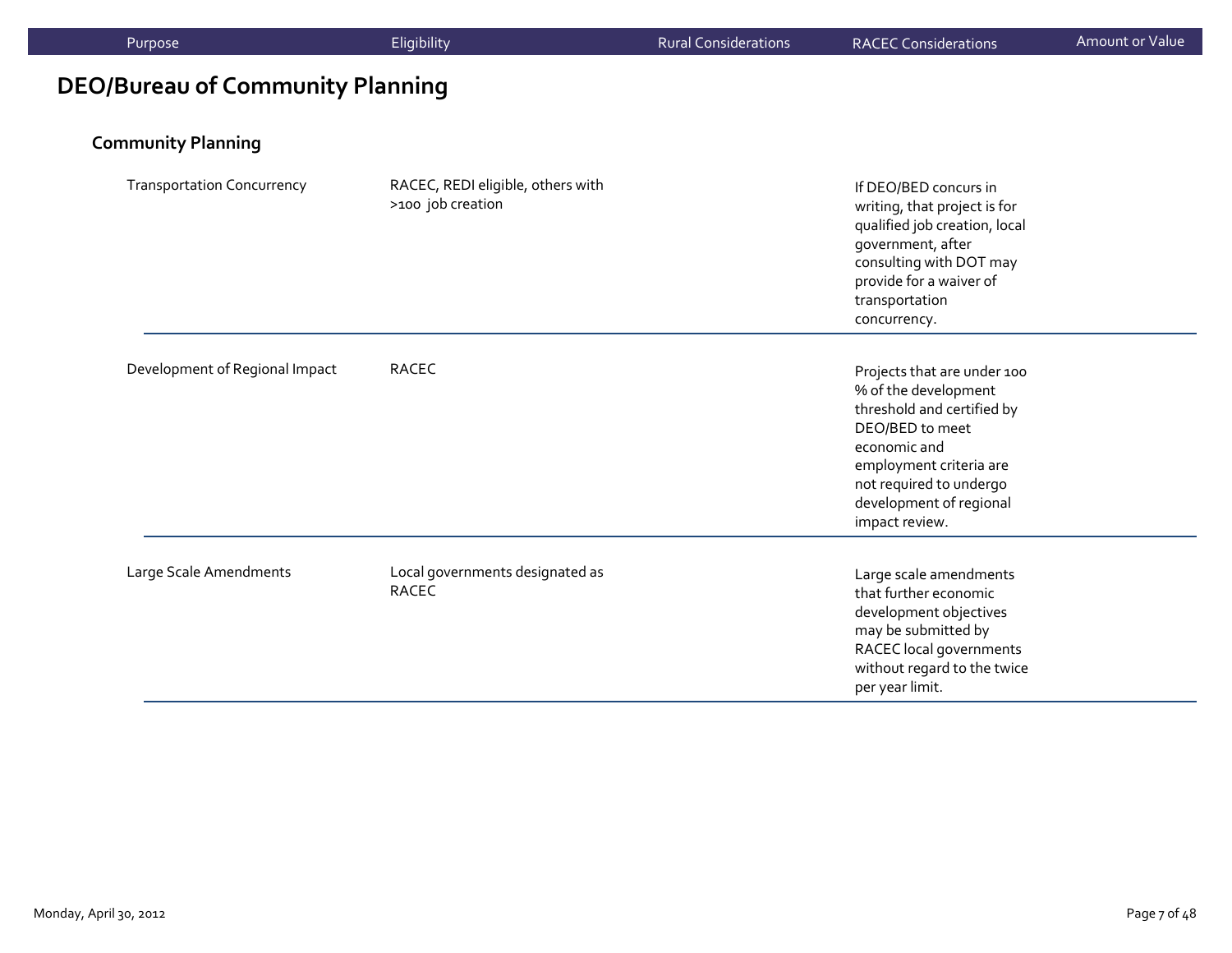| Purpose                                                                                                                                                                | Eligibility                                                                 | <b>Rural Considerations</b>                                                               | <b>RACEC Considerations</b>                                                                                                                                                                                                         | <b>Amount or Value</b>                                         |
|------------------------------------------------------------------------------------------------------------------------------------------------------------------------|-----------------------------------------------------------------------------|-------------------------------------------------------------------------------------------|-------------------------------------------------------------------------------------------------------------------------------------------------------------------------------------------------------------------------------------|----------------------------------------------------------------|
| <b>Small Scale Amendments</b>                                                                                                                                          | Local governments designated as<br><b>RACEC</b>                             |                                                                                           | Local governments may<br>change 10 additional acres,<br>for a total of 20 acres, with<br>small scale amendments in<br>RACEC areas if certified<br>through DEO/BED that it<br>furthers economic<br>objectives of the<br>designation. | additional 10<br>acres allowed for<br>small scale<br>amendment |
| Development of Regional Impact                                                                                                                                         | RACEC                                                                       |                                                                                           | Applicable DRI<br>development thresholds<br>shall be increased 150 %<br>for RACEC areas.                                                                                                                                            |                                                                |
| <b>Small Cities Community Development Block Grant</b>                                                                                                                  |                                                                             |                                                                                           |                                                                                                                                                                                                                                     |                                                                |
| Grants for infrastructure, housing<br>rehabilitation, economic<br>development, and downtown<br>revitalization benefitting primarily<br>low and moderate income persons | Cities and counties not<br>participating in the Entitlement<br>CDBG program | Receives 20 points<br>toward Program Impact<br>score if applicant is a<br>rural community | Receives 20 points toward<br>Program Impact score if<br>located in a RACEC, but<br>applicant does not receive<br>an additional 20 points for<br>being a rural community                                                             | $$600,000 -$<br>\$750,000                                      |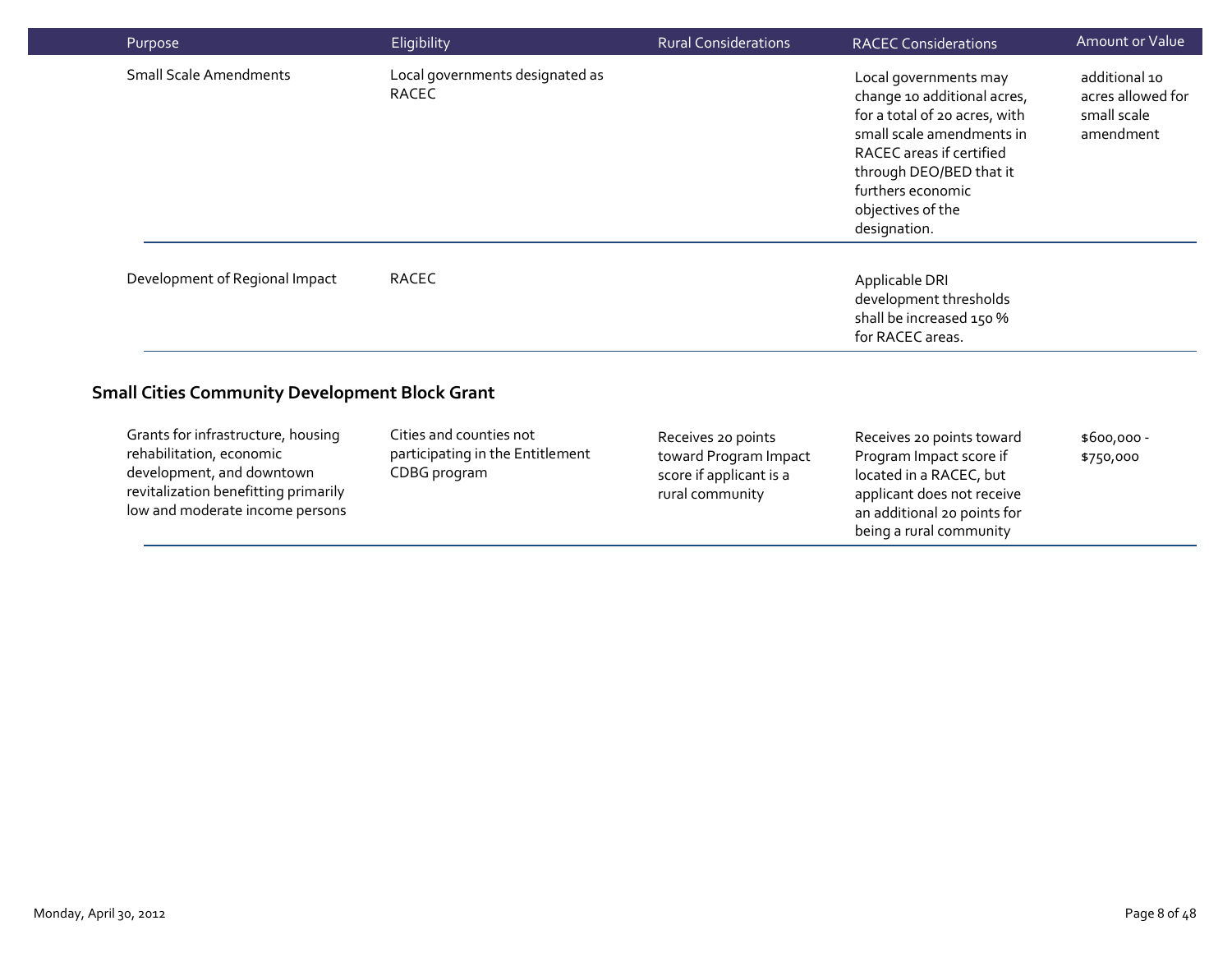# **Department of Agriculture and Consumer Services, Division of Forestry**

#### **American Recovery and Reinvestment Act ‐ Florida Forest Health Improvement Initiative**

| To stimulate increased economic<br>activity in the nursery,<br>landscaping, and transportation<br>sectors of the economy. Arborists<br>and tree workers will benefit from<br>funds that are made available for<br>tree maintenance practices such<br>as pruning and site amelioration.<br>Communities all over Florida will<br>benefit ecologically from the<br>increase in canopy cover and<br>improved health and vigor of<br>existing trees. Projects will<br>contribute to improved water and<br>air quality, improved community<br>aesthetics, and increased | Counties, communities and not<br>for profit organizations | Highest score will be<br>given to proposals that<br>demonstrate an<br>economic need for<br>funds. | Applications from counties<br>with the highest current<br>unemployment rates in<br>their region will receive<br>higher scores. Within<br>those counties, either<br>smaller, rural communities<br>or blighted were scored<br>the highest. | \$23,324 |
|-------------------------------------------------------------------------------------------------------------------------------------------------------------------------------------------------------------------------------------------------------------------------------------------------------------------------------------------------------------------------------------------------------------------------------------------------------------------------------------------------------------------------------------------------------------------|-----------------------------------------------------------|---------------------------------------------------------------------------------------------------|------------------------------------------------------------------------------------------------------------------------------------------------------------------------------------------------------------------------------------------|----------|
| employment opportunities.                                                                                                                                                                                                                                                                                                                                                                                                                                                                                                                                         |                                                           |                                                                                                   |                                                                                                                                                                                                                                          |          |

#### **American Recovery and Reinvestment Act ‐ Longleaf Pine Ecosystem Restoration Private Landowner Inc**

Increase the acreage of healthy Longleaf pine ecosystems in Florida by helping non‐industrial private forest landowners to make the long term investment required to establish and maintain this valuable ecosystem.

Non‐industrial private forest landowners

Majority of the participants are in rural counties

\$196,086.92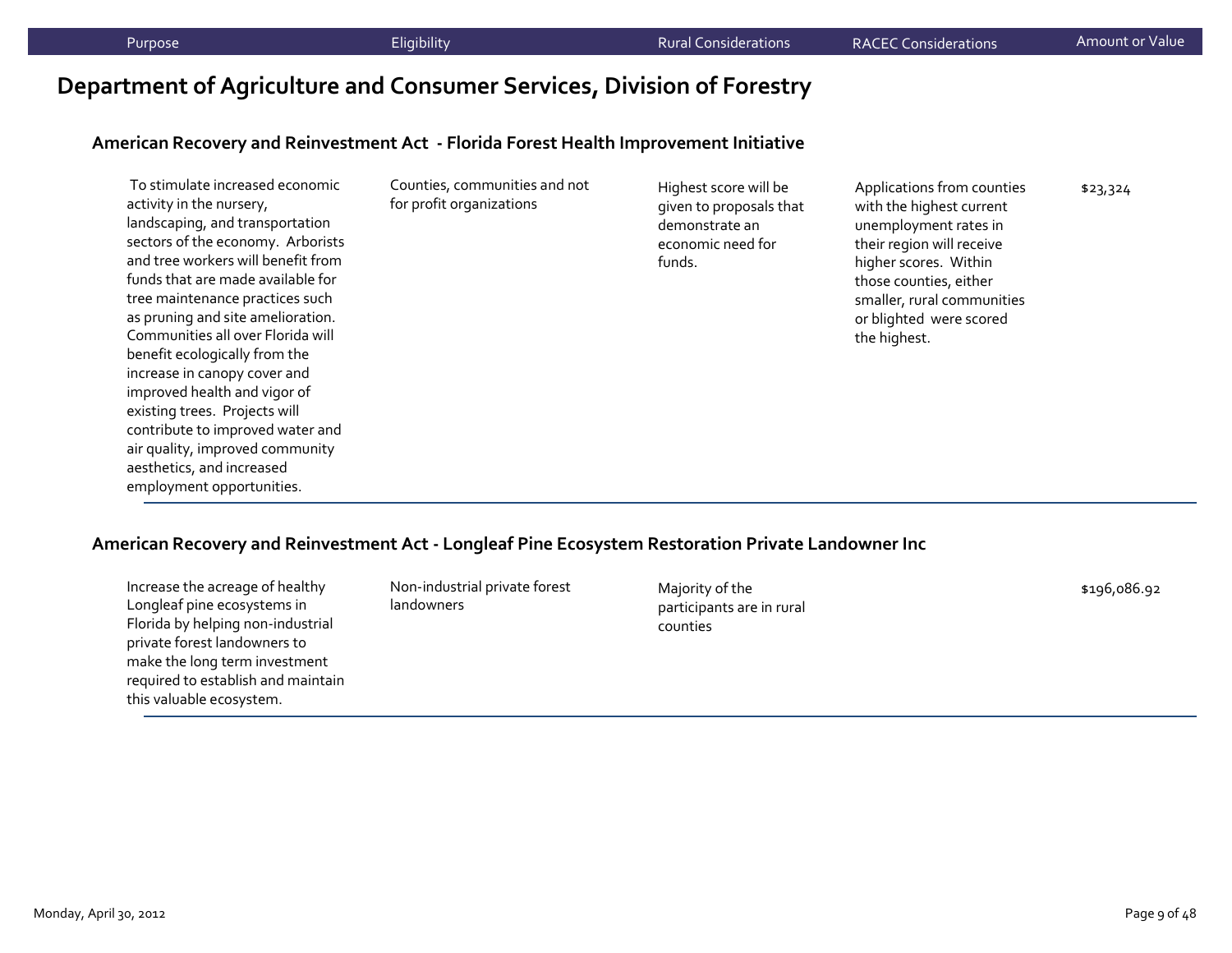| Purpose                                                                                                                                                                                        | Eligibility                                                                                                                                             | <b>Rural Considerations</b>                                                                                        | <b>RACEC Considerations</b>                                                                                                      | <b>Amount or Value</b> |  |  |
|------------------------------------------------------------------------------------------------------------------------------------------------------------------------------------------------|---------------------------------------------------------------------------------------------------------------------------------------------------------|--------------------------------------------------------------------------------------------------------------------|----------------------------------------------------------------------------------------------------------------------------------|------------------------|--|--|
|                                                                                                                                                                                                | <b>Pilot Cogongrass Treatment Cost-Share Program</b>                                                                                                    |                                                                                                                    |                                                                                                                                  |                        |  |  |
| To provide assistance to private<br>landowners with controlling<br>infestations of cogongrass, a<br>state- and federally-regulated<br>pest plant, from their property.                         | Non-industrial private landowners<br>in 28 counties in North Florida.                                                                                   | Made available to private<br>landowners in 22 rural<br>counties and 1 rural<br>community.                          | Made available to private<br>landowners in all<br>Northwest and 11 North<br>Central Rural Areas of<br>Critical Economic Concern. | \$24,570               |  |  |
| Southern Pine Beetle Prevention Cost-Share Program                                                                                                                                             |                                                                                                                                                         |                                                                                                                    |                                                                                                                                  |                        |  |  |
| To provide assistance and<br>incentives for forest landowners<br>to conduct management practices<br>which improve forest health and<br>reduce stand susceptibility to<br>southern pine beetle. | Non-industrial private forest<br>(NIPF) landowners in counties in<br>North Florida which are within the<br>historical range of southern pine<br>beetle. | Made available to NIPF<br>landowners in 25 rural<br>counties and 17 rural<br>communities.                          | Made available to NIPF<br>landowners in all<br>Northwest and North<br>Central Rural Areas of<br>Critical Economic Concern.       | \$394,299              |  |  |
| The Florida Forest Stewardship Program                                                                                                                                                         |                                                                                                                                                         |                                                                                                                    |                                                                                                                                  |                        |  |  |
| Encourage non-industrial forest<br>landowners to manage their<br>properties according to the<br>multiple-use concept.                                                                          | Non-industrial private forest<br>landowners owning at least 20<br>acres of forest                                                                       | Majority of the<br>participants are in rural<br>counties                                                           |                                                                                                                                  | \$52,249.56            |  |  |
| <b>Urban and Community Forestry</b>                                                                                                                                                            |                                                                                                                                                         |                                                                                                                    |                                                                                                                                  |                        |  |  |
| Provide technical and financial<br>assistance in urban forestry to<br>eligible entities.                                                                                                       | Cities, Counties, not for profits<br>and schools.                                                                                                       | Communities with<br>greatest apparent needs<br>are given additional<br>consideration when<br>scoring applications. |                                                                                                                                  | \$19,237               |  |  |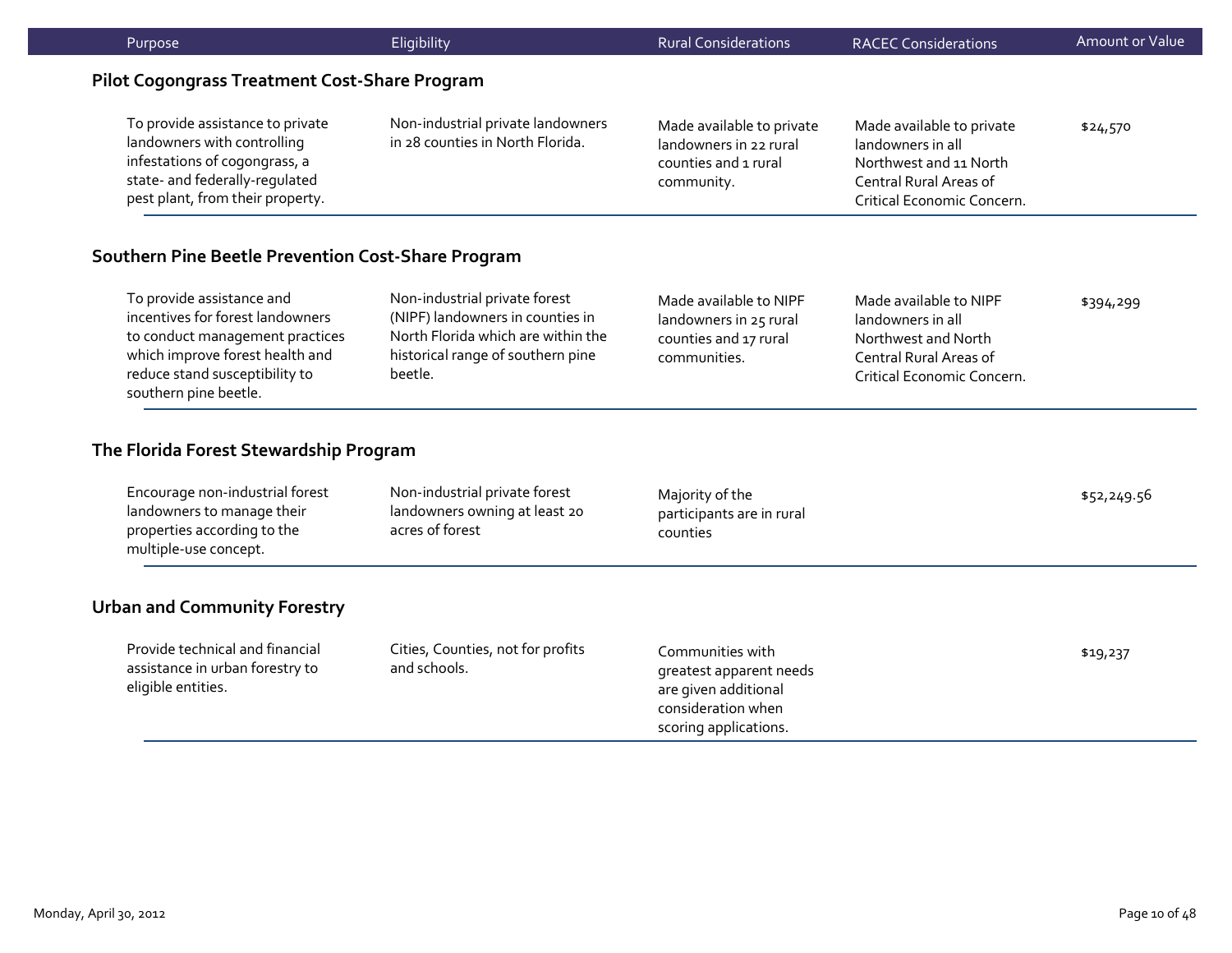| Purpose                                                                     | Eligibility                                                                                                                                 | <b>Rural Considerations</b>                                                                      | <b>RACEC Considerations</b> | <b>Amount or Value</b> |
|-----------------------------------------------------------------------------|---------------------------------------------------------------------------------------------------------------------------------------------|--------------------------------------------------------------------------------------------------|-----------------------------|------------------------|
| <b>Volunteer Fire Assistance Grants Program</b>                             |                                                                                                                                             |                                                                                                  |                             |                        |
| To enhance wildland fire<br>protection and wildfire<br>suppression response | County, city, and local fire district<br>fire departments, combination or<br>volunteer, of communities with<br>populations less than 10,000 | Highest score will be<br>given to applications that<br>demonstrate an<br>economic need for funds |                             |                        |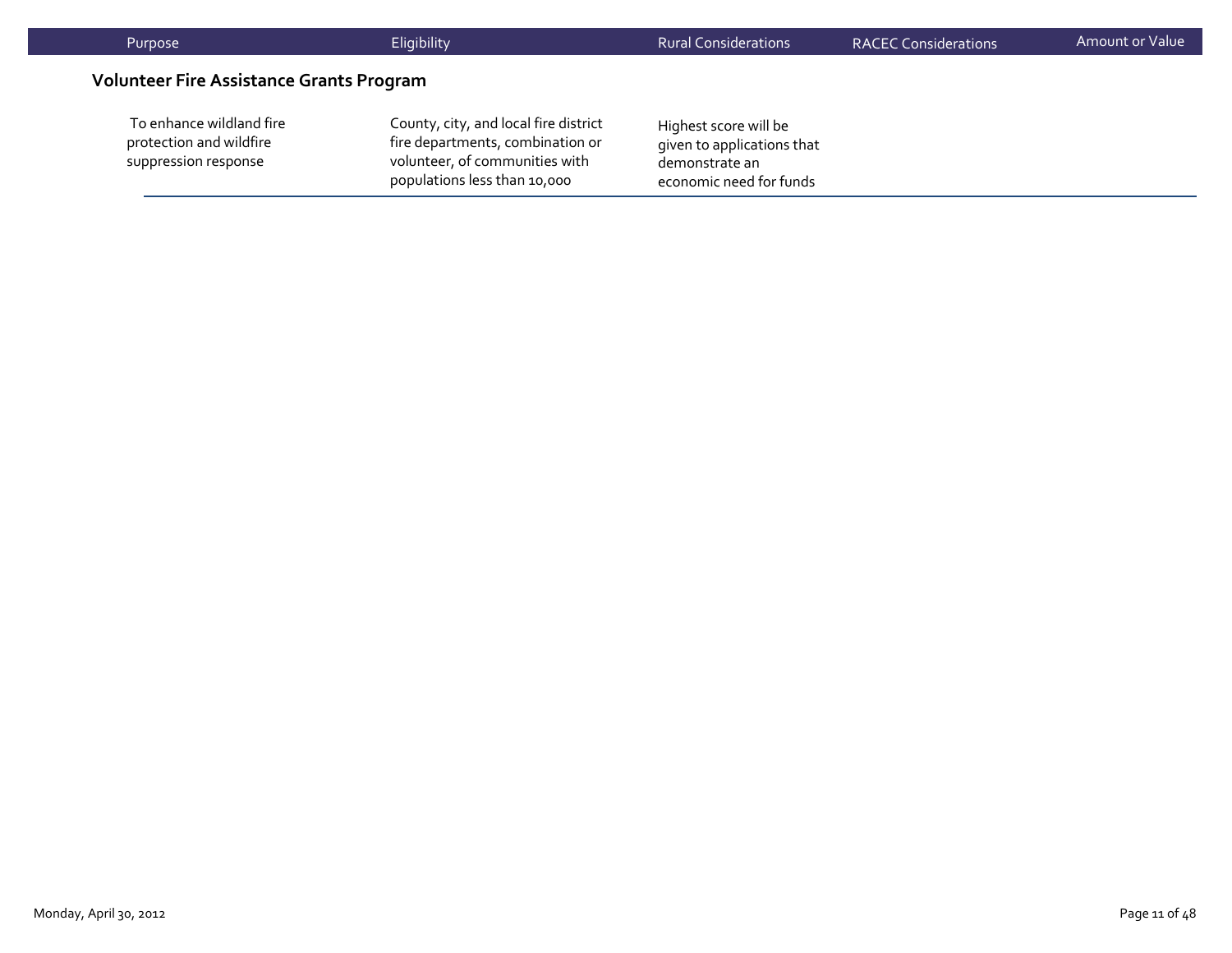| Purpose                                | Eligibility                                                             | <b>Rural Considerations</b> | <b>RACEC Considerations</b> | Amount or Value |
|----------------------------------------|-------------------------------------------------------------------------|-----------------------------|-----------------------------|-----------------|
| Department of Environmental Protection |                                                                         |                             |                             |                 |
|                                        | <b>Domestic Wastewater Collection/Transmission System (Permit Fees)</b> |                             |                             |                 |

| Reduces permit application fees | Rural/RACEC Communities | Waiver Granted | Permit           |
|---------------------------------|-------------------------|----------------|------------------|
| for wastewater collection and   |                         |                | application fee  |
| transmission systems in rural   |                         |                | reduced to \$100 |
| communities                     |                         |                |                  |

#### **Domestic Wastewater Type I, II and III Wastewater Treatment Plant Permit**

| Reduces permit application fees | Rural/RACEC Communities | Waiver Granted | Permit           |
|---------------------------------|-------------------------|----------------|------------------|
| for Domestic Wastewater Type I, |                         |                | application fee  |
| II, and II Wastewater Treatment |                         |                | reduced to \$100 |
| <b>Facilities</b>               |                         |                |                  |

# **Dredge and Fill**

| Reduces application fees for<br>dredge and fill permits needed for<br>varying projects | <b>Rural/RACEC Communities</b> | Waiver Granted | Permit<br>application fee<br>reduced to \$100 |
|----------------------------------------------------------------------------------------|--------------------------------|----------------|-----------------------------------------------|
|                                                                                        |                                |                |                                               |

### **Drinking Water Treatment Construction**

| Reduces permit application fees | Rural/RACEC Communities | Waiver Granted | Permit           |
|---------------------------------|-------------------------|----------------|------------------|
| for drinking water treatment    |                         |                | application fee  |
| construction projects           |                         |                | reduced to \$100 |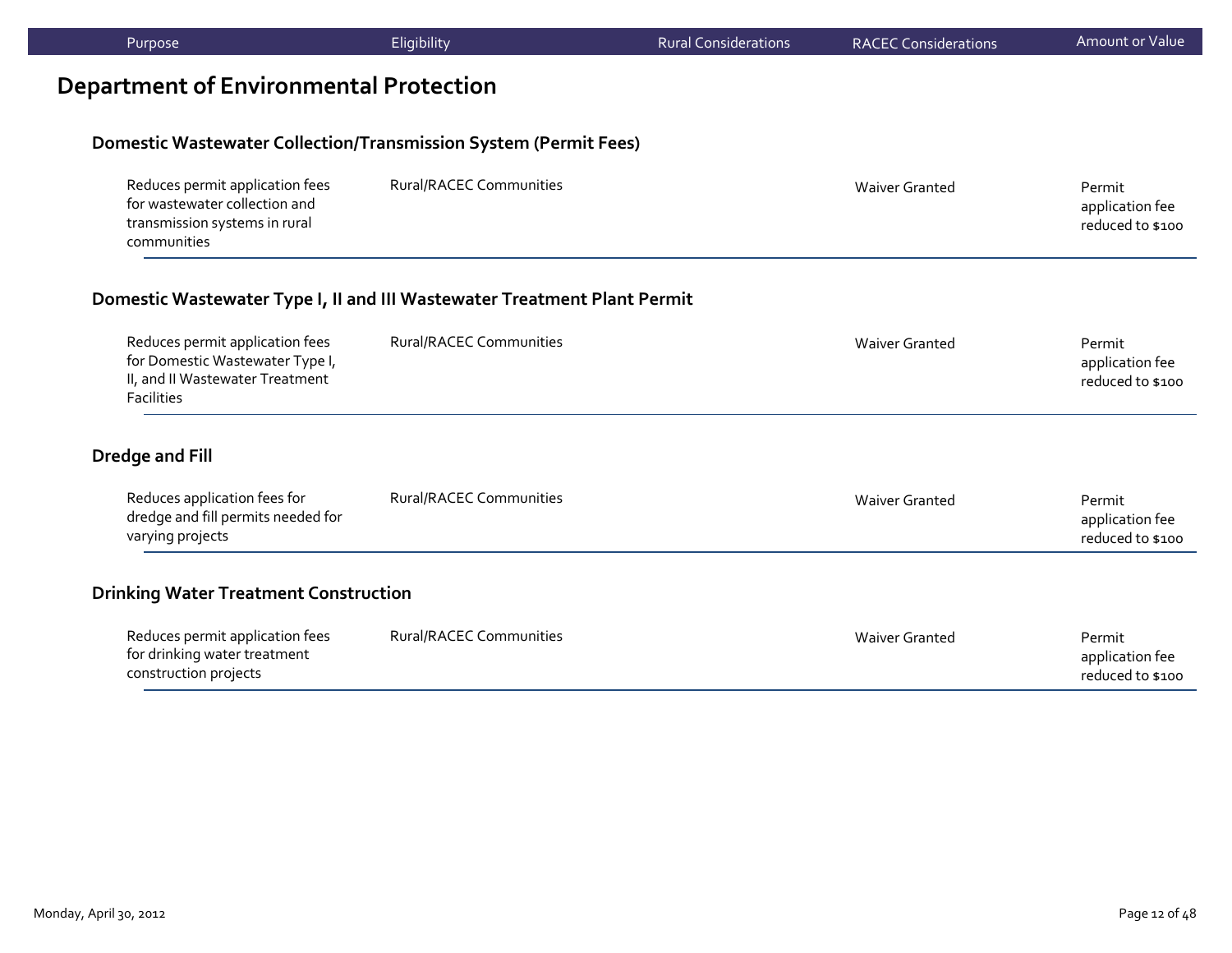| Purpose                                                                                                                                                                               | Eligibility                                                                  | <b>Rural Considerations</b>                                                | <b>RACEC Considerations</b>                                                | Amount or Value                                                |
|---------------------------------------------------------------------------------------------------------------------------------------------------------------------------------------|------------------------------------------------------------------------------|----------------------------------------------------------------------------|----------------------------------------------------------------------------|----------------------------------------------------------------|
| <b>Environmental Science Enrichment Program</b>                                                                                                                                       |                                                                              |                                                                            |                                                                            |                                                                |
| Program focused upon project-<br>based service learning related to<br>surface water, water quality,<br>groundwater and springs.<br>Funding goes directly to local<br>school district. | Rural/RACEC Communities and<br>other Local Governments                       |                                                                            |                                                                            | Varies based<br>upon project                                   |
| <b>ERP Modifications Permit</b>                                                                                                                                                       |                                                                              |                                                                            |                                                                            |                                                                |
| Reduces application fee of a ERP<br>modification permit                                                                                                                               | <b>Rural/RACEC Communities</b>                                               |                                                                            | <b>Waiver Granted</b>                                                      | Permit<br>application fee<br>reduced to \$100                  |
| <b>Florida Communities Trust</b>                                                                                                                                                      |                                                                              |                                                                            |                                                                            |                                                                |
| Local government land<br>acquisition grants                                                                                                                                           | Rural, RACEC not mentioned but<br>criteria of population < 75,000<br>qualify | Receive 10 pts on score<br>for application and<br>waiver of matching funds | Receive 10 pts on score for<br>application and waiver of<br>matching funds |                                                                |
| Florida Section 319 (h) Grant Program (Nonpoint Source Management Section)                                                                                                            |                                                                              |                                                                            |                                                                            |                                                                |
| Grants funding which can be used<br>to implement projects or<br>programs which will reduce<br>nonpoint source pollution                                                               | Rural/RACEC Communities and<br>other Local Governments                       |                                                                            |                                                                            | Varies based<br>upon the project<br>or program to be<br>funded |
| Hazardous Waste, Oil and Water Reuse                                                                                                                                                  |                                                                              |                                                                            |                                                                            |                                                                |
| Training provided for local area<br>firefighters on the proper disposal<br>methods for hazardous wastes<br>and water reuse                                                            | <b>Rural/RACEC Communities</b>                                               |                                                                            | <b>Waiver Granted</b>                                                      | \$250 per session,<br>all fees are waived                      |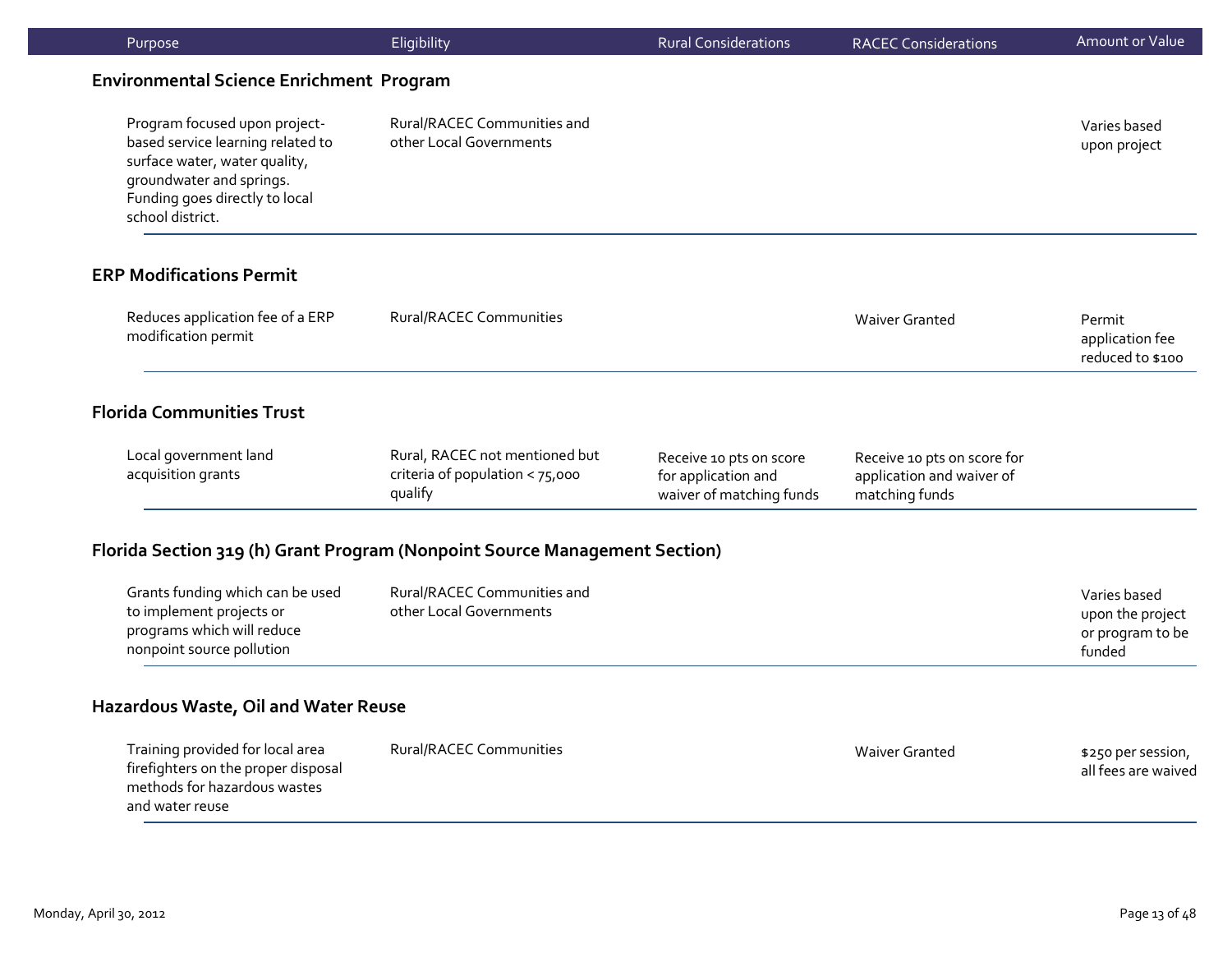| Purpose                                                                                                          | Eligibility                                            | <b>Rural Considerations</b> | <b>RACEC Considerations</b>                          | Amount or Value                                      |
|------------------------------------------------------------------------------------------------------------------|--------------------------------------------------------|-----------------------------|------------------------------------------------------|------------------------------------------------------|
| Household Hazardous waste collection events                                                                      |                                                        |                             |                                                      |                                                      |
| Provides funding for household<br>hazardous waste collection events<br>and other waste collection<br>services    | <b>Rural/RACEC Communities</b>                         |                             |                                                      | Varies based<br>upon size of the<br>collection event |
| Potable Water, Wastewater and Stormwater Grants and Loans                                                        |                                                        |                             |                                                      |                                                      |
| Provides funding through grants<br>or loans for potable water,<br>stormwater and wastewater<br>treatment systems | <b>Rural/RACEC Communities</b>                         |                             |                                                      | Varies based<br>upon the project                     |
| <b>Recreational Trails Program Grant</b>                                                                         |                                                        |                             |                                                      |                                                      |
| Provides funding for trails and<br>associated facilities/amenities                                               | Rural/RACEC Communities and<br>other Local Governments |                             | Federal program, waivers<br>for match not permitted. | up to \$240,000                                      |
| <b>Solid Waste Closure Permit</b>                                                                                |                                                        |                             |                                                      |                                                      |
| Reduces application fees for solid<br>waste closure permits                                                      | <b>Rural/RACEC Communities</b>                         |                             | <b>Waiver Granted</b>                                | Permit<br>application fee<br>reduced to \$100        |
| <b>Solid Waste Grants</b>                                                                                        |                                                        |                             |                                                      |                                                      |
| Provides funding for general solid<br>waste management services,<br>litter control, and recycling<br>programs    | <b>Rural/RACEC Communities</b>                         |                             |                                                      | up to \$78,787                                       |
|                                                                                                                  |                                                        |                             |                                                      |                                                      |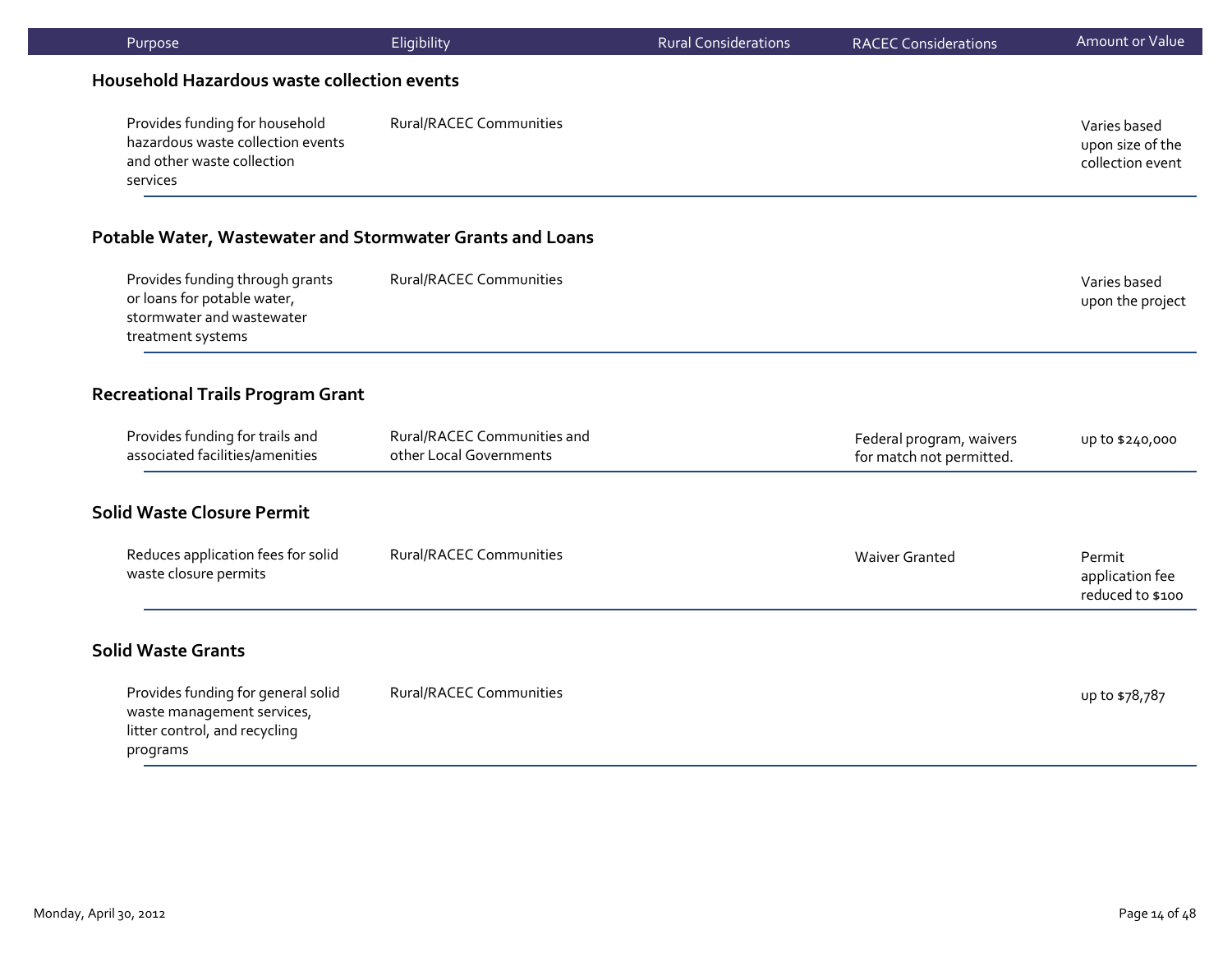| Purpose                                                                         | Eligibility                    | <b>Rural Considerations</b> | <b>RACEC Considerations</b> | Amount or Value                                                                                            |
|---------------------------------------------------------------------------------|--------------------------------|-----------------------------|-----------------------------|------------------------------------------------------------------------------------------------------------|
| <b>Solid Waste Operation Permit</b>                                             |                                |                             |                             |                                                                                                            |
| Reduces application fees for solid<br>waste operation permits                   | Rural/RACEC Communities        |                             | <b>Waiver Granted</b>       | Permit fee<br>application<br>reduced to \$100                                                              |
| Water and Wastewater Technical Assistance                                       |                                |                             |                             |                                                                                                            |
| Provides technical assistance<br>through the Florida Rural Water<br>Association | <b>Rural/RACEC Communities</b> |                             |                             | Value varies<br>based upon the<br>number of<br>contacts which<br>are provided<br>(\$202.70 per<br>contact) |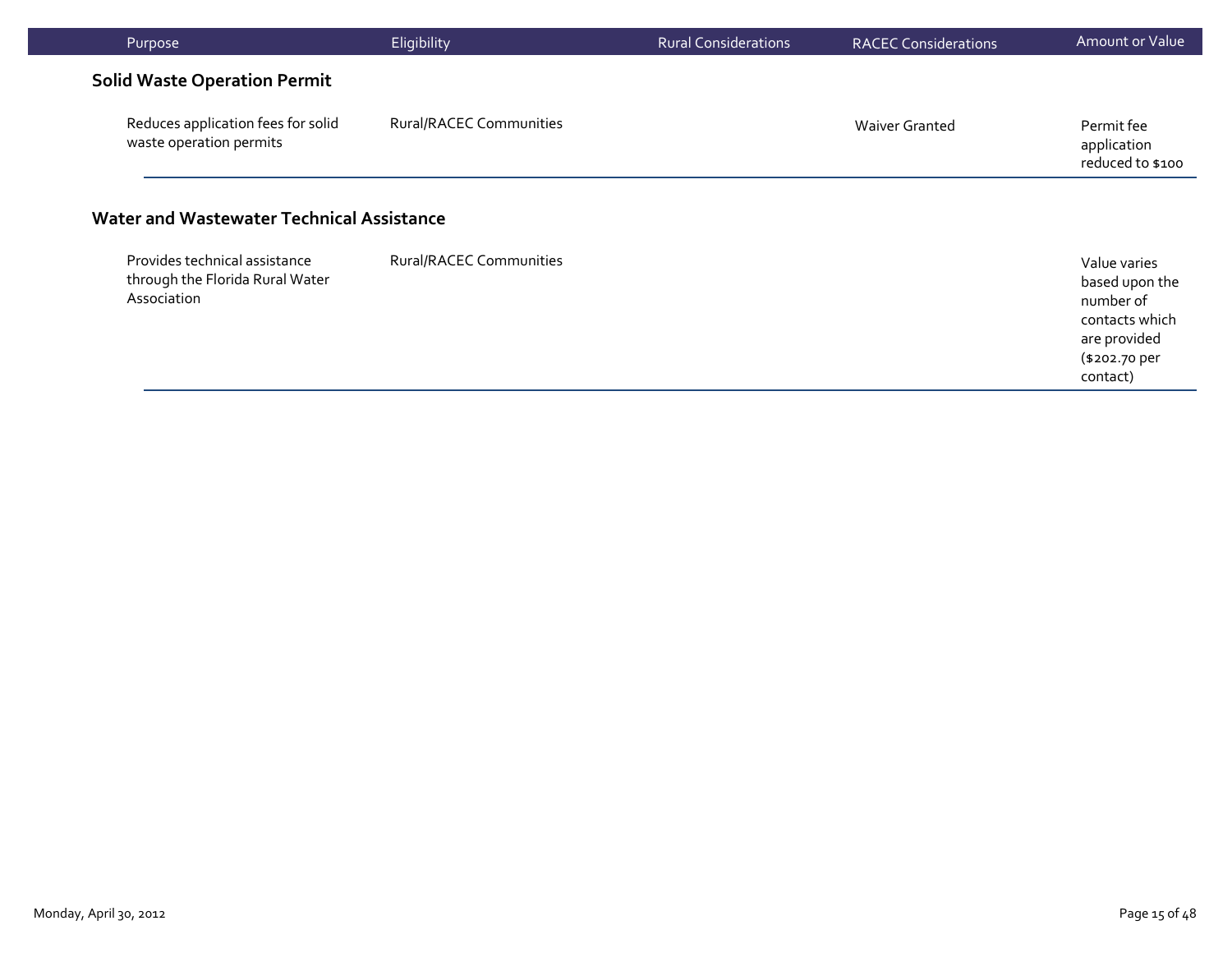# **Department of Juvenile Justice**

#### **Detention Services**

Services for youth court ordered into short term detention placement (Home or Secure Detention) waiting court proceedings or placement.

Serves youth court ordered to detention status pending court proceedings or commitment placement.

#### **Prevention and Victim Services**

| Services for high-risk youth who<br>exhibit problem behaviors and<br>other pre-delinquent behaviors. | Serves youth under the age of 18,<br>referred for pre-delinquent<br>behaviors (truancy, runaway,<br>ungovernability). Grants also<br>serve youth within targeted areas<br>or population, as defined by a |
|------------------------------------------------------------------------------------------------------|----------------------------------------------------------------------------------------------------------------------------------------------------------------------------------------------------------|
|                                                                                                      | grant.                                                                                                                                                                                                   |

#### **Probation and Community Intervention**

| Services for youth during Intake       | Serves youth under the age of 18,   |
|----------------------------------------|-------------------------------------|
| Screening and Assessment,              | referred for a law violation in FL. |
| Diversion Services, Community-         | Supervision or placement may        |
| <b>Based Supervision and Aftercare</b> | extend beyond age 18, as defined    |
| Supervision.                           | by statute.                         |

#### **Residential Services**

| Services for youth committed by     | Serves youth court ordered into     |
|-------------------------------------|-------------------------------------|
| the court to a residential facility | residential commitment facility     |
| based on youth's individual         | (designated restrictiveness level). |
| treatment needs and an              | Placement may extend beyond         |
| assessment of risk to the public.   | age 18, as defined by statute.      |
|                                     |                                     |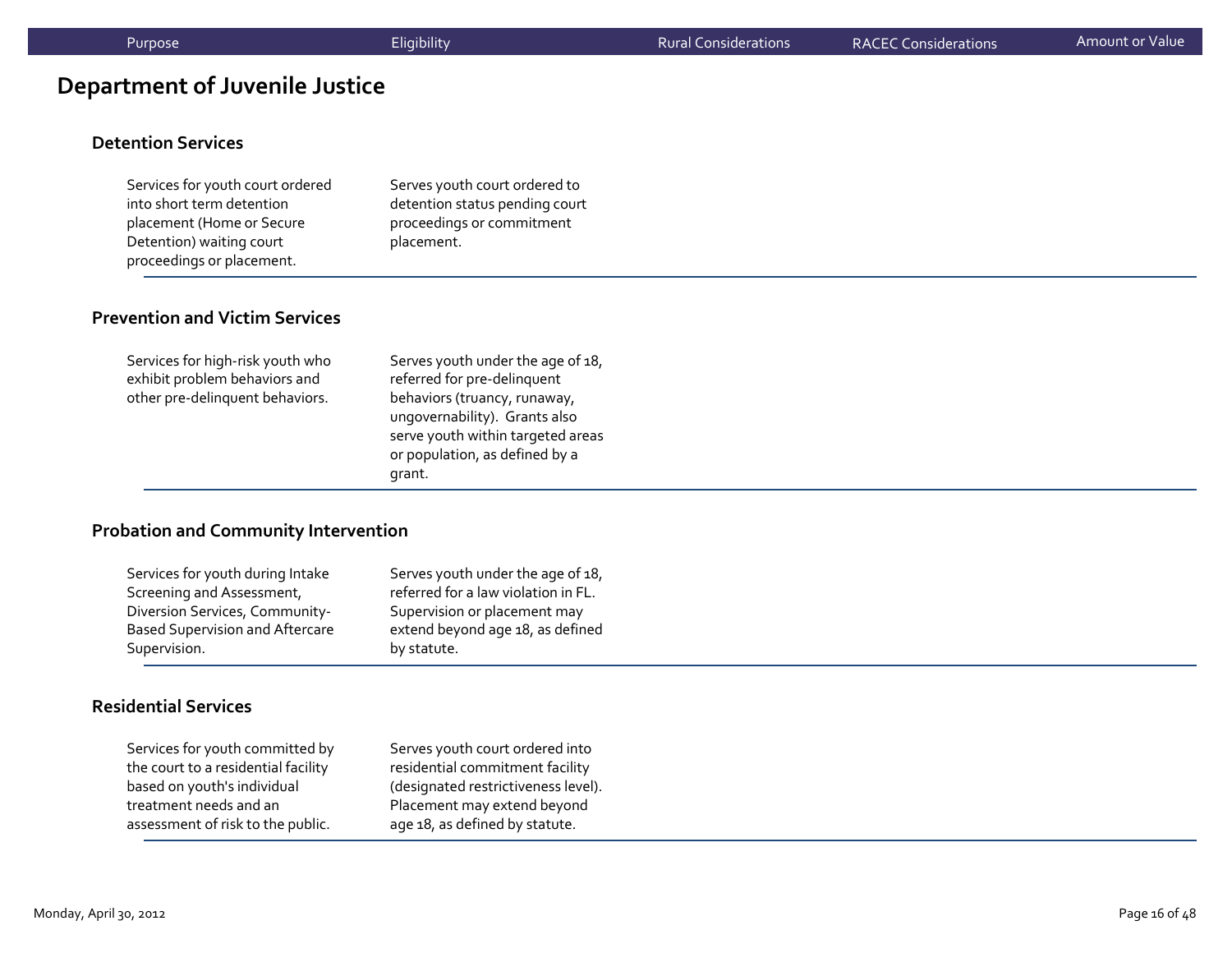# **Department of State, Division of Cultural Affairs**

#### **Cultural Facilities Grants**

Grants to coordinate and guide the State of Florida's suppor<sup>t</sup> and funding of renovation, construction, or acquisition of cultural facilities.

Public entity governed by either <sup>a</sup> municipality or county OR <sup>a</sup> not‐ for‐profit, tax‐exemp<sup>t</sup> Florida corporation according to these definitions. Nonprofits must have an active status with the Division of Corporations.

Rural counties or communities may reques<sup>t</sup> <sup>a</sup> 1:1 match instead of the normal 2:1 match.

Maximum award of \$500,000

#### **Specific Cultural Project Grants**

Grants that fund cultural projects, programs, exhibitions, or series. Activities must suppor<sup>t</sup> the mission of the organization and further the state's cultural objectives. Program includes Underserved Cultural Community Development projects.

Florida local government, entity of state government, school district, community college, college, or university. Private schools, private community colleges, private colleges, and private universities are not public entities and must be nonprofit and tax‐exemp<sup>t</sup> to qualify. Nonprofits must have an active status with the Division of Corporations.

Rural counties or communities are not required to show cash match. However, applicants are still required to show <sup>a</sup> 1:1 match of in‐kind(donated services or materials, etc.).

Maximum award of \$25,000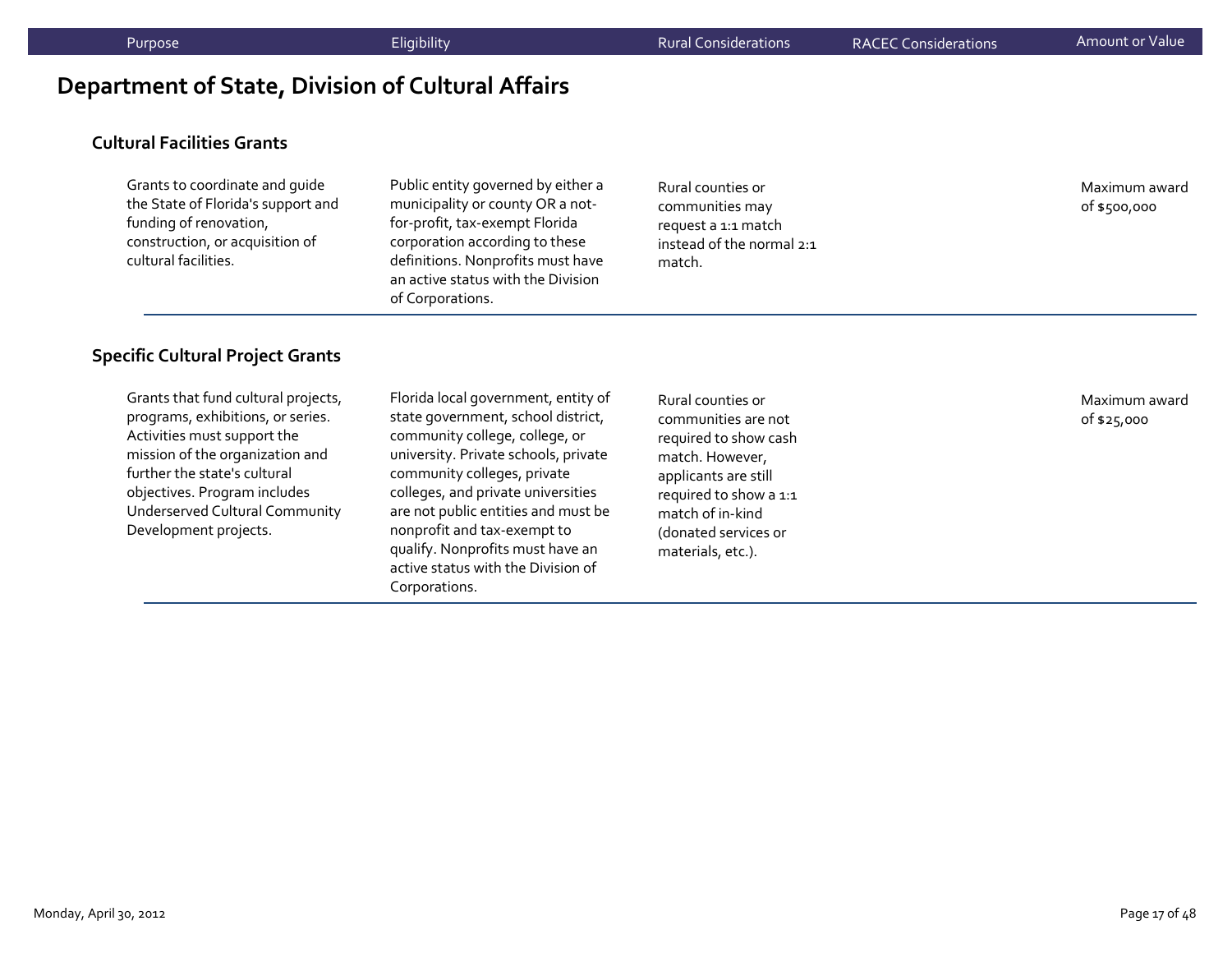# **Department of State, Historical Resources**

#### **Historic Preservation Small‐Matching Grants**

Grants to assist in the identification, excavation, protection, and rehabilitation of historic and archaeological sites in Florida; to provide public information about these important resources; and to encourage historic preservation in smaller cities through the Florida Main Street program.

Departments or agencies of the state (including universities), cities, counties and other units of local government, and not‐for‐ profit organizations. Nonprofits must have an active status withthe Division of Corporations.

Rural counties or communities may reques<sup>t</sup> <sup>a</sup> complete waiver of gran<sup>t</sup> match requirements.

Maximumreques<sup>t</sup> of \$50,000

#### **Historic Preservation Special Category Grants**

| Grants to assist major            |
|-----------------------------------|
| archaeological excavations, the   |
| restoration or rehabilitation of  |
| historic structures, and major    |
| museum exhibit projects involving |
| the development and               |
| presentation of information on    |
| the history of Florida.           |

Departments or agencies of the state (including universities), cities, counties and other units of local government, and not‐for‐ profit organizations. Nonprofits must have an active status with the Division of Corporations.

The required match for rural counties andcommunities will bereduced from <sup>a</sup> \$50,000 minimum match, to <sup>a</sup> match equaling 10% of the requested gran<sup>t</sup> amount. (Example: If the gran<sup>t</sup> reques<sup>t</sup> is \$50,000 the 10% match would be \$5,000; if the gran<sup>t</sup> reques<sup>t</sup> is \$3

Awards between\$50,000 ‐ \$350,000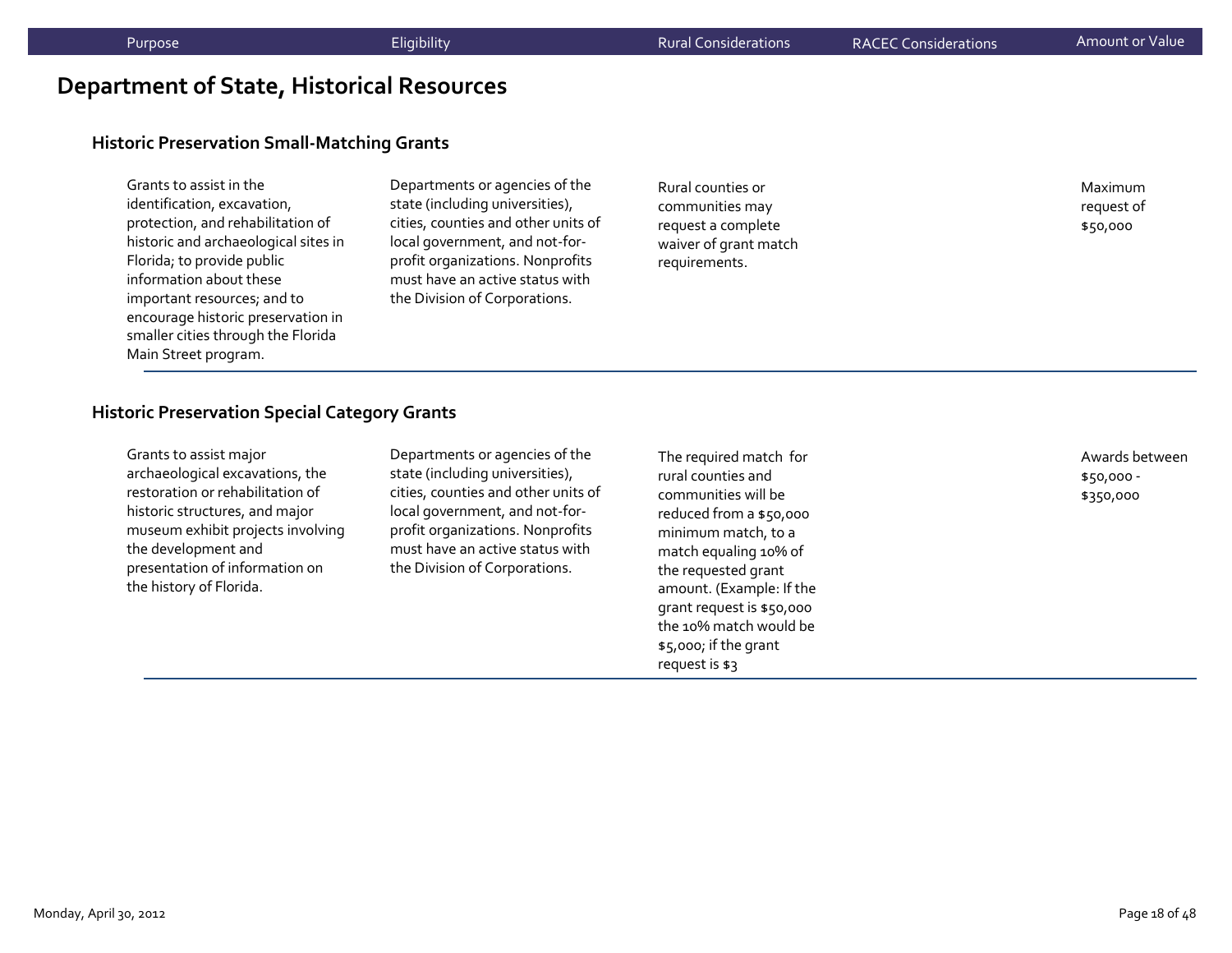# **Department of State, Library & Information Services**

### **Community Libraries in Caring Grants**

| Grants to assist small, rural public | Ρı |
|--------------------------------------|----|
| libraries to improve library         | CO |
| collections and services, improve    | de |
| adult and family literacy, and       | Fk |
| develop the economic viability in    | pr |
| targeted counties and                | St |
| communities.                         | in |
|                                      |    |

Public libraries in counties andcommunities with rural status, as defined in s. 288.0656(2) (b) Florida Statutes and subject to the rovisions of s. 288.06561 Florida Statutes are eligible to participate this program.

No local match is required for this program.

Awards between\$3,000 ‐ \$10,000

#### **Library Services and Technology Act Grants**

Federal gran<sup>t</sup> program for libraries to use technology to bring information to people in innovative and effective ways, and to assure that library service is accessible to all.

Florida libraries and nonprofit organizations primarily related to the provision or suppor<sup>t</sup> of library services are eligible to apply for LSTA funds. Eligible entities include public libraries; public elementary, secondary, or charter school libraries; academic libraries; library consortia; and special libraries. Nonprofits must have an active status with the Division of Corporations.

Libraries in rural counties or communities may have their matchrequirements completely waived.

No minimum or maximum award. Determinedannually based on the availability of funds, and establishedprogram priorities and application criteria.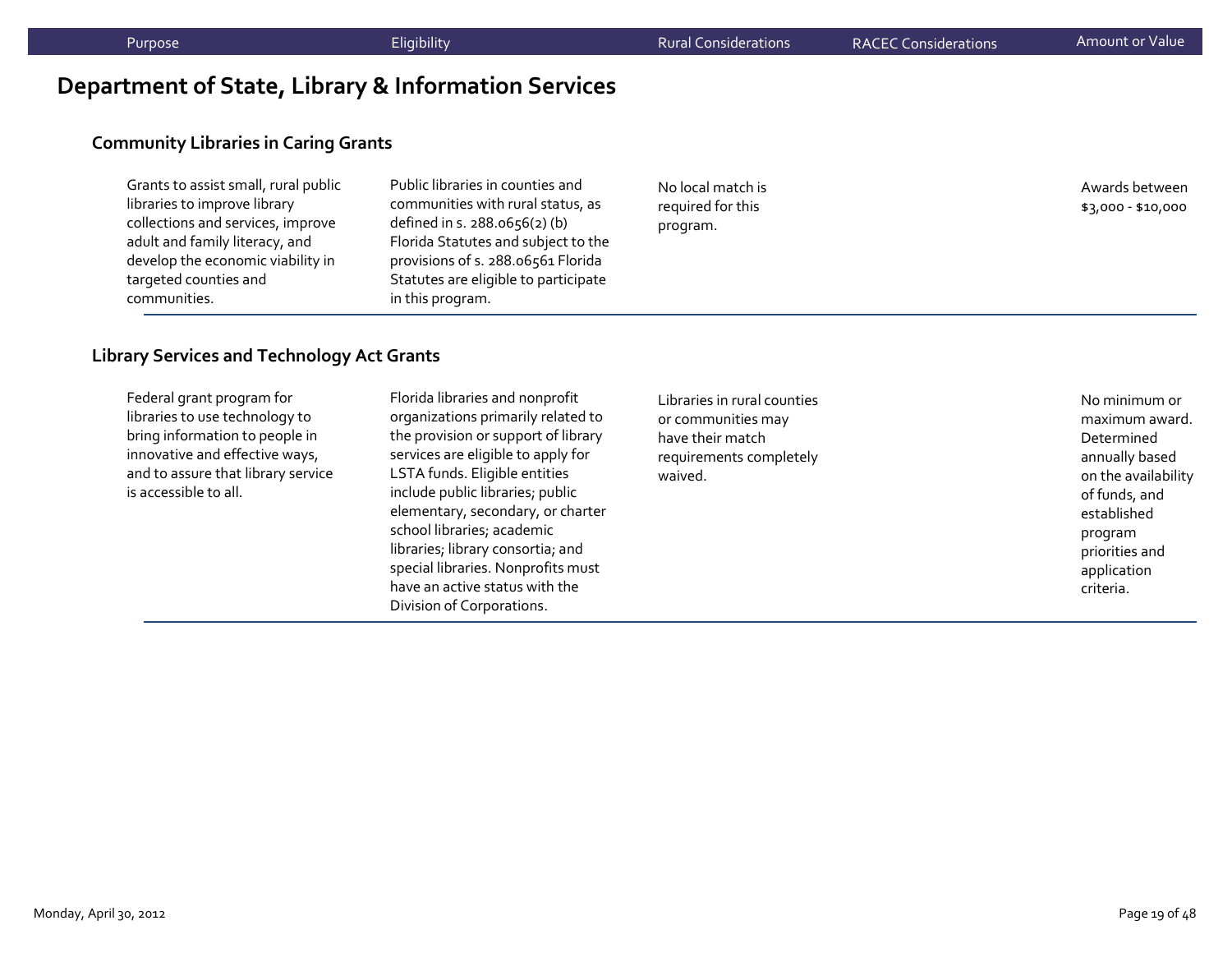| Purpose                                                       | Eligibility                                                                                                                                                                                                                                                                                                                                                                                                                                                                                                                                                                                                                                                                               | <b>Rural Considerations</b>                                                                                 | <b>RACEC Considerations</b> | Amount or Value               |
|---------------------------------------------------------------|-------------------------------------------------------------------------------------------------------------------------------------------------------------------------------------------------------------------------------------------------------------------------------------------------------------------------------------------------------------------------------------------------------------------------------------------------------------------------------------------------------------------------------------------------------------------------------------------------------------------------------------------------------------------------------------------|-------------------------------------------------------------------------------------------------------------|-----------------------------|-------------------------------|
| <b>Public Library Construction Grants</b>                     |                                                                                                                                                                                                                                                                                                                                                                                                                                                                                                                                                                                                                                                                                           |                                                                                                             |                             |                               |
| Grants to local governments to<br>construct public libraries. | County, municipality, special<br>district, or special tax districts are<br>eligible to apply. The applicant<br>shall either own or have<br>unconditional use of the library<br>building; must have an established<br>program of free public library<br>services to all permanent<br>residents of the service area taxed<br>for library purposes; and shall<br>employ a accredited professional<br>librarian. A project will not be<br>eligible for a grant when the state<br>portion of the project will be less<br>than \$10,000; the project will<br>result in a total building of less<br>than 3,000 square feet; or the<br>project will not result in a<br>complete library facility. | Libraries in rural counties<br>or communities may<br>have their match<br>requirements completely<br>waived. |                             | Maximum award<br>of \$500,000 |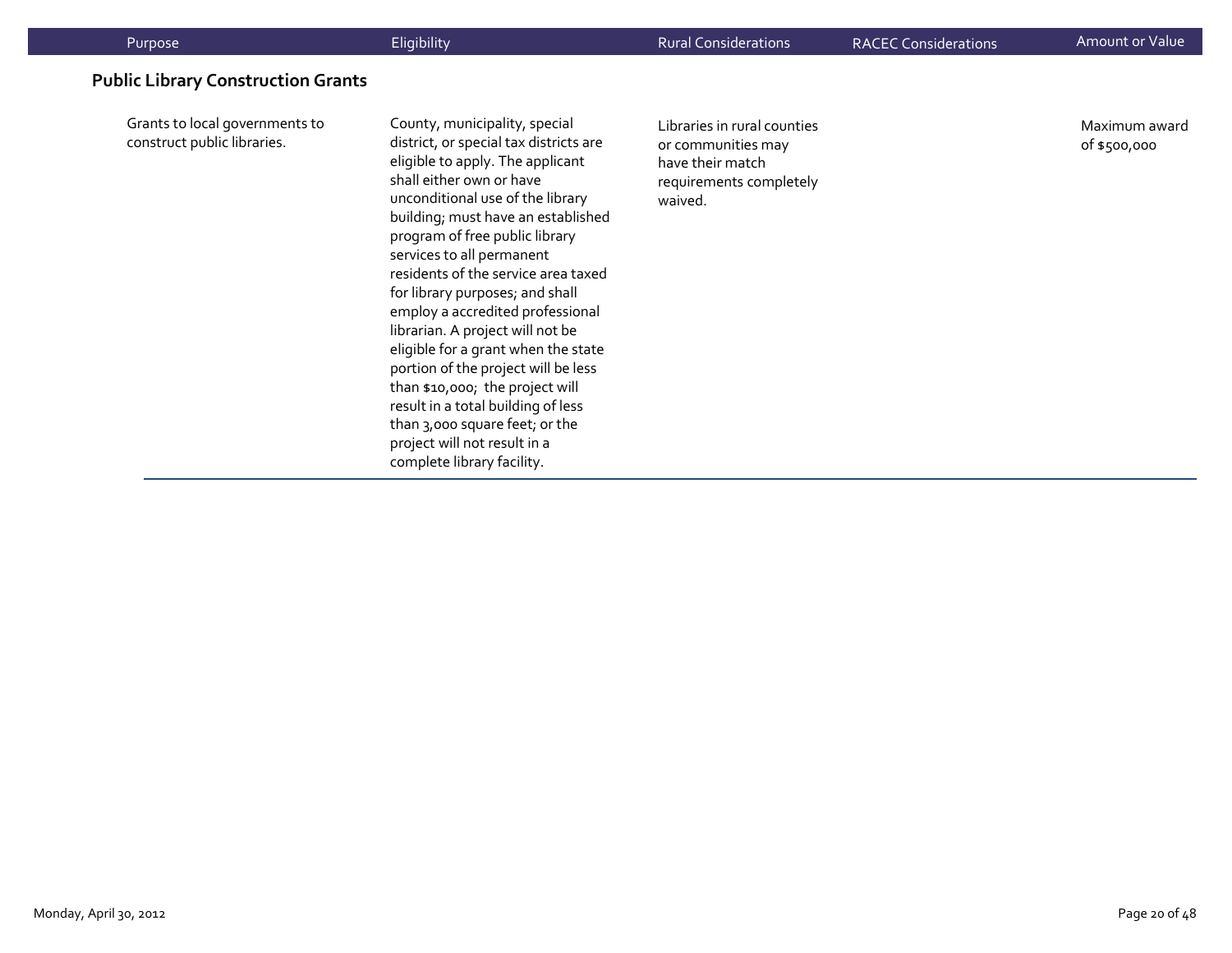# **Enterprise Florida & DEO / Division of Strategic Business Development**

# **Closing Fund**

| Upfront cash to businesses for<br>stipulated actions in specific areas.                                               | <b>Businesses</b> | Match is not required.<br>Wage rate may be<br>waived.                                                                                                                     | Dependent on<br>appropriation       |
|-----------------------------------------------------------------------------------------------------------------------|-------------------|---------------------------------------------------------------------------------------------------------------------------------------------------------------------------|-------------------------------------|
| <b>Economic Development Transportation Trust Fund</b>                                                                 |                   |                                                                                                                                                                           |                                     |
| Grant to local governments to<br>mitigate transportation barriers<br>to a company's site selection<br>decision        | Local government  | If three distress criteria<br>are met in a rural county,<br>the program guidelines<br>may be waived.                                                                      |                                     |
| <b>Qualified Targeted Industries</b>                                                                                  |                   |                                                                                                                                                                           |                                     |
| Tax refund paid to employers for<br>new jobs created in rural Florida<br>that pay 115 percent of the<br>average wage. | <b>Businesses</b> | Rural Community does<br>not have to provide 20<br>percent match (actual<br>value to company is<br>reduced); wage rate may<br>be waived, industry<br>sector may be waived. | \$35 million per<br>year, if needed |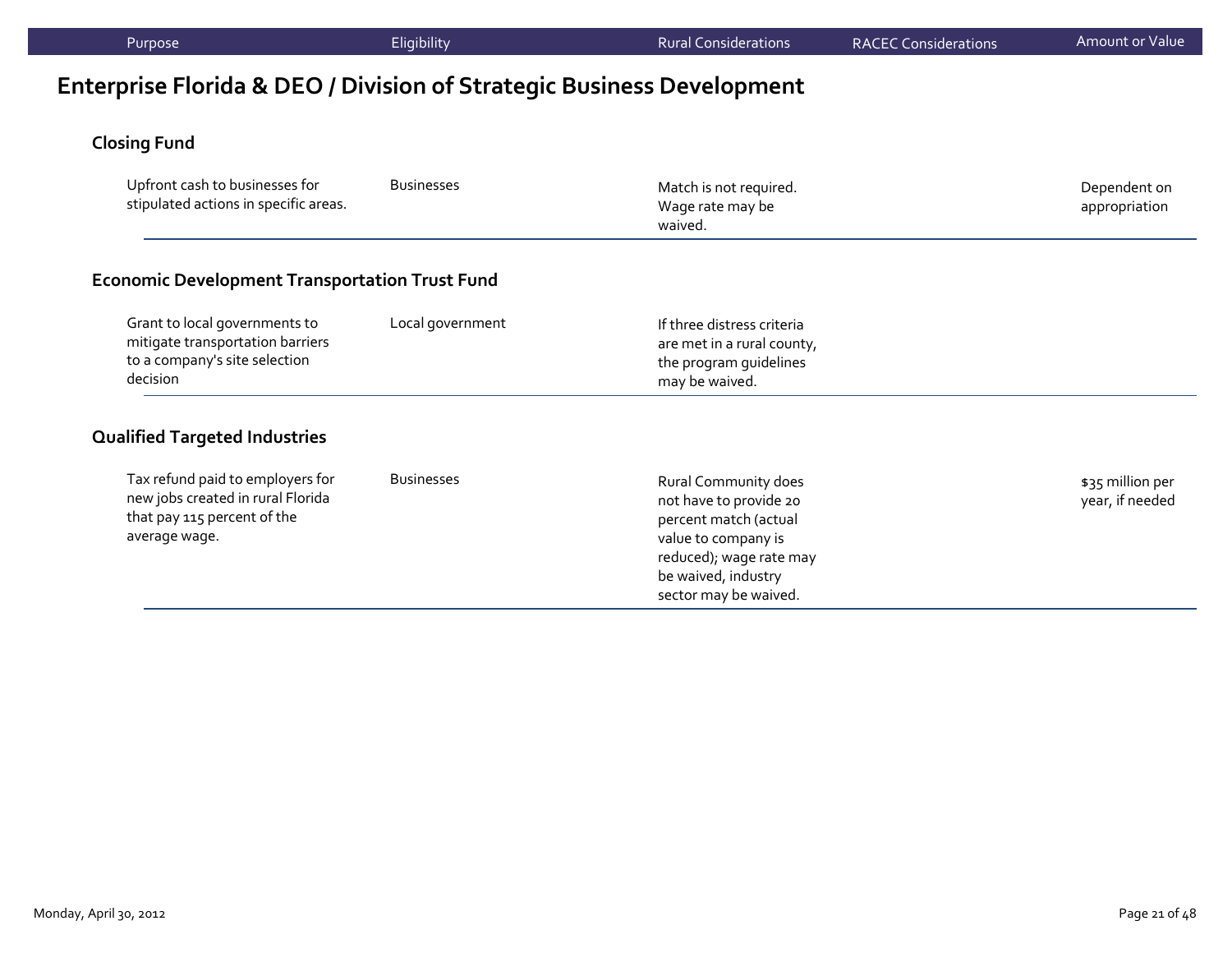| Purpose                                                                                | Eligibility                                            | <b>Rural Considerations</b> | <b>RACEC Considerations</b> | Amount or Value                                  |
|----------------------------------------------------------------------------------------|--------------------------------------------------------|-----------------------------|-----------------------------|--------------------------------------------------|
| <b>Florida Department of Environmental Protection</b>                                  |                                                        |                             |                             |                                                  |
| <b>Drinking Water Distribution System General Permit</b>                               |                                                        |                             |                             |                                                  |
| Reduces application fees for<br>drinking water distribution<br>systems general permits | Rural/RACEC Communities                                |                             | <b>Waiver Granted</b>       | Permit<br>application fee<br>reduced to \$100    |
| <b>Office of Greenways and Trails</b>                                                  |                                                        |                             |                             |                                                  |
| Provides funding for scenic trails<br>and their amenities throughout<br>the state      | Rural/RACEC Communities and<br>other Local Governments |                             |                             | Varies based<br>upon the project<br>to be funded |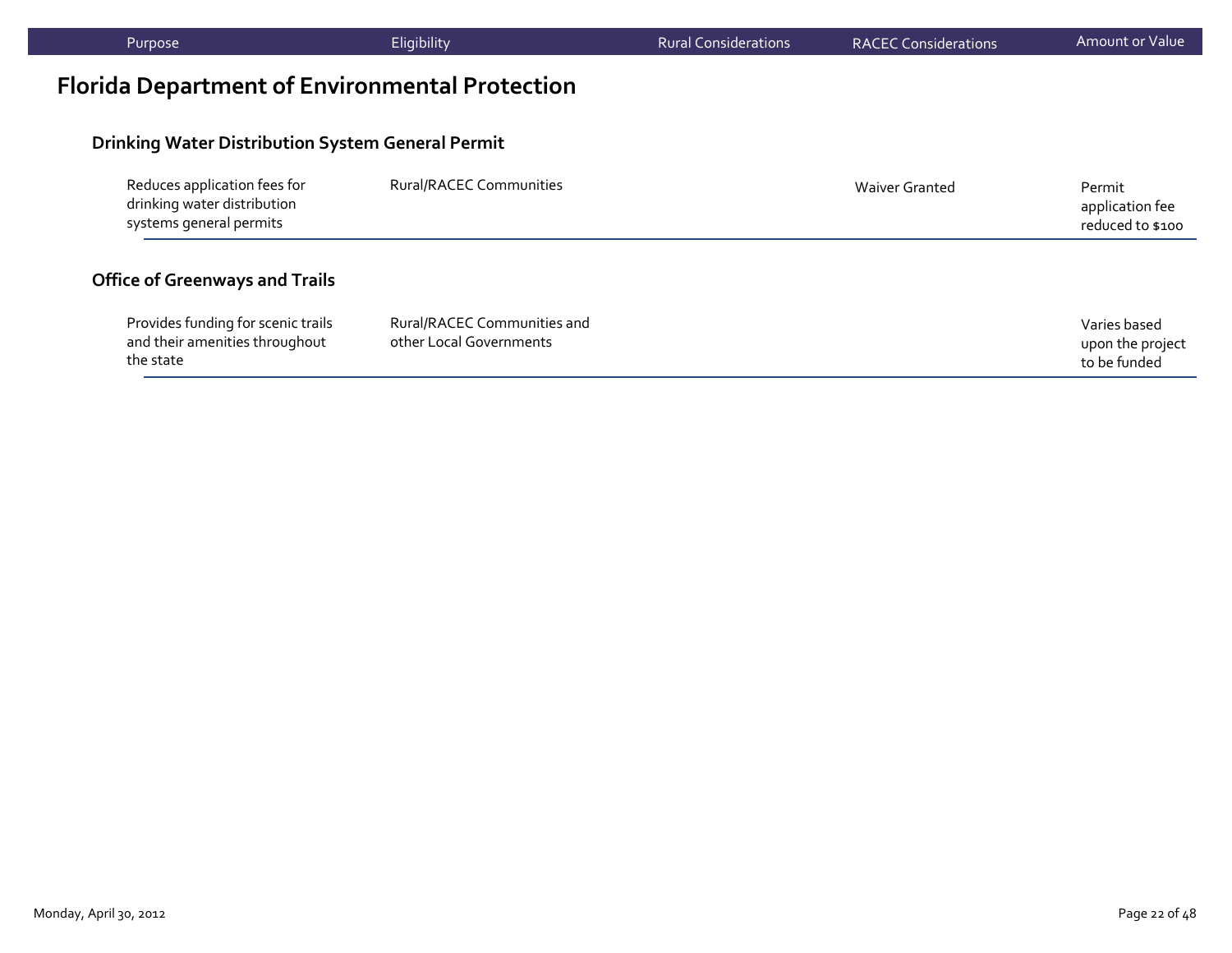## **Florida Department of Transportation**

#### **County Incentive Grant Program (CIGP)**

To provide grants to counties to improve <sup>a</sup> transportation facility, including transit, located on the State Highway System or relieve traffic congestion on the State Highway System. May be used to resurface and pave local dirt roads.

Projects must be consistent with the Florida Transportation Plan and any local governmen<sup>t</sup> comprehensive plan. Projects not in the local governmen<sup>t</sup> plan may be eligible; however, they must be amended into the local plan within six months.

Rural counties or municipalities may reques<sup>t</sup> <sup>a</sup> waiver of the 50% local match requirements. Only that portion of the project which falls within the qualified rural area is eligible for the waiver.

Rural/RACEC counties or municipalities may reques<sup>t</sup> a waiver of the 50% local match requirement. Only that portion of the project which falls within the qualified rural area is eligible for the waiver

Varies depending on specific project cost and budget allocation.

#### **Small County Outreach Program (SCOP)**

To assist small counties in repairing or rehabilitating

bridges, paving unpaved roads, addressing drainage improvements, resurfacing or reconstructing roads, or constructing capacity or safety improvements.

Population of 150,000 or less; County must have attempted to keep roads in satisfactory condition.

Rural counties may apply for a waiver of therequired 25% local match.

Varies depending on specific project cost and budget allocation.

#### **Small County Road Assistance Program (SCRAP)**

To assist small counties in resurfacing and reconstructing county roads.

Population of 75,000 or less according to the 1990 federal census data; The county must have enacted the maximum rate of the local option fuel tax.

Varies depending on specific project cost and budget allocation.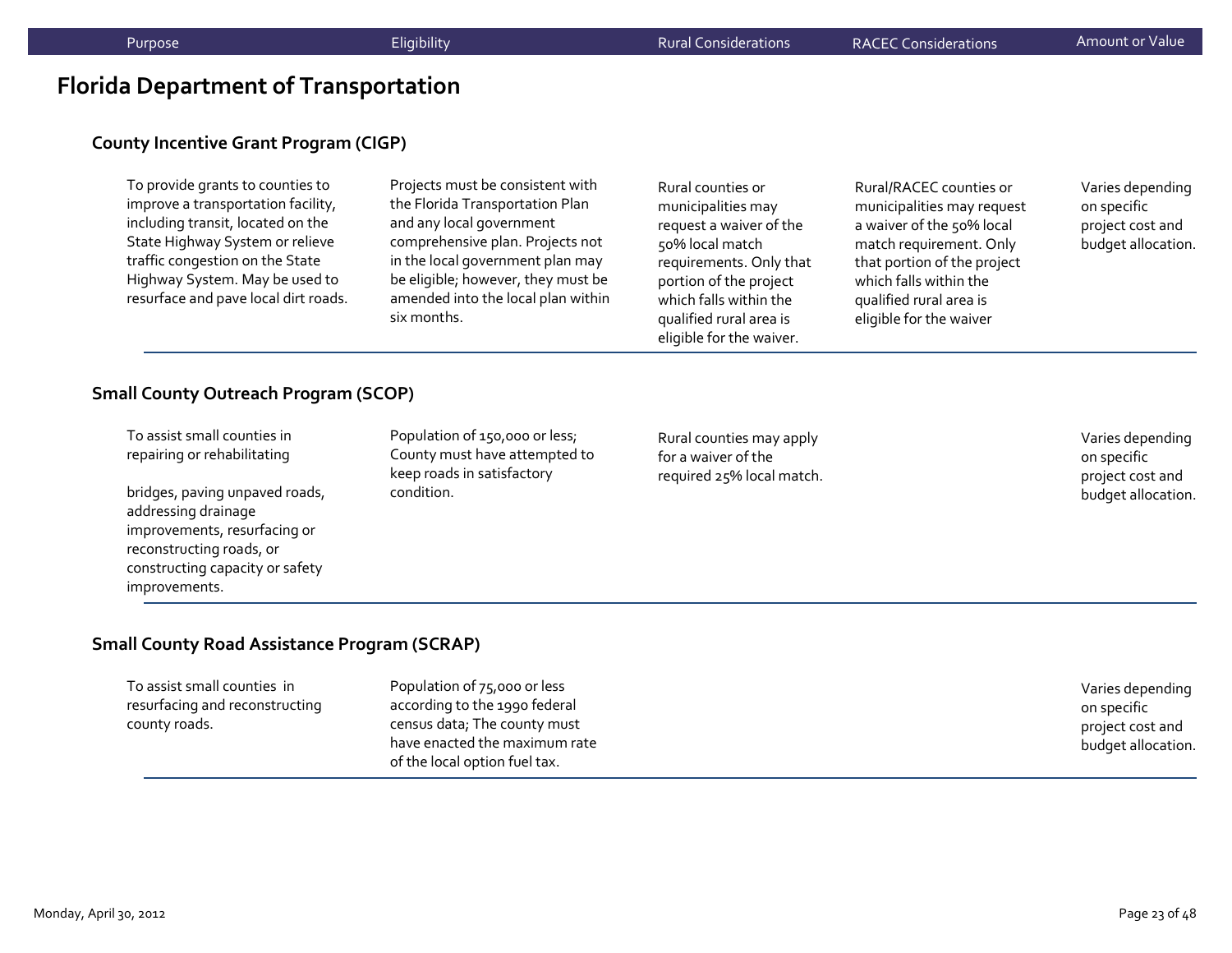#### **Transportation Regional Incentive Program (TRIP)**

To encourage regional planning by providing state matching funds for improvements to regionally significant transportation facilities (roads and public transportation) identified and prioritized by regional partners.

Partners must form <sup>a</sup> regional transportation area, pursuan<sup>t</sup> to an interlocal agreement, and develop <sup>a</sup> regional transportation plan that identifies and prioritizes regionally‐significant facilities. For rural counties: One or more MPOs and one or more contiguous counties that are not members of <sup>a</sup> MPO; multi‐county regional transportation authority created by law; Two or more contiguous counties that are not members of <sup>a</sup> MPO

Rural counties or municipalities may reques<sup>t</sup> <sup>a</sup> waiver or reduction of the 50% local matchrequirements. Only that geographic portion of the project that falls within the qualified rural area is eligible for the waiver.

Rural/RACEC counties or municipalities may reques<sup>t</sup> a waiver or reduction of the 50% local match requirements. Only that geographic portion of the project that falls within the qualified rural area is eligible for the waiver.

Varies depending on specific project cost and budget allocation.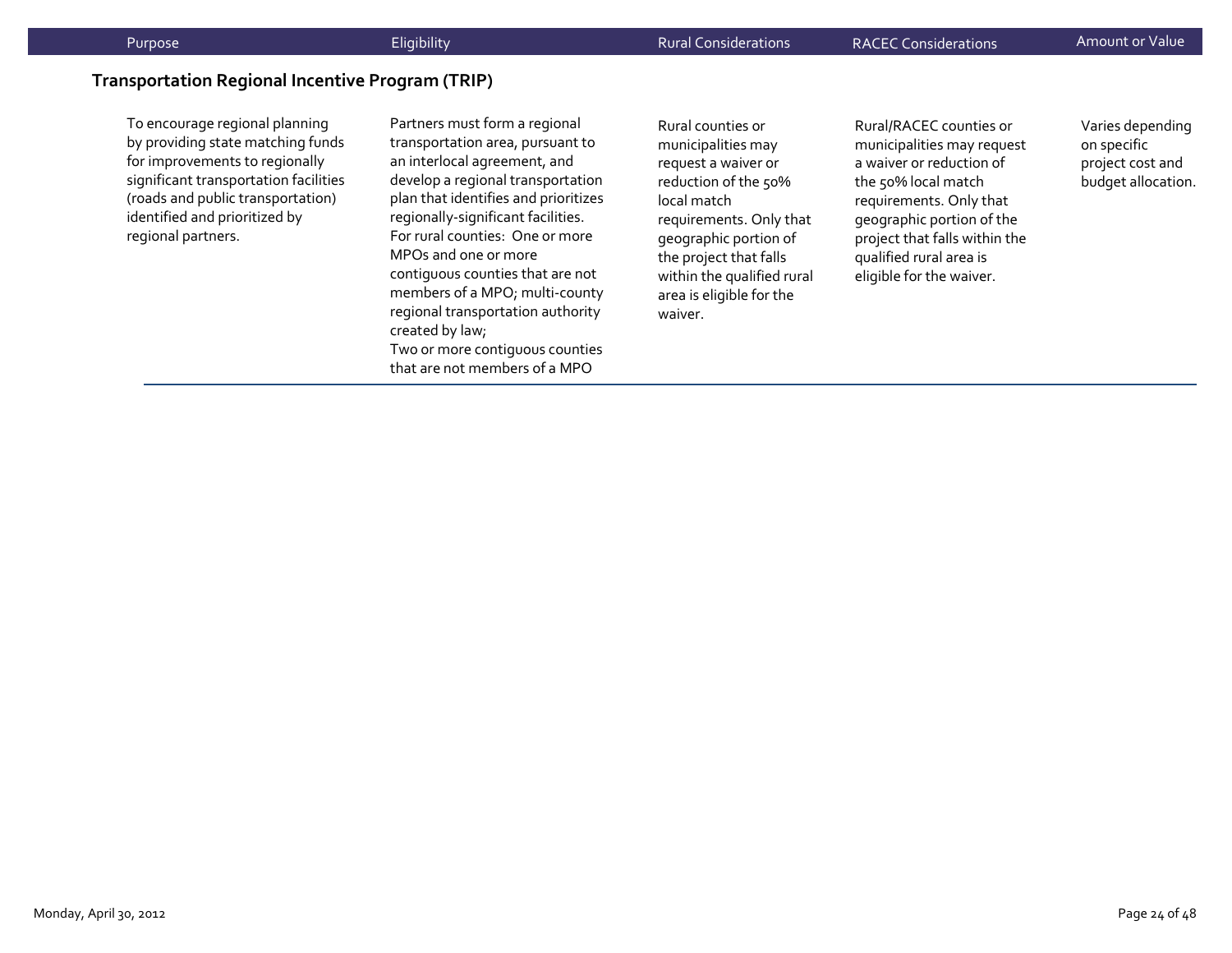# **Northwest Florida Water Management District**

#### **Florida Forever Competitive Grants Program**

| Cooperative or cost-share capital<br>Local government agencies,<br>municipalities, counties, special<br>improvement projects that<br>districts, and other public entities<br>support management efforts to<br>within the boundaries of the<br>improve water quality and restore<br>natural systems.<br>NWFWMD. | Additional scoring<br>awarded to rural<br>communities that qualify<br>based on economic<br>indicators (not just<br>population). | Additional scoring<br>awarded to RACEC<br>communities. | Avg. \$400,000;<br>contingent on<br>legislative<br>funding in the<br>Florida Forever<br><b>Trust Fund</b> |
|----------------------------------------------------------------------------------------------------------------------------------------------------------------------------------------------------------------------------------------------------------------------------------------------------------------|---------------------------------------------------------------------------------------------------------------------------------|--------------------------------------------------------|-----------------------------------------------------------------------------------------------------------|
|----------------------------------------------------------------------------------------------------------------------------------------------------------------------------------------------------------------------------------------------------------------------------------------------------------------|---------------------------------------------------------------------------------------------------------------------------------|--------------------------------------------------------|-----------------------------------------------------------------------------------------------------------|

#### **Permit Fee Waivers**

Reduction of permit fees for consumptive use permits (Chapter 40A‐2, F.A.C), well permitting (Chapter 40A-3, F.A.C.), the Management & Storage of Surface Waters (Chapter 40‐A‐4, F.A.C.), and Environmental ResourcePermitting (Chapter 62‐346, F.A.C.), per s.218.075, F.S. for eligible local governments.

Local governments, or third parties acting on behalf of local governments, that meet the requirements in s. 218.075, F.S.

The population considerations in s. 218.075, F.S. are similar to rural designation criteria; thus, most rural communities are eligible.

The population and economic factors in s. 218.075, F.S. are similar to RACEC designation criteria; thus, all RACEC communities should be eligible.

Variable; Permit fees will not exceed \$100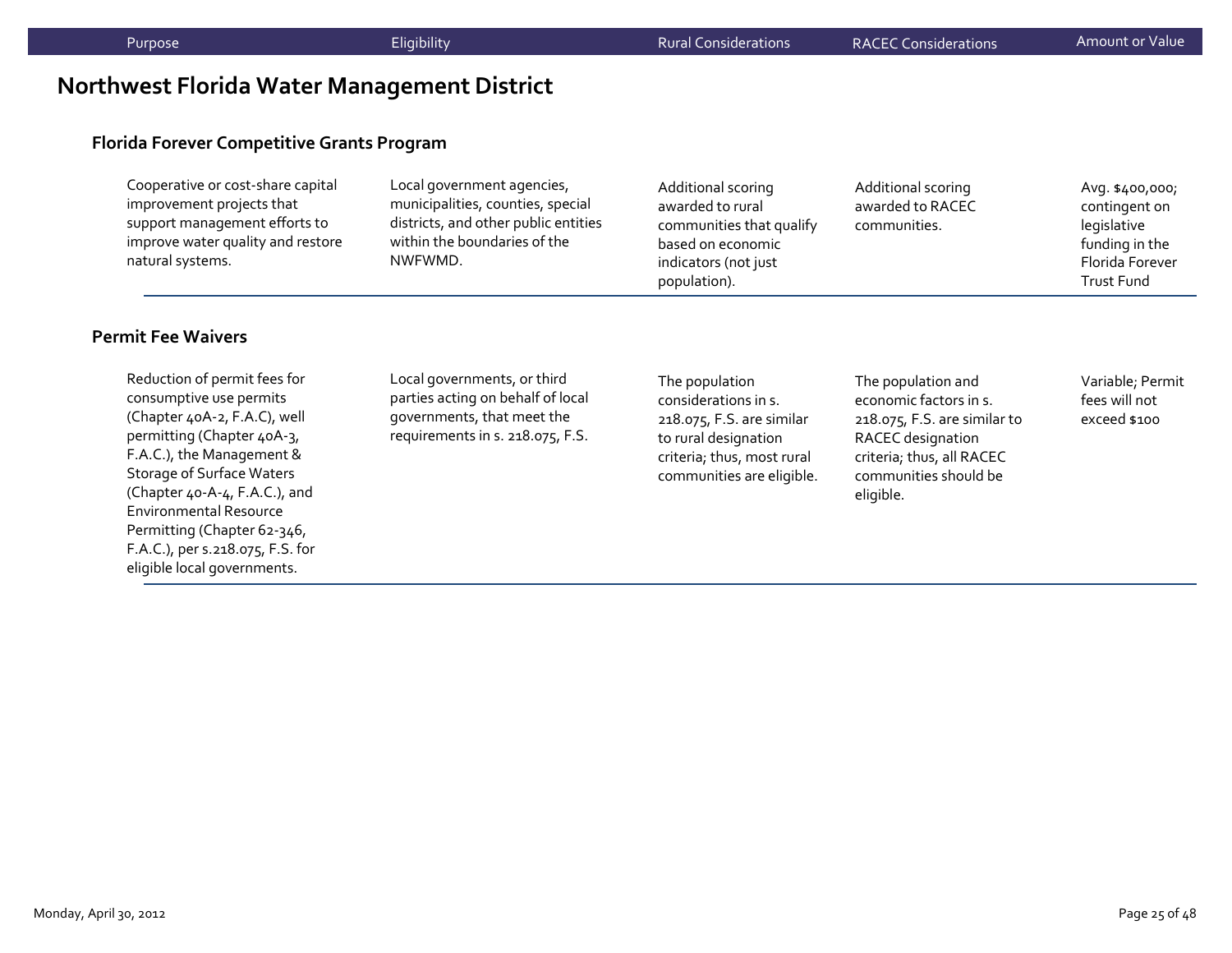# **Regional Planning Councils**

#### **Economic & Community Development Technical Assistance**

| Provide first contact to                                            | County and Community       | Competitive        |
|---------------------------------------------------------------------|----------------------------|--------------------|
| construction assistance in finding                                  | Governments on behalf of a | rates with private |
| most appropriate financial                                          | potential new job employer | sector             |
| assistance for infrastructure<br>projects required for ED projects. |                            |                    |

#### **Small Business Revolving Loan Fund**

| Bridge or expansion loans to small<br>businesses as a lender of last<br>resort | Small businesses must make<br>application to the RPCs whose<br>banking committee will make<br>determination. | Varies - $$25K +$ |
|--------------------------------------------------------------------------------|--------------------------------------------------------------------------------------------------------------|-------------------|
|--------------------------------------------------------------------------------|--------------------------------------------------------------------------------------------------------------|-------------------|

#### **Technical Assistance to Local Governments**

| Comprehensive Planning          | County and Community |
|---------------------------------|----------------------|
| Assistance                      | Governments          |
| <b>Emergency Management</b>     | County and Community |
| Planning and Responder Training | Governments - LAEPC  |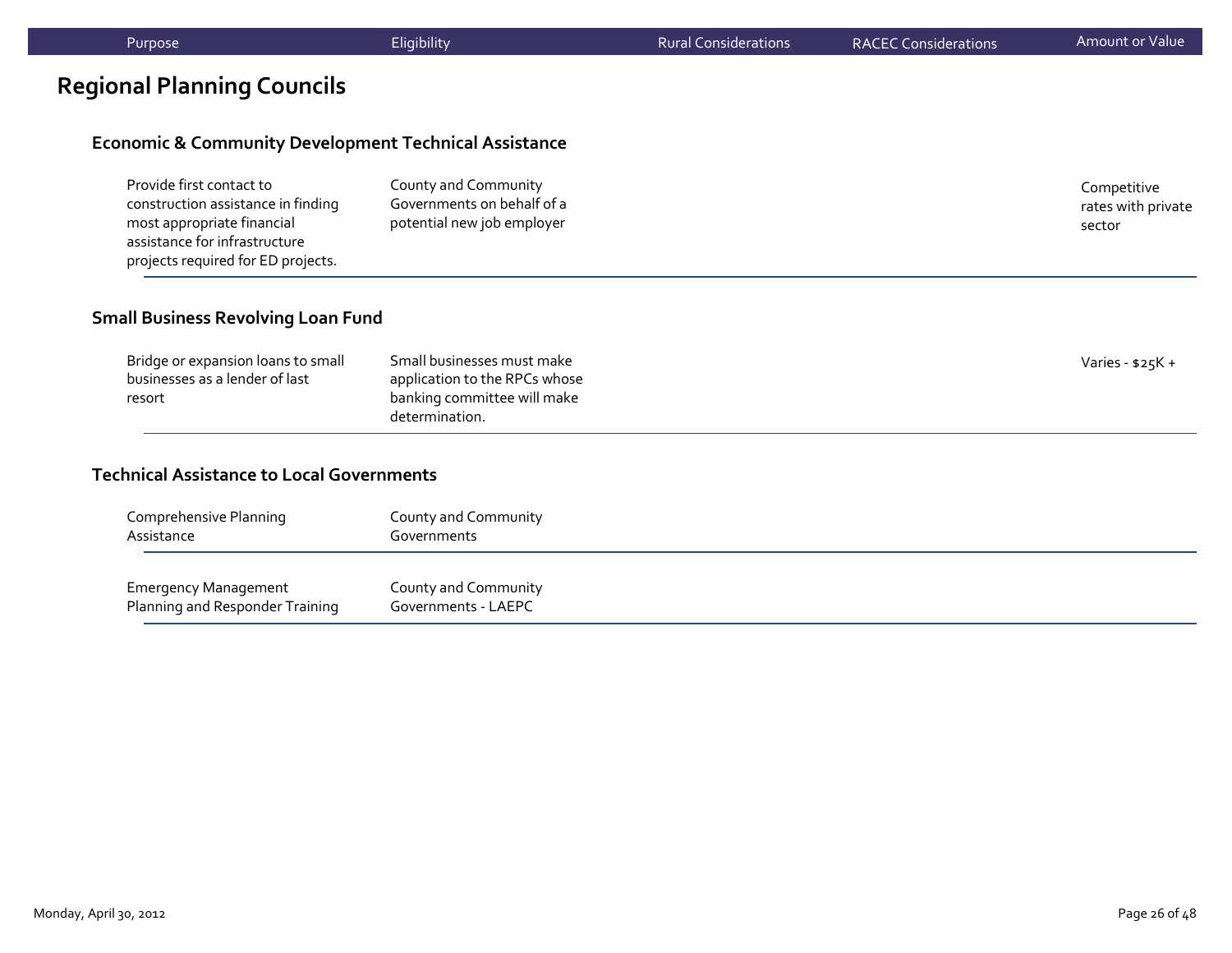| Purpose                                                 | Eligibility                                                      | <b>Rural Considerations</b>            | <b>RACEC Considerations</b>                                                  | Amount or Value                               |
|---------------------------------------------------------|------------------------------------------------------------------|----------------------------------------|------------------------------------------------------------------------------|-----------------------------------------------|
| South Florida Water Management District                 |                                                                  |                                        |                                                                              |                                               |
| <b>Administrative - ERP Modifications Permit</b>        |                                                                  |                                        |                                                                              |                                               |
| Reduces application fee of a ERP<br>modification permit | <b>Rural/RACEC Communities</b>                                   |                                        | <b>Waiver Granted</b>                                                        | Permit<br>application fee<br>reduced to \$100 |
| <b>Administrative - Permit Fee Waivers</b>              |                                                                  |                                        |                                                                              |                                               |
| Reduction of permit fees for<br>consumptive use permits | Local governments, or third<br>parties acting on behalf of local | The population<br>considerations in s. | The population and<br>economic factors in s.<br>218.075, F.S. are similar to | Variable; Permit<br>fees will not             |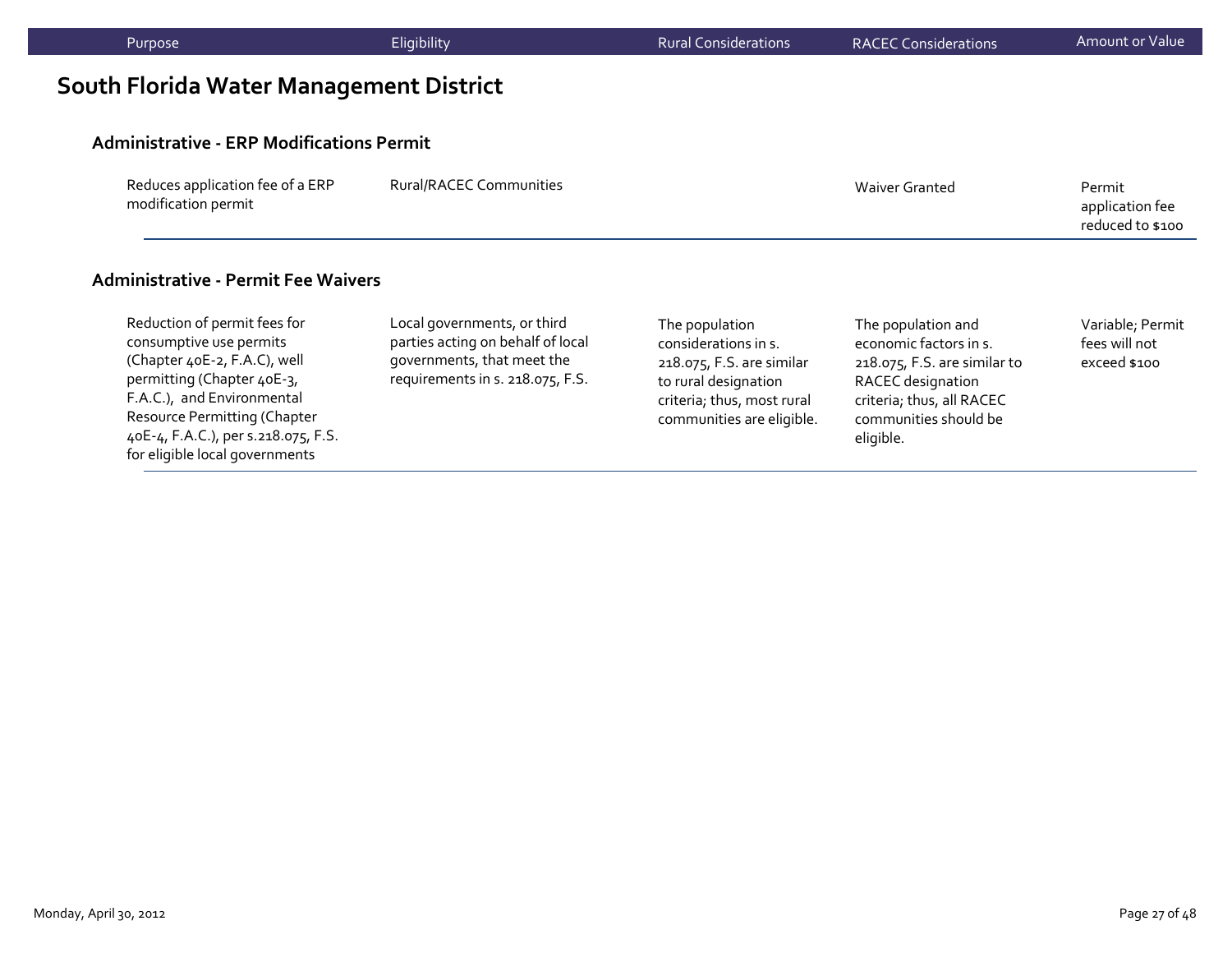| Purpose                                                                                                                                                                                         | Eligibility                                      | <b>Rural Considerations</b> | <b>RACEC Considerations</b> | Amount or Value '                                                                                                     |
|-------------------------------------------------------------------------------------------------------------------------------------------------------------------------------------------------|--------------------------------------------------|-----------------------------|-----------------------------|-----------------------------------------------------------------------------------------------------------------------|
| Cost-share programs - Water Conservation, Alternative Water Supply and Stormwater                                                                                                               |                                                  |                             |                             |                                                                                                                       |
| Water Conservation - Identify<br>new methods for using water<br>more efficiently within local utility<br>service areas and implement<br>conservation measures that<br>reduce water consumption; | Local governments and public<br>supply utilities |                             |                             | The amount<br>available varies<br>depending on if<br>funding is<br>available and the<br>degree to which<br>funding is |
| Alternative water supply (AWS) -<br>Construction of new AWS<br>projects to reduce reliance on<br>ground water as a water supply<br>source; Stormwater - Support                                 |                                                  |                             |                             | available. The<br>cost-share match<br>requirement for<br>RACEC/REDI<br>communities is                                 |

# **Technical Assistance ‐ Comprehensive Planning Assistance and water supply**

stormwater management planning and implementation efforts that promote water quality improvement in priority receiving

waters

| Facilitate coordination between<br>local government land use<br>planning and the District's water<br>supply planning. Assist local<br>governments in meeting the<br>legislative water supply planning<br>requirements (Section 189.4156,<br>Section 373.711, and Section<br>373.709, Florida Statutes) | Local governments | Technical<br>assistance<br>provided by<br>SFWMD at no<br>cost to the local<br>government. |
|--------------------------------------------------------------------------------------------------------------------------------------------------------------------------------------------------------------------------------------------------------------------------------------------------------|-------------------|-------------------------------------------------------------------------------------------|
|--------------------------------------------------------------------------------------------------------------------------------------------------------------------------------------------------------------------------------------------------------------------------------------------------------|-------------------|-------------------------------------------------------------------------------------------|

less stringent compared to other local governments.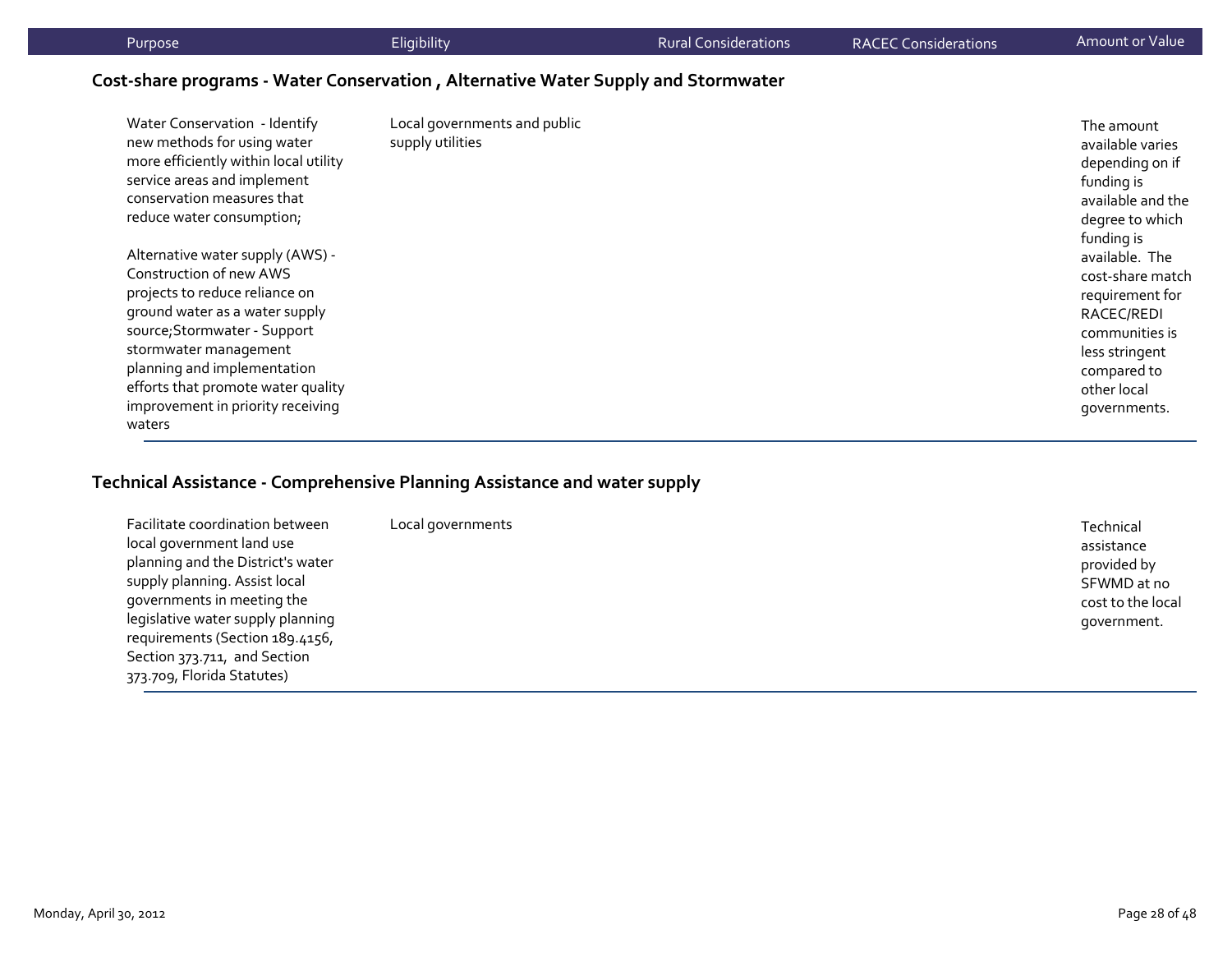| Purpose                                                                                                                      | Eligibility       | <b>Rural Considerations</b> | <b>RACEC Considerations</b> | Amount or Value                                                                           |
|------------------------------------------------------------------------------------------------------------------------------|-------------------|-----------------------------|-----------------------------|-------------------------------------------------------------------------------------------|
| <b>Technical Assistance - Stormwater planning</b>                                                                            |                   |                             |                             |                                                                                           |
| Facilitate coordination between<br>local government; Assist local<br>governments in developing<br>stormwater master planning | Local governments |                             |                             | Technical<br>assistance<br>provided by<br>SFWMD at no<br>cost to the local<br>qovernment. |
| $\sim$ $\sim$ $\sim$ $\sim$ $\sim$ $\sim$<br>.                                                                               | $\sim$            |                             |                             |                                                                                           |

#### **Technical Assistance‐ Permitting Process**

| Facilitate the permitting process<br>(consumptive use permit or<br>environmental resource permit) | Property owners, third party<br>contractors, local governments<br>and public supply utilities | Technical<br>assistance<br>provided by<br>SFWMD at no<br>cost to the local<br>government. |
|---------------------------------------------------------------------------------------------------|-----------------------------------------------------------------------------------------------|-------------------------------------------------------------------------------------------|
|---------------------------------------------------------------------------------------------------|-----------------------------------------------------------------------------------------------|-------------------------------------------------------------------------------------------|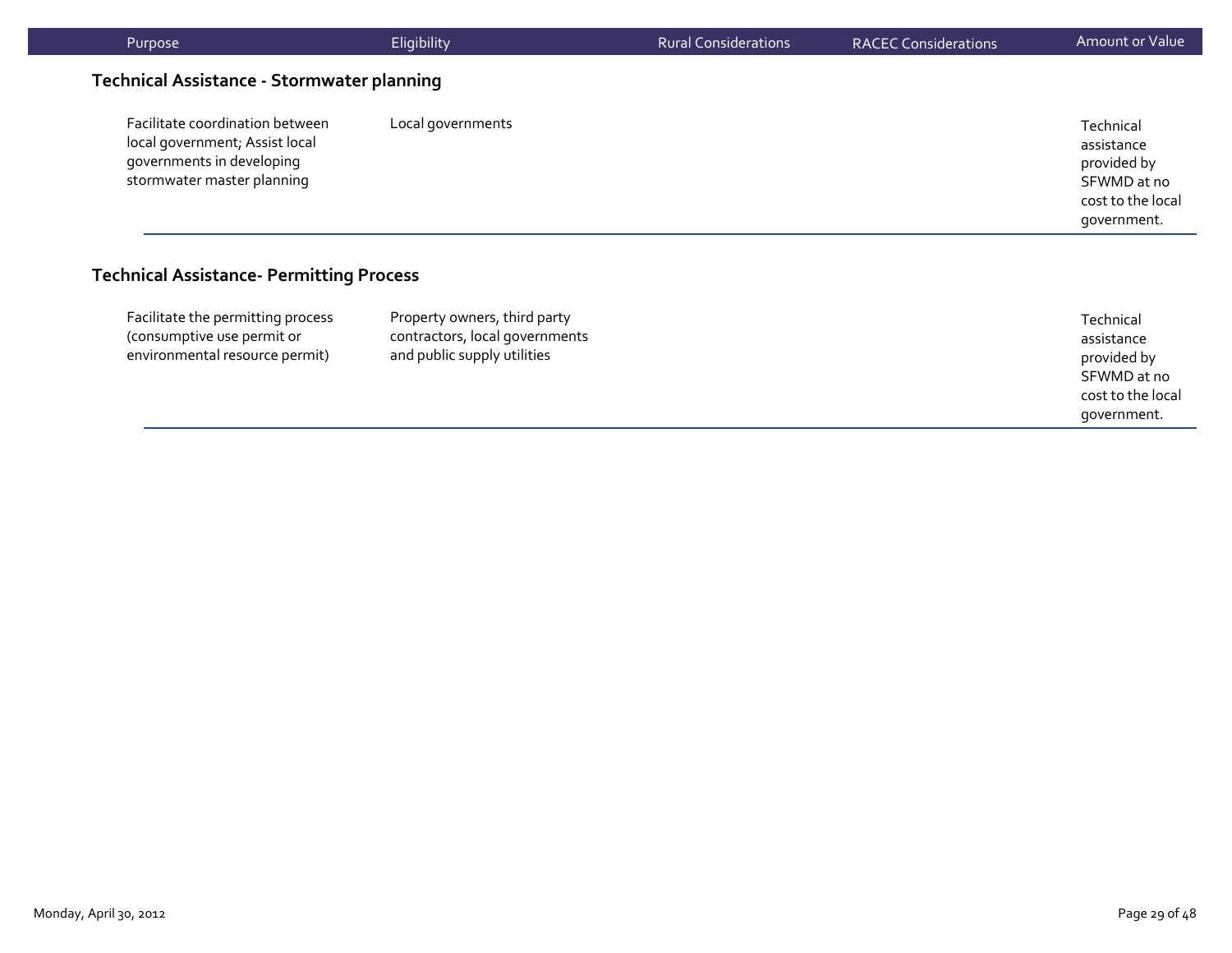# **Southwest Florida Water Management District**

#### **Agricultural Ground and Surface Water Management (AGSWM)**

| Provides for on-site review by Aq |
|-----------------------------------|
| Team staff and fosters better     |
| understanding by the farmer of    |
| potential ERP- and WUP-           |
| requlation needs.                 |

Reduces permit application fees and costs.

#### **Back‐Plugging**

| Available only in the Southern     |
|------------------------------------|
| Water Use Caution Area (SWUCA)     |
| that includes the REDI counties of |
| DeSoto, Hardee, and a portion of   |
| Highlands with the SWFWMD.         |
|                                    |

#### **Cooperative Funding Initiative**

This program allows REDI counties and communities to share costs for projects that assist is creating sustainable water resources, provide flood protection and enhance conservation efforts.

To reques<sup>t</sup> <sup>a</sup> waiver or reduction of matching requirements, <sup>a</sup> county or community must meeting the statutory definition of "rural" (s. 288.0656 (2) (b) F.S.) and must have three or more of the "economi8c distress" conditions identified in s. 288.0656(2) (a) F.S.

Rural county and communities are eligible to reques<sup>t</sup> <sup>a</sup> waiver or reduction in matching fund requirements pursuan<sup>t</sup> to the District's Cooperative Funding Policy.

Funding decision are the exclusive responsibility of the appropriate District Board(s).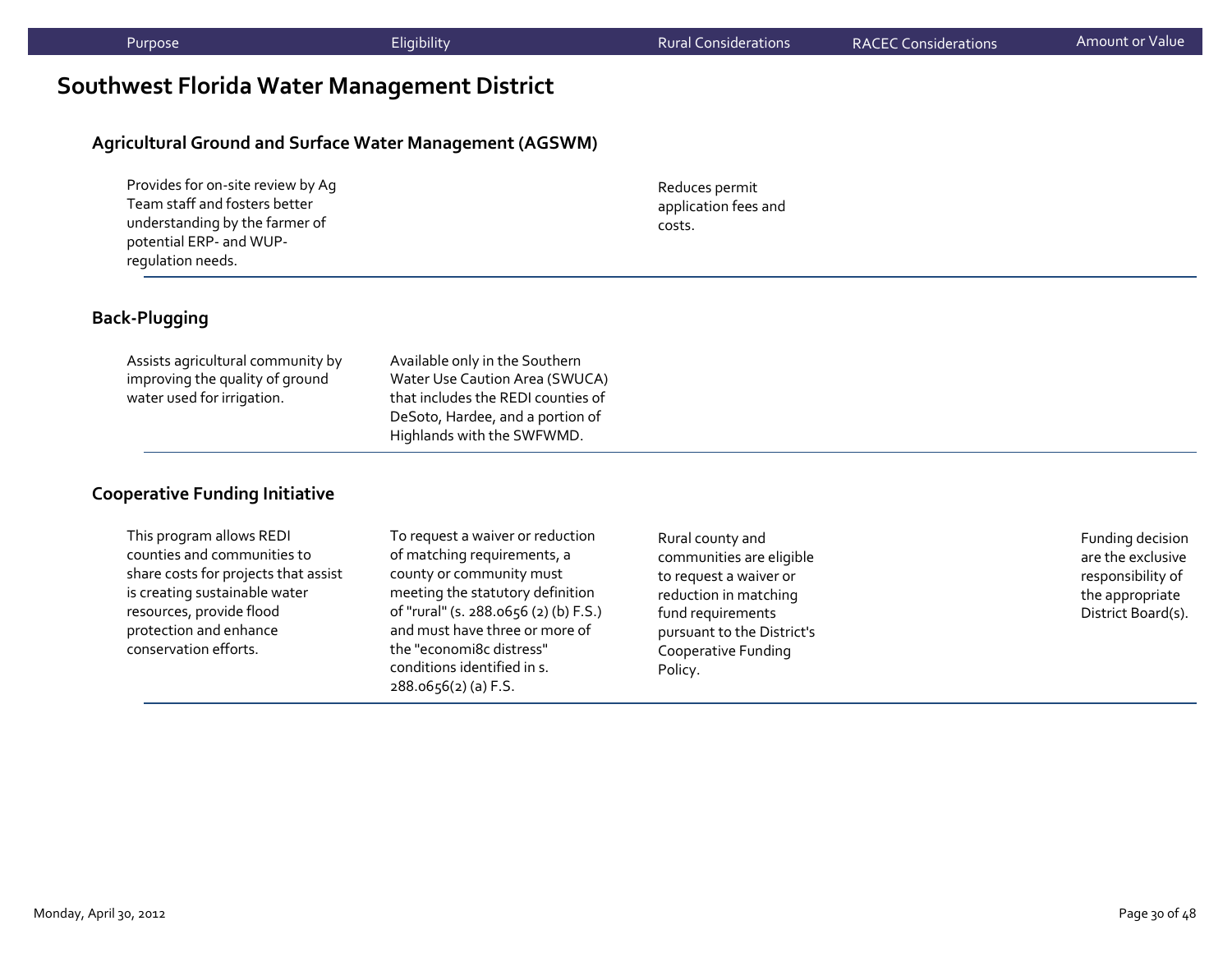| Purpose                                                                                                                                                                                                                                                                                                                                                                       | Eligibility                                  | <b>Rural Considerations</b> | <b>RACEC Considerations</b> | Amount or Value |
|-------------------------------------------------------------------------------------------------------------------------------------------------------------------------------------------------------------------------------------------------------------------------------------------------------------------------------------------------------------------------------|----------------------------------------------|-----------------------------|-----------------------------|-----------------|
| <b>Expedited Permitting</b>                                                                                                                                                                                                                                                                                                                                                   |                                              |                             |                             |                 |
| Requires close coordination<br>between the applicant and the<br><b>District Resource Regulation Staff</b><br>to ensure all permit related<br>questions are addressed early in<br>the process. Addressing potential<br>project design and development<br>issues or questions prior to permit<br>application can greatly reduce the<br>time and cost of project<br>development. | Rural designated counties and<br>communities |                             |                             |                 |

#### **Facilitating Agricultural Resource Management Systems (FARMS)**

The FARMS program is intended to implement production‐scale agricultural BMP projects that will provide resource benefits that include water quality improvement, reduction of Upper Floridian aquifer withdrawals and/or conservation, restoration or augmentation of the area's water resources and ecology. Reimbursementrates aregenerally 50 percen<sup>t</sup> for water quantity reduction or water quality improvement BMPs; and 75 percen<sup>t</sup> for projects that incorporate both water quality and quantity benefits.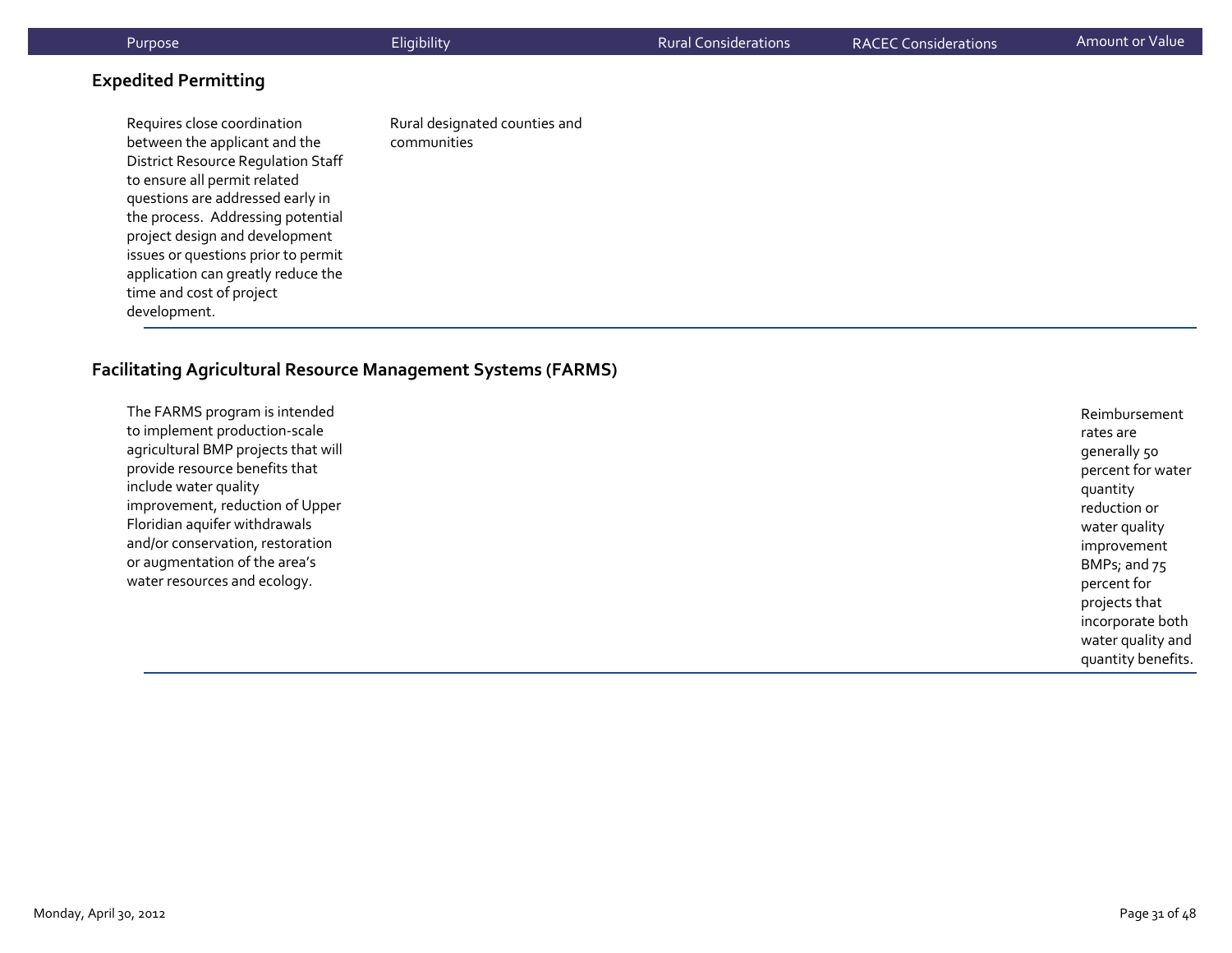| <b>Mini-FARMS</b><br>A cost-share reimbursement<br>Reimburses<br>program for agricultural projects<br>growers for 75%<br>that conserve water and protect<br>of their costs, up<br>water quality within SWFWMD<br>to a maximum of<br>boundaries.<br>\$5,000 per<br>approved water<br>resources<br>project. If cost-<br>share exceeds<br>this amount, the<br>project would be<br>considered for a<br>FARMS project. | Purpose | Eligibility | <b>Rural Considerations</b> | <b>RACEC Considerations</b> | Amount or Value |
|-------------------------------------------------------------------------------------------------------------------------------------------------------------------------------------------------------------------------------------------------------------------------------------------------------------------------------------------------------------------------------------------------------------------|---------|-------------|-----------------------------|-----------------------------|-----------------|
|                                                                                                                                                                                                                                                                                                                                                                                                                   |         |             |                             |                             |                 |
|                                                                                                                                                                                                                                                                                                                                                                                                                   |         |             |                             |                             |                 |

#### **Mobile Irrigation Lab**

Assists agricultural community by improving irrigation efficiency and conserving water.

Growers can contact the District to arrange for free irrigation evaluations. Helps growers meet water use permit conditions. The program shares valuable technology and information with growers regarding water conservation and water quality improvements.

#### **Permit Fee Reductions**

Fees reductions for Water Use Permits (Chapter 40D‐2, F.A.C.) and Environmental Resource Permitting (Chapter 40D‐4, F.A.C.)

Provides reduced fees to eligible rural counties and communities.

Rural eligible counties and communities.

Variable, Permit fees not toexceed \$100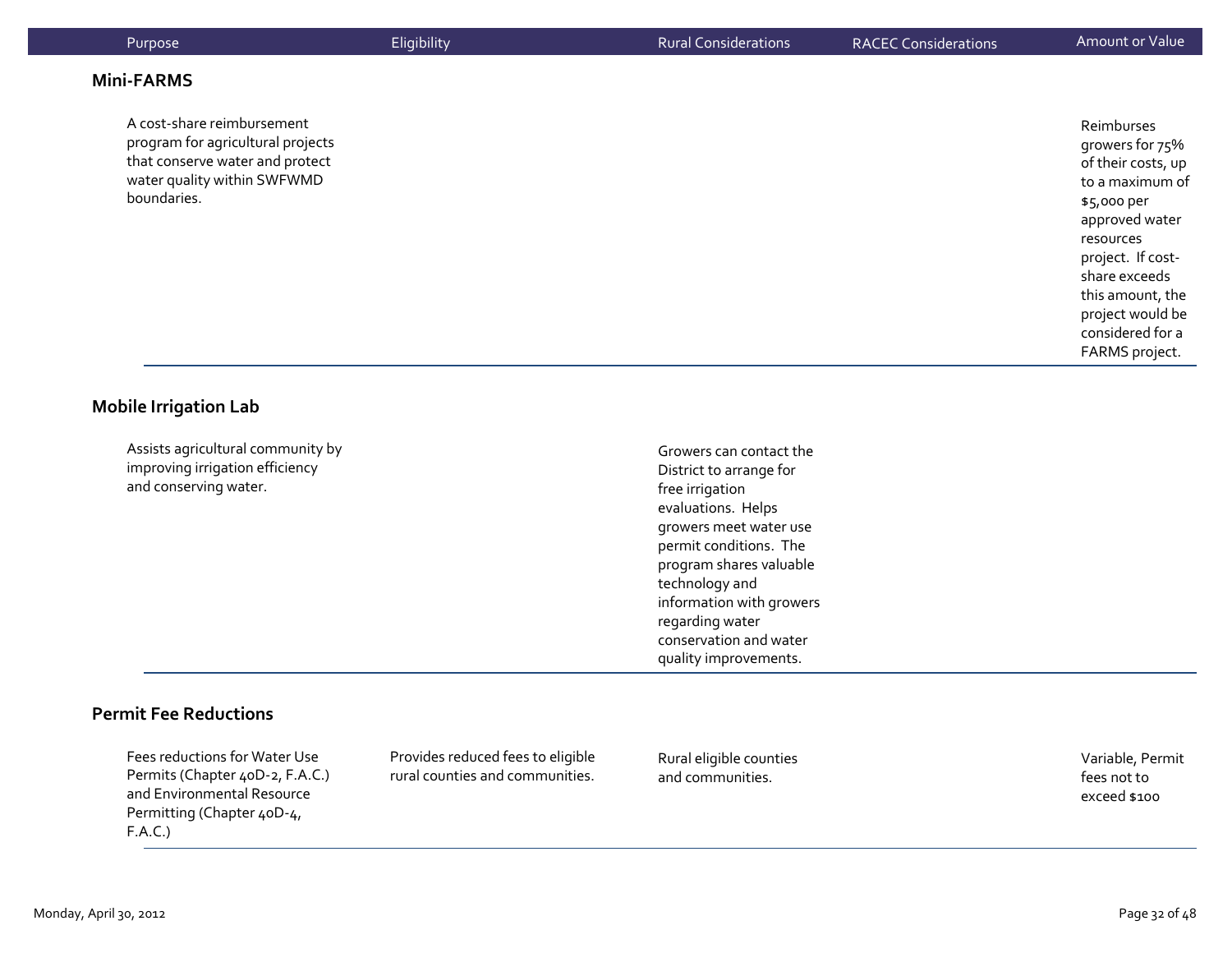# **St. Johns River Water Management District**

#### **Administrative ‐ Permit Fee Waivers**

| Reduction of permit fees for     |
|----------------------------------|
| consumptive use permits          |
| (Chapter 40A-2, F.A.C), well     |
| permitting (Chapter 40A-3,       |
| F.A.C.), the Management &        |
| <b>Storage of Surface Waters</b> |
| (Chapter 40-A-4, F.A.C.), and    |
| <b>Environmental Resource</b>    |
| Permitting (Chapter 62-346,      |
| F.A.C.), per s.218.075, F.S. for |
| eligible local governments       |

Local governments, or third parties acting on behalf of local governments, that meet the requirements in s. 218.075, F.S.

The population considerations in s. 218.075, F.S. are similar to rural designation criteria; thus, most rural communities are eligible.

The population and economic factors in s. 218.075, F.S. are similar to RACEC designation criteria; thus, all RACEC communities should be eligible.

Variable; Permit fees will not exceed \$100

#### **Indian River Lagoon (IRL) Cost Share Program**

| Implement projects that support | Proper  |
|---------------------------------|---------|
| habitat enhancement, water      | organiz |
| quality, and storm water        | and pul |
| discharge improvements within   |         |
| the IRL watershed (Volusia,     |         |
| Brevard, and Indian River       |         |
| counties)                       |         |
|                                 |         |

ty owners, community zations, local governments blic supply utilities

In FY 10/11, capital projects are eligible to receive up to 50% cost share. Educational, research andmonitoring projects are eligible to receive up to 75% cost share.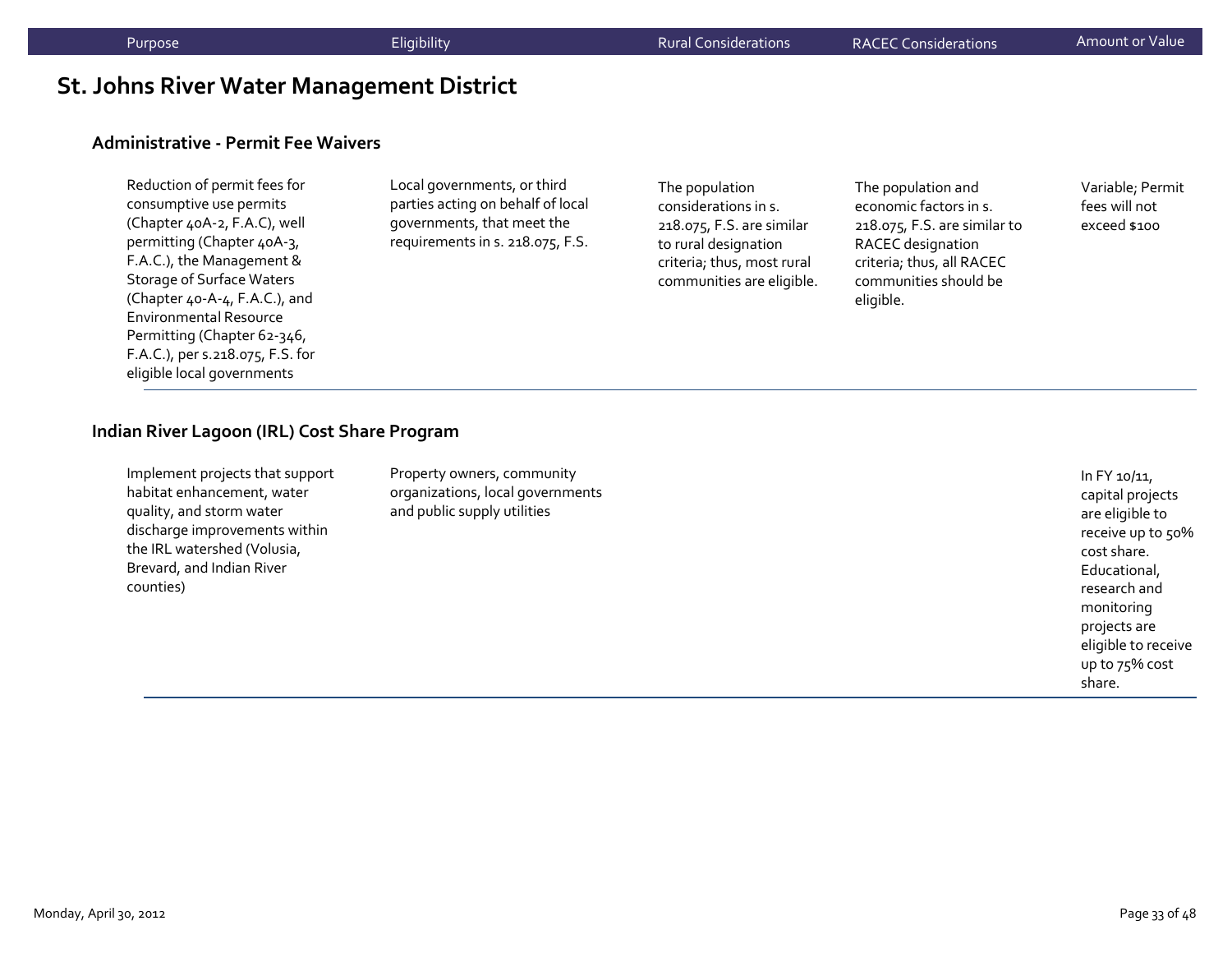| Purpose                                                                                                                                                  | Eligibility                                           | <b>Rural Considerations</b> | <b>RACEC Considerations</b> | Amount or Value                                                                    |
|----------------------------------------------------------------------------------------------------------------------------------------------------------|-------------------------------------------------------|-----------------------------|-----------------------------|------------------------------------------------------------------------------------|
| <b>Land Acquisition</b>                                                                                                                                  |                                                       |                             |                             |                                                                                    |
| Local governments and property<br>Protect natural lands, create<br>storm water treatment areas, and<br>owners<br>address regional water supply<br>issues |                                                       |                             |                             | Amount varies<br>based on<br>partnership<br>agreement with<br>local<br>government. |
| <b>Public Education</b>                                                                                                                                  |                                                       |                             |                             |                                                                                    |
| Educate the public on water<br>resources and environmental<br>stewardship.                                                                               | Community-based organizations<br>and school districts |                             |                             | Technical<br>assistance<br>provided by                                             |

## **Technical Assistance ‐ Comprehensive Planning Assistance**

| Facilitate coordination between<br>local government land use<br>planning and the District's water<br>supply planning. Assist local<br>governments in meeting the | Local governments | Technical<br>assistance<br>provided by<br>SJRWMD at no |
|------------------------------------------------------------------------------------------------------------------------------------------------------------------|-------------------|--------------------------------------------------------|
| legislative water supply planning                                                                                                                                |                   | cost.                                                  |
| requirements                                                                                                                                                     |                   |                                                        |

#### **Technical Assistance ‐ Emergency Response**

| The District partners with other | Local governments | Technical    |
|----------------------------------|-------------------|--------------|
| state agencies to assist in      |                   | assistance   |
| emergency response and recovery  |                   | provided by  |
| efforts at a local level.        |                   | SJRWMD at no |
|                                  |                   | cost.        |

SJRWMD at no

cost.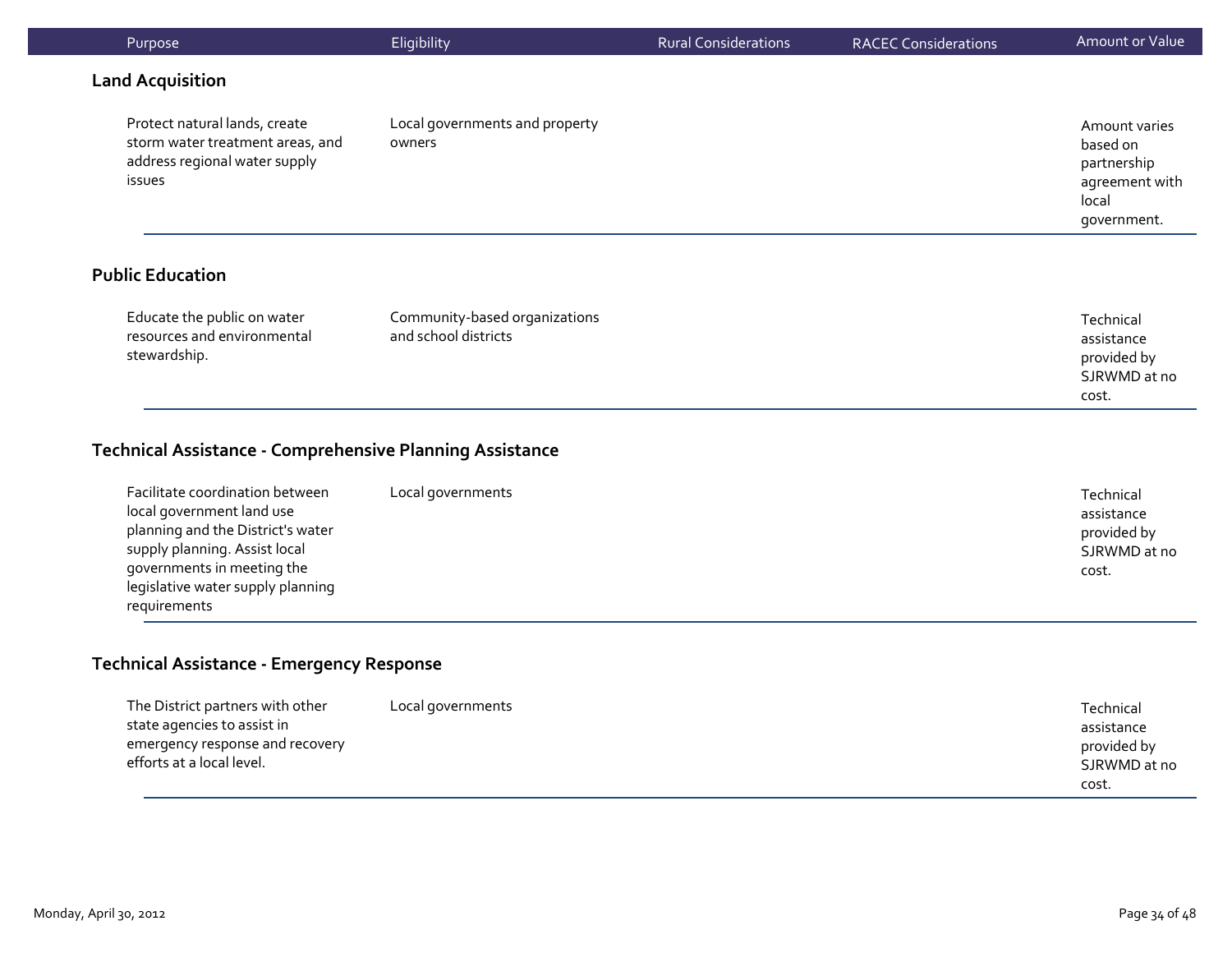| Purpose                                                                                                                                                                        | Eligibility                            | <b>Rural Considerations</b> | <b>RACEC Considerations</b> | Amount or Value                                                                                                                  |
|--------------------------------------------------------------------------------------------------------------------------------------------------------------------------------|----------------------------------------|-----------------------------|-----------------------------|----------------------------------------------------------------------------------------------------------------------------------|
| <b>Technical Assistance - Flood Credit Assistance</b>                                                                                                                          |                                        |                             |                             |                                                                                                                                  |
| Assist communities in receiving<br>credits from the National Flood<br>Insurance Program's Community<br>Rating System                                                           | Local governments                      |                             |                             | Flood insurance<br>premiums could<br>be reduced by up<br>to 45%. Technical<br>assistance<br>provided by<br>SJRWMD at no<br>cost. |
| <b>Technical Assistance - Flood Protection</b>                                                                                                                                 |                                        |                             |                             |                                                                                                                                  |
| Eliminate or resolve regional flood<br>problems.                                                                                                                               | Local governments                      |                             |                             | Technical<br>assistance<br>provided by<br>SJRWMD at no<br>cost.                                                                  |
| <b>Technical Assistance- Agricultural Uses</b>                                                                                                                                 |                                        |                             |                             |                                                                                                                                  |
| Assist agricultural community<br>with permit compliance<br>requirements and the overall<br>permitting process (consumptive<br>use permit and environmental<br>resource permit) | Agriculture-based permit<br>applicants |                             |                             | Technical<br>assistance<br>provided by<br>SJRWMD at no<br>cost.                                                                  |
| <b>Technical Assistance- Permitting Process</b>                                                                                                                                |                                        |                             |                             |                                                                                                                                  |
| Facilitate the permitting process                                                                                                                                              | Permit applicants                      |                             |                             | Technical                                                                                                                        |

| Facilitate the permitting process | Permit applicants | Technical    |
|-----------------------------------|-------------------|--------------|
| (consumptive use permit or        |                   | assistance   |
| environmental resource permit)    |                   | provided by  |
|                                   |                   | SJRWMD at no |
|                                   |                   | cost.        |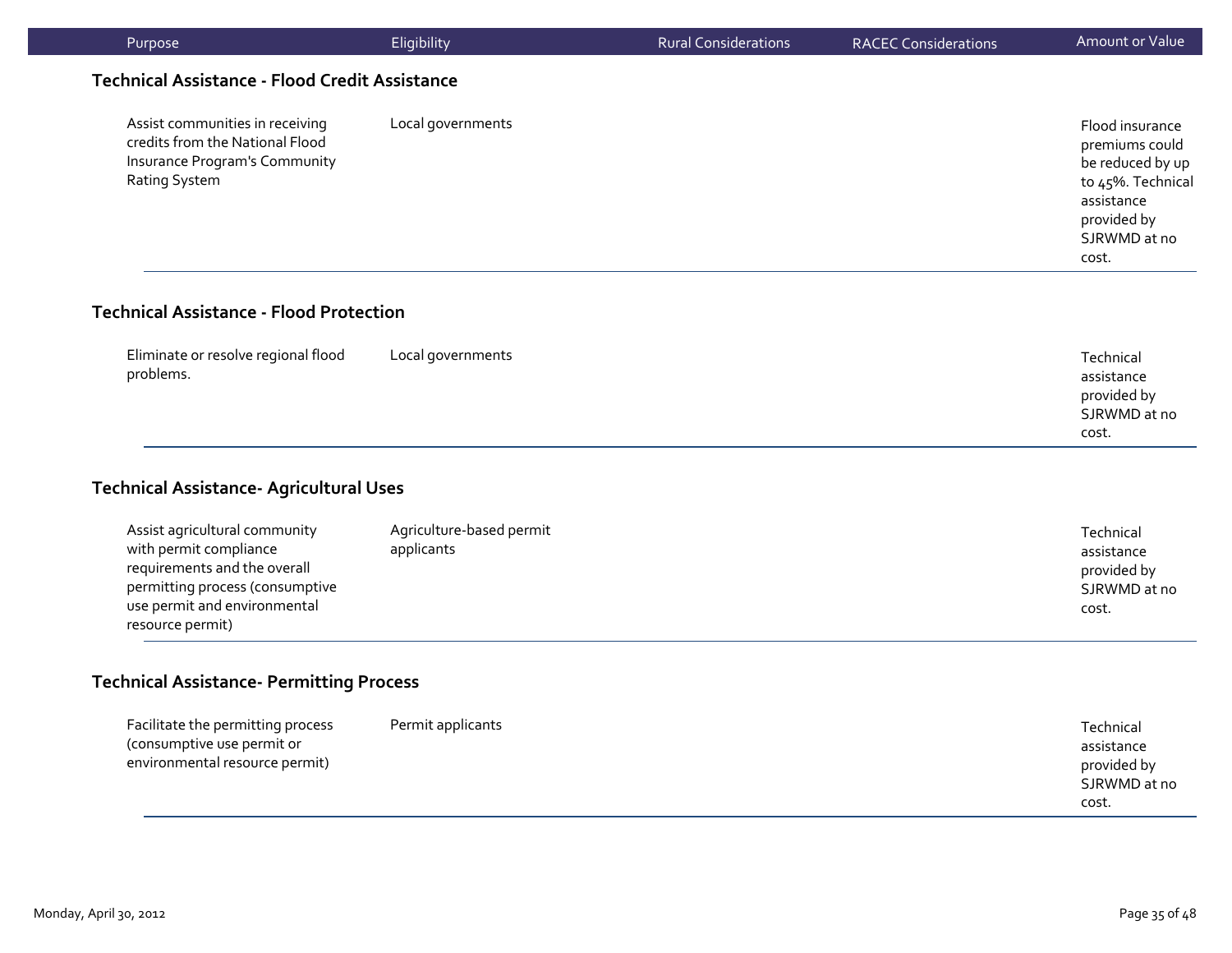| Purpose                                                                                                                                                                   | Eligibility                                      | <b>Rural Considerations</b> | <b>RACEC Considerations</b> | Amount or Value                                                                                                                                             |
|---------------------------------------------------------------------------------------------------------------------------------------------------------------------------|--------------------------------------------------|-----------------------------|-----------------------------|-------------------------------------------------------------------------------------------------------------------------------------------------------------|
| <b>Water Conservation Cost Share Program</b>                                                                                                                              |                                                  |                             |                             |                                                                                                                                                             |
| Identify new methods for using<br>water more efficiently within local<br>utility service areas and<br>implement conservation<br>measures that reduce water<br>consumption | Local governments and public<br>supply utilities |                             |                             | No maximum<br>award. Projects<br>are eligible to<br>receive up to 50%<br>cost share.<br>Current<br>application cycle<br>closes on<br>September 30,<br>2011. |

#### **Water Supply Planning**

Update the District's regional water supply plan every 5 years

Local governments and public supply utilities

# **Suwannee River Water Management District**

#### **Permitting**

Water Use, Water Well Construction and Environmental Resource Permitting Rural Communities Exempt from permit fees and provides for reduced cooperative funding matching share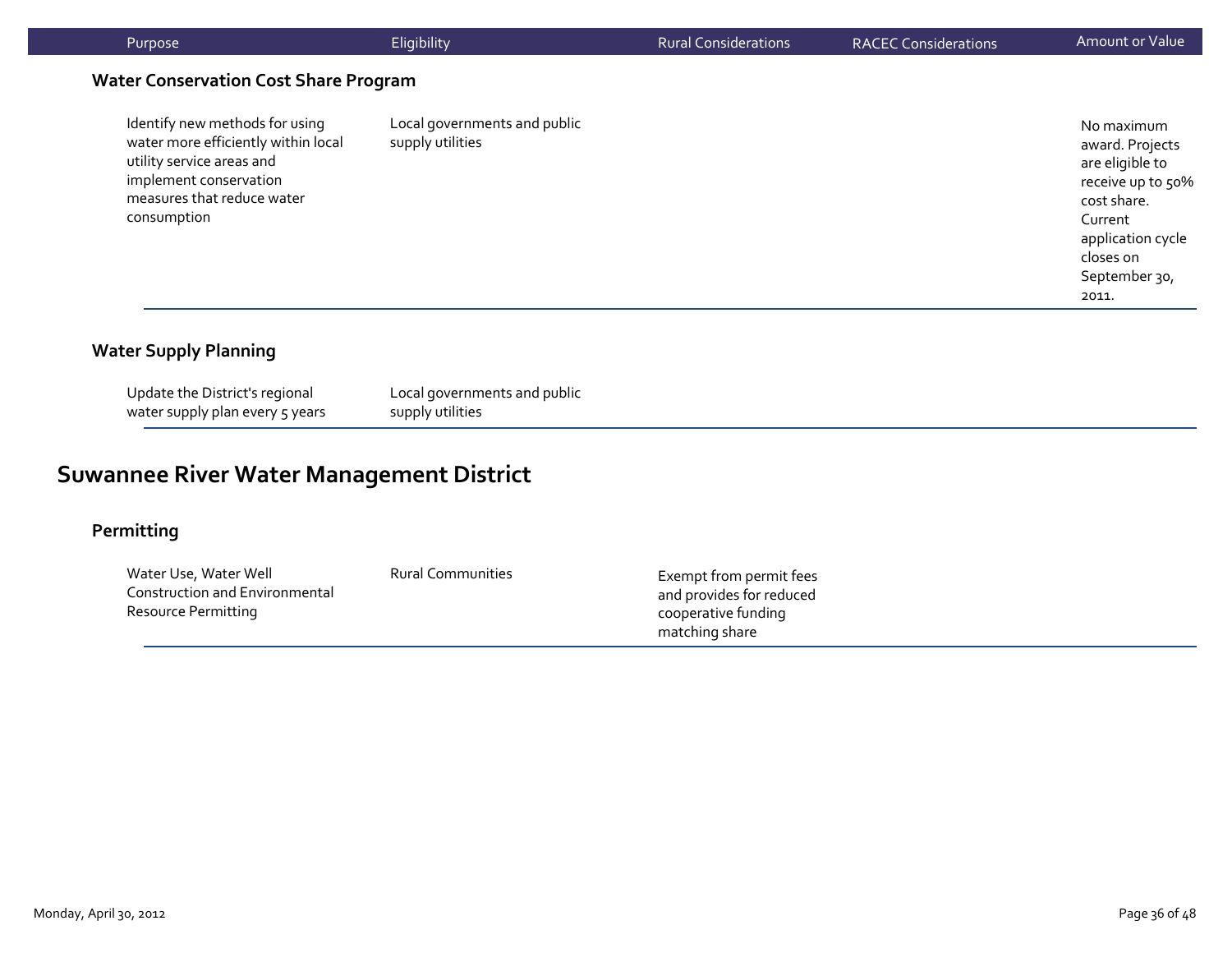| Purpose                                                                                                                                                            | Eligibility                                                                                       | <b>Rural Considerations</b>                                                                             | <b>RACEC Considerations</b> | <b>Amount or Value</b>           |
|--------------------------------------------------------------------------------------------------------------------------------------------------------------------|---------------------------------------------------------------------------------------------------|---------------------------------------------------------------------------------------------------------|-----------------------------|----------------------------------|
| <b>US Department of Agriculture, Rural Development</b>                                                                                                             |                                                                                                   |                                                                                                         |                             |                                  |
| <b>B&amp;I Business &amp; Industry Guaranteed Loan</b>                                                                                                             |                                                                                                   |                                                                                                         |                             |                                  |
| Real estate, equipment, working<br>capital, refinancing - for non-farm<br>businesses                                                                               | Banks and other rural business<br>lenders                                                         | All rural areas other than<br>cities >50,000 population<br>and their adjacent<br>urbanized areas        |                             | \$500,000 - \$10<br>million      |
| <b>Community Facilities Direct Grant</b>                                                                                                                           |                                                                                                   |                                                                                                         |                             |                                  |
| Real estate & equipment:<br>examples include clinics,<br>hospitals, public buildings,<br>daycare centers, fire stations, fire<br>trucks, libraries, charter school | Public bodies, nonprofits, and<br>tribes                                                          | Cities, towns, Census<br>Designated Places with<br><20,000 population,<br>unincorporated rural<br>areas |                             | \$40,000 - \$50,000              |
| <b>Community Facilities Direct Loan</b>                                                                                                                            |                                                                                                   |                                                                                                         |                             |                                  |
| Real estate & equipment:<br>examples include clinics,<br>hospitals, public buildings,<br>daycare centers, fire stations, fire<br>trucks, libraries, charter school | Public bodies, nonprofits, and<br>tribes                                                          | Cities, towns, Census<br>Designated Places with<br><20,000 population,<br>unincorporated rural<br>areas |                             | $$100$ million - $$2$<br>million |
| <b>Community Facilities Guaranteed Loan</b>                                                                                                                        |                                                                                                   |                                                                                                         |                             |                                  |
| Real estate & equipment:<br>examples include clinics,<br>hospitals, public buildings,<br>daycare centers, fire stations, fire<br>trucks, libraries, charter school | Banks and other commercial<br>lenders to make loans to<br>nonprofits, tribes and public<br>bodies | All rural areas other than<br>cities >20,000 population<br>and their adjacent<br>urbanized areas        |                             | $$100,000 - $6$<br>million       |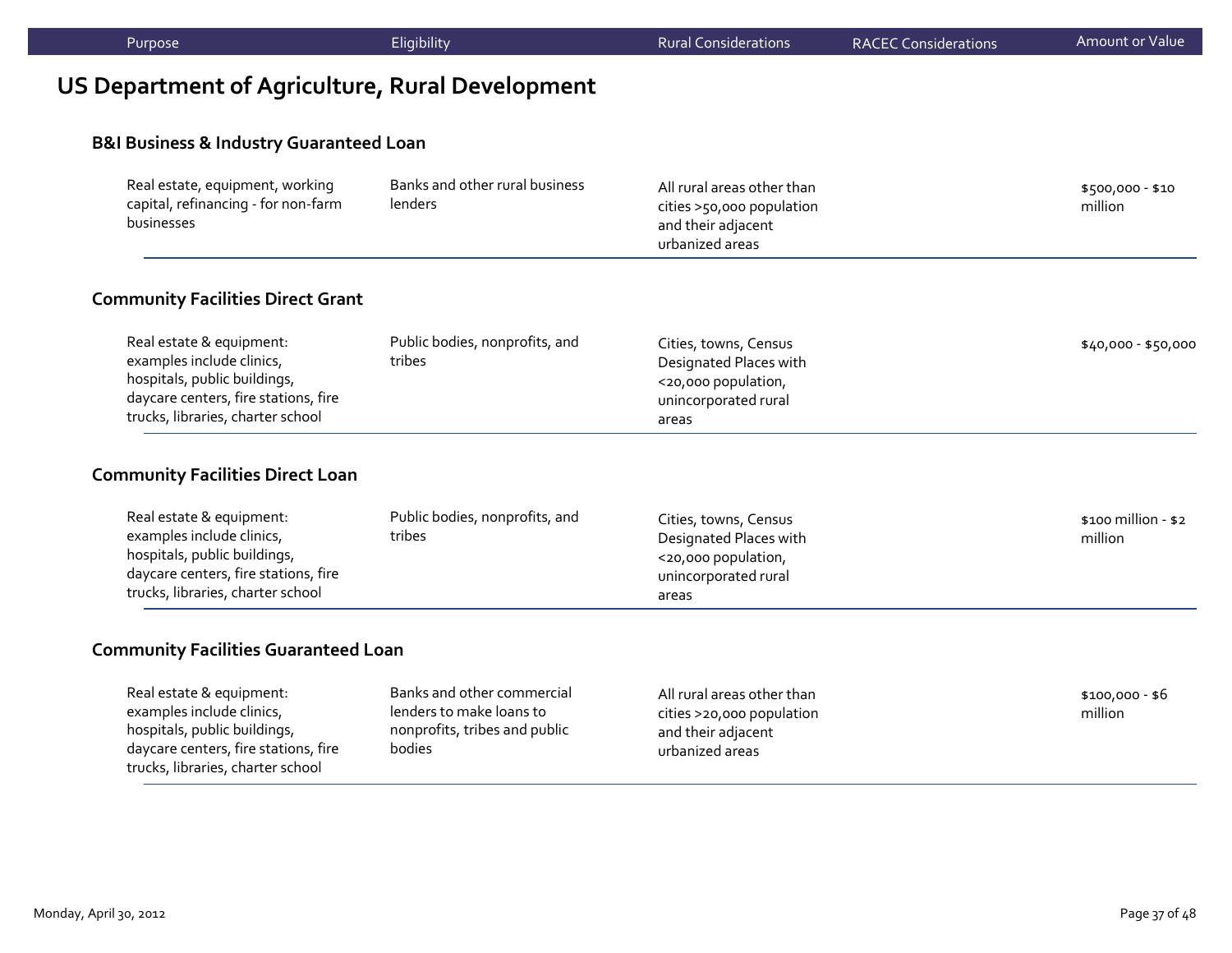| Purpose                                                                                                                                | Eligibility                                                                                          | <b>Rural Considerations</b>                                                                                                                            | <b>RACEC Considerations</b> | Amount or Value                                     |
|----------------------------------------------------------------------------------------------------------------------------------------|------------------------------------------------------------------------------------------------------|--------------------------------------------------------------------------------------------------------------------------------------------------------|-----------------------------|-----------------------------------------------------|
| Distance Learning & Telemedicine Loan and Grant                                                                                        |                                                                                                      |                                                                                                                                                        |                             |                                                     |
| Initial capital & hardware costs<br>that will enhance<br>telecommunication capabilities<br>for public education or medical<br>purposes | Schools, libraries, nonprofit<br>hospitals, clinics, and tribes                                      | Cities, towns, Census<br>Designated Places with<br><20,000 population,<br>unincorporated rural<br>areas                                                |                             | Grant max:<br>50,000 -<br>\$300,000; No<br>loan max |
| Farm Labor Housing Direct Loan 514/Grant 516 Program                                                                                   |                                                                                                      |                                                                                                                                                        |                             |                                                     |
| Develops housing projects for<br>farm workers                                                                                          | Nonprofit limited partnerships,<br>non-profits, public bodies (e.g.<br>housing authorities), farmers | No population restriction<br>as long as project serves<br>farm workers                                                                                 |                             | Max: \$3 million                                    |
| <b>Guaranteed Rural Rental Housing 538 Loan Program</b>                                                                                |                                                                                                      |                                                                                                                                                        |                             |                                                     |
| Guaranteed loans to develop new<br>apartments or buy and renovate<br>existing apartments                                               | Banks and other lenders making<br>loans to developers, tribes, or<br>public agencies                 | Unincorporated areas,<br>cities <10,000<br>population, and some<br>cities with <25,000<br>population. See:<br>http://eligibility.sc.egov.u<br>sda.gov/ |                             | No maximum                                          |
| HPG 523 Housing Preservation Grant Program                                                                                             |                                                                                                      |                                                                                                                                                        |                             |                                                     |
| Supports programs that correct<br>access, safety, health problems in<br>homes and rental units                                         | Nonprofits, tribes, and public<br>bodies                                                             | Unincorporated areas,<br>cities <10,000<br>population, and some<br>cities with <25,000<br>population. See:<br>http://eligibility.sc.egov.u<br>sda.gov/ |                             | \$36,000 - \$70,800                                 |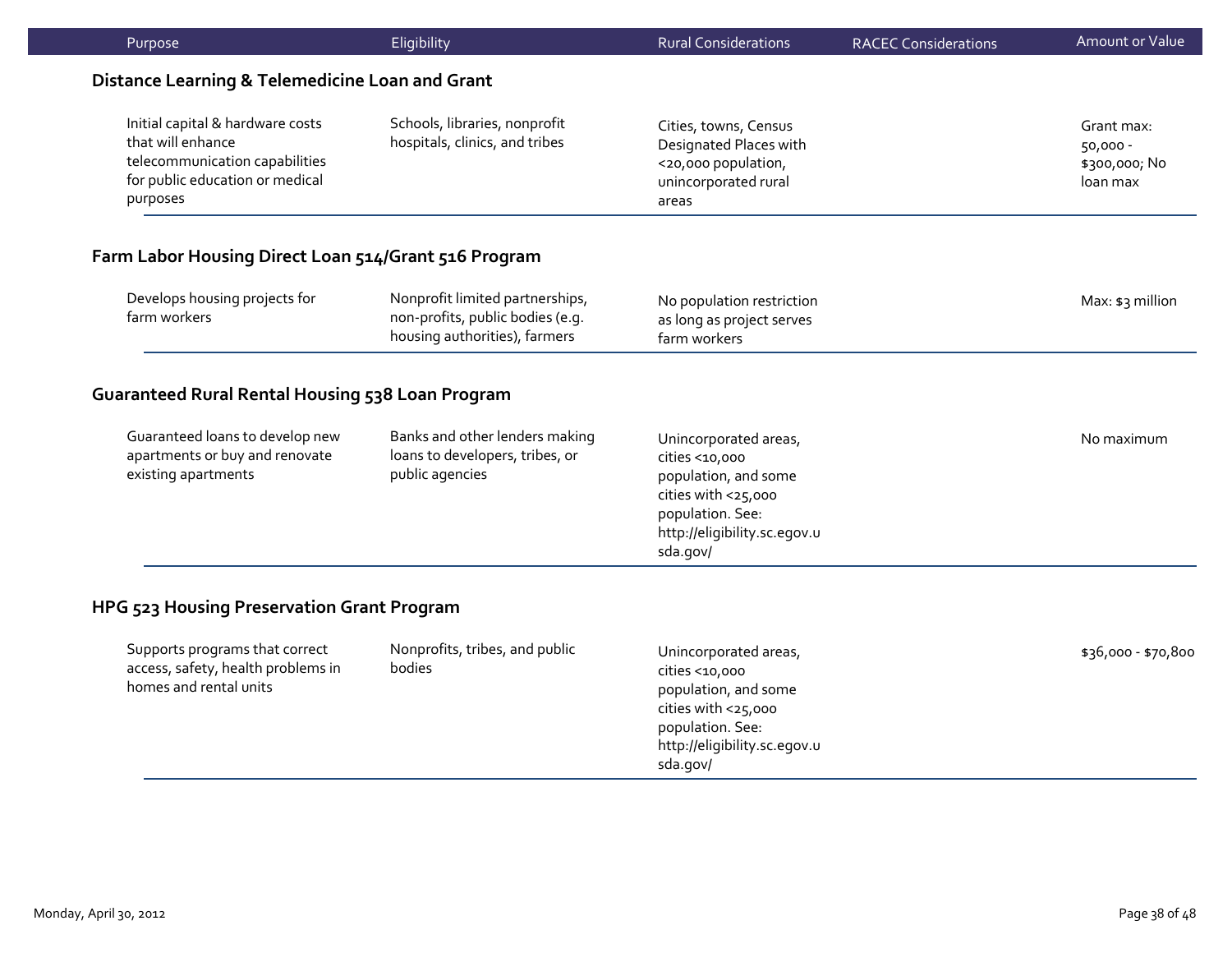| Purpose                                                                                                                                                                     | Eligibility                                                      | <b>Rural Considerations</b>                                                                      | <b>RACEC Considerations</b> | Amount or Value                                                                      |
|-----------------------------------------------------------------------------------------------------------------------------------------------------------------------------|------------------------------------------------------------------|--------------------------------------------------------------------------------------------------|-----------------------------|--------------------------------------------------------------------------------------|
| <b>IRP Intermediary Re-lending Program</b>                                                                                                                                  |                                                                  |                                                                                                  |                             |                                                                                      |
| USDA loans money to a local<br>revolving loan fund for re-lending<br>to non-farm businesses                                                                                 | Nonprofit economic development<br>groups, tribes & public bodies | All rural areas other than<br>cities >25,000 population                                          |                             | Max \$750,000<br>loans to<br>intermediaries<br>for business loans<br>up to \$150,000 |
| <b>RBEG Rural Business Enterprise Grant</b>                                                                                                                                 |                                                                  |                                                                                                  |                             |                                                                                      |
| To facilitate business<br>development by providing<br>facilities, equipment,<br>infrastructure, technical<br>assistance to businesses or<br>establish a revolving loan fund | Nonprofit economic development<br>groups, tribes & public bodies | All rural areas other than<br>cities >50,000 population<br>and their adjacent<br>urbanized areas |                             | $$25,000 -$<br>\$200,000                                                             |
| <b>RBOG Rural Business Opportunity Grant</b>                                                                                                                                |                                                                  |                                                                                                  |                             |                                                                                      |
| Supports economic development<br>planning in rural areas                                                                                                                    | Nonprofit economic development<br>groups, tribes & public bodies | All rural areas other than<br>cities >50,000 population<br>and their adjacent<br>urbanized areas |                             | \$50,000 or less                                                                     |
| <b>RCDG Rural Cooperative Development Grant</b>                                                                                                                             |                                                                  |                                                                                                  |                             |                                                                                      |
| Provides grants to operate<br>centers that assist rural<br>cooperatives.                                                                                                    | Universities and nonprofit<br>economic development groups        | All rural areas other than<br>cities >50,000 population<br>and their adjacent<br>urbanized areas |                             | \$50,000 -<br>\$300,000;<br>matching funds<br>required                               |
|                                                                                                                                                                             |                                                                  |                                                                                                  |                             |                                                                                      |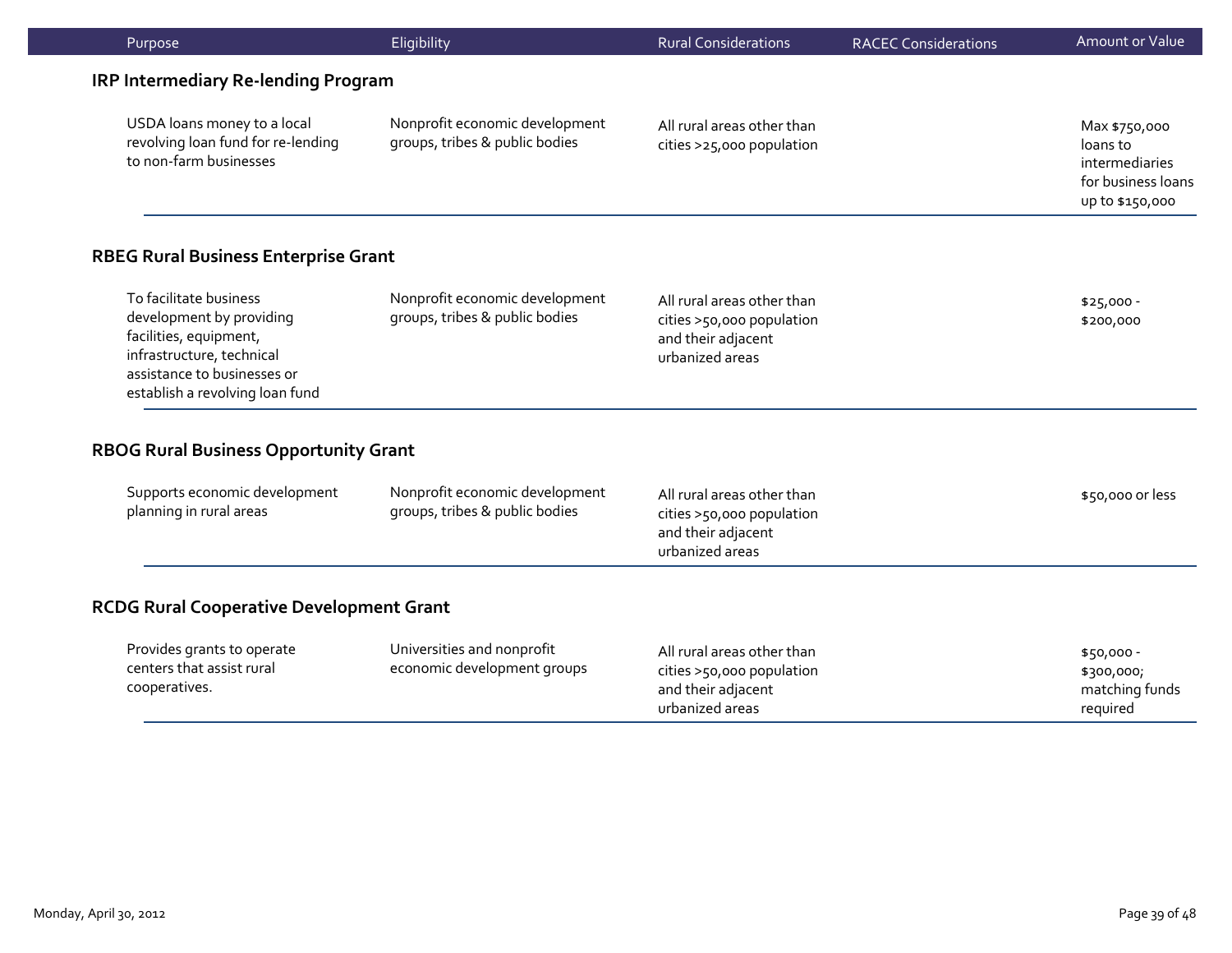| Purpose                                                                                                                                                      | Eligibility                                                                             | <b>Rural Considerations</b>                                                                                                                            | <b>RACEC Considerations</b> | Amount or Value  |
|--------------------------------------------------------------------------------------------------------------------------------------------------------------|-----------------------------------------------------------------------------------------|--------------------------------------------------------------------------------------------------------------------------------------------------------|-----------------------------|------------------|
| <b>RED Grant Rural Economic Development Grant</b>                                                                                                            |                                                                                         |                                                                                                                                                        |                             |                  |
| Promotes specific community or<br>business development projects<br>that will improve the local<br>economy through capitalization<br>of a revolving loan fund | Electric & telephone utilities<br>financed by USDA's Rural Utilities<br><b>Services</b> | Unincorporated areas<br>and <50,000 population<br>cities                                                                                               |                             | Max: \$300,000   |
| RED Loan Rural Economic Development Loan                                                                                                                     |                                                                                         |                                                                                                                                                        |                             |                  |
| Loans are passed through to non-<br>farm businesses for real estate &<br>equipment                                                                           | Electric & telephone utilities<br>financed by USDA's Rural Utilities<br><b>Services</b> | Unincorporated areas<br>and <50,000 population<br>cities                                                                                               |                             | Max: \$740,000   |
| Rural Rental Housing 515 Direct Loan Program                                                                                                                 |                                                                                         |                                                                                                                                                        |                             |                  |
| Develops new apartments for low<br>income project tenants (family,<br>elderly)                                                                               | Private developers, nonprofits,<br>tribes, public agencies                              | Unincorporated areas,<br>cities <10,000<br>population, and some<br>cities with <25,000<br>population. See:<br>http://eligibility.sc.egov.u<br>sda.gov/ |                             | Max: \$1,000,000 |
| <b>Rural Rental Housing Direct Loan Program</b>                                                                                                              |                                                                                         |                                                                                                                                                        |                             |                  |
| Develops new apartments for low<br>income project tenants (family,<br>elderly)                                                                               | Private developers, nonprofits,<br>tribes, public agencies                              | Unincorporated areas,<br>cities <10,000<br>population, and some<br>cities with <25,000<br>population. See:<br>http://eligibility.sc.egov.u<br>sda.gov/ |                             | Max: \$1,000,000 |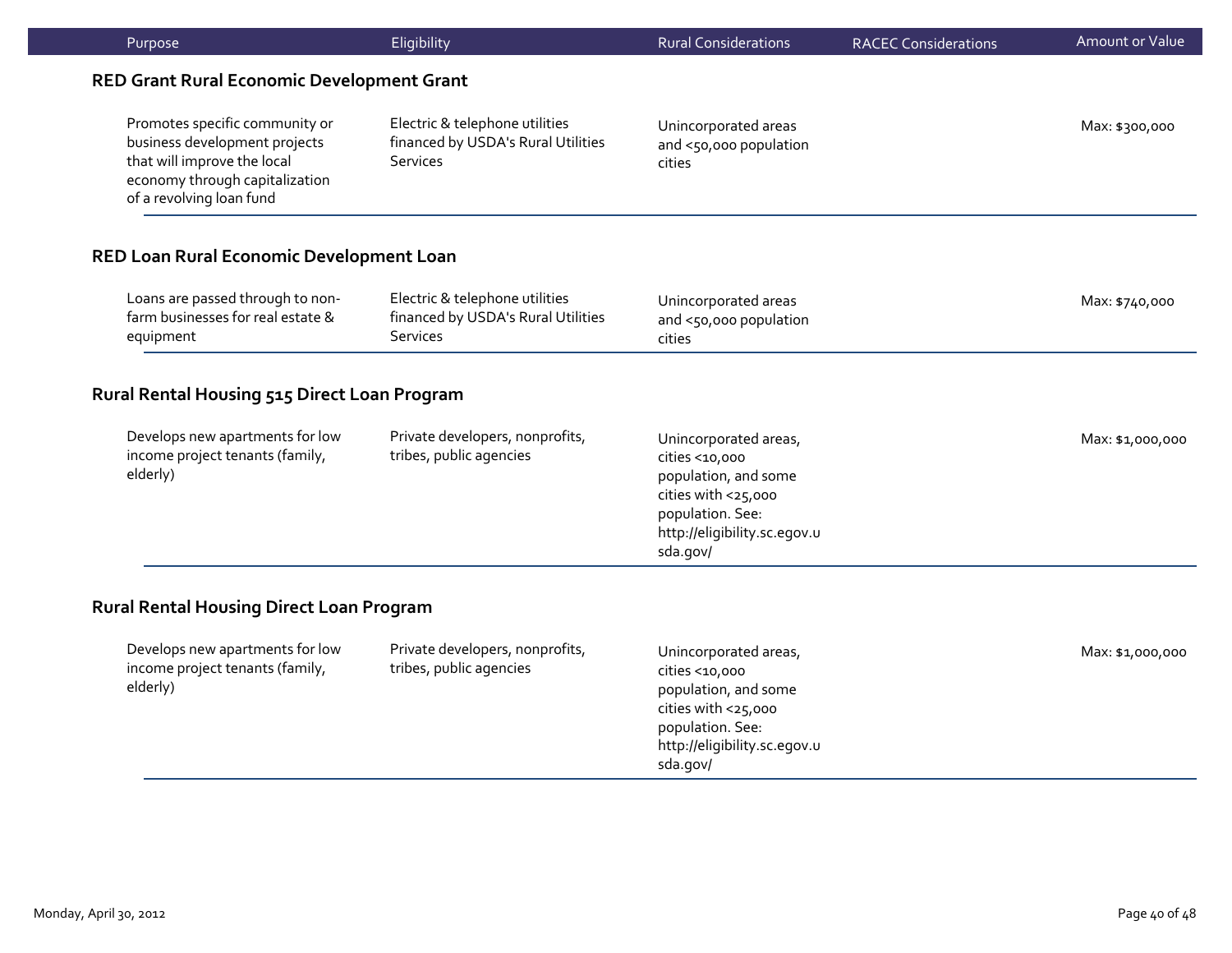| Purpose                                                                                                                                                                                | Eligibility                                             | <b>Rural Considerations</b>                                                                      | <b>RACEC Considerations</b> | Amount or Value                                          |
|----------------------------------------------------------------------------------------------------------------------------------------------------------------------------------------|---------------------------------------------------------|--------------------------------------------------------------------------------------------------|-----------------------------|----------------------------------------------------------|
| Section 9003 Bio-refinery Assistance Program                                                                                                                                           |                                                         |                                                                                                  |                             |                                                          |
| Provides quaranteed loans for<br>development & construction of<br>commercial-scale bio-refineries or<br>retrofitting existing facilities for<br>development of advanced bio-<br>fuels. | Banks and other rural business<br>lenders               | All rural areas other than<br>cities >50,000 population<br>and their adjacent<br>urbanized areas |                             | Max:<br>\$250,000,000                                    |
| Section 9004 Repowering Assistance Payments to Eligible Bio-refineries                                                                                                                 |                                                         |                                                                                                  |                             |                                                          |
| Provides financial incentives to<br>bio-refineries to replace the use of<br>fossil fuels used to produce heat                                                                          | Bio-refinery in existence on or<br>before June 18, 2008 | Bio-refinery must be<br>located in a rural area.                                                 |                             | Max: $$5$ million<br>or 50% of total<br>eligible project |

#### **Section 9005 – Payments to Eligible Advanced Bio‐fuel Producers**

Provides payments to Eligible Advanced Bio‐fuel Producers to promote sustainable economic development & provides economic incentives for increased production and use of advanced bio‐fuels.

or power at their facilities by installing new systems that use renewable biomass, or to produce new energy from renewable

biomass

An individual or legal entity, including <sup>a</sup> corporation, company, foundation, association, labor organization, firm, partnership, society, joint stock company, group of organizations, or non‐ profit entity that produces an Advanced Bio‐fuel. No state, public entities or educational facilities.

Bio‐refinery must be located in <sup>a</sup> rural area.

The Agency will establishpayment rates.

costs, whichever

is less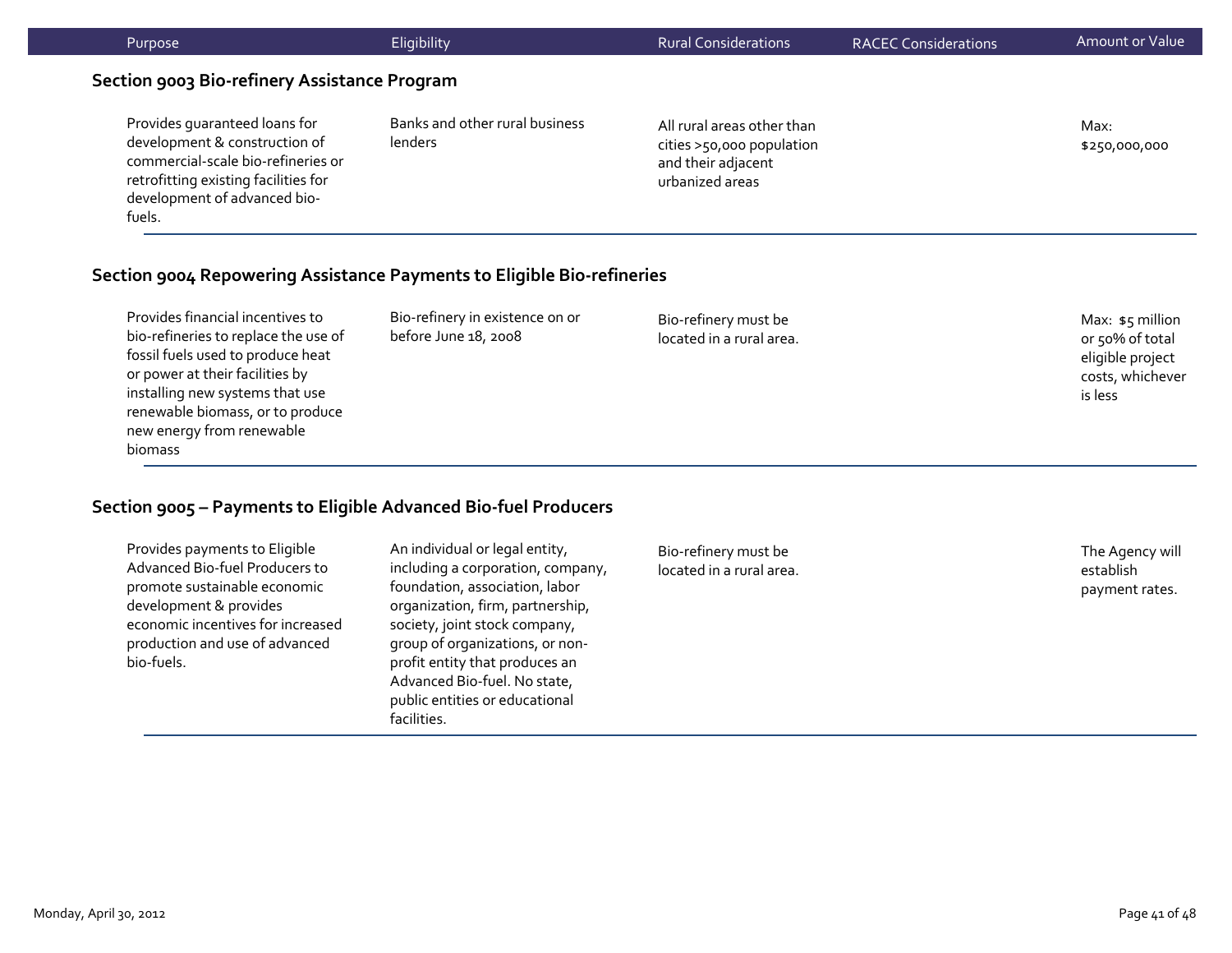|                                                                                                                                           | Eligibility                                                                  | <b>Rural Considerations</b>                                                                      | <b>RACEC Considerations</b> | Amount or Value                                                                                                                  |
|-------------------------------------------------------------------------------------------------------------------------------------------|------------------------------------------------------------------------------|--------------------------------------------------------------------------------------------------|-----------------------------|----------------------------------------------------------------------------------------------------------------------------------|
|                                                                                                                                           | Section 9007 Energy Loan Guarantee/Rural Energy for America Program (REAP)   |                                                                                                  |                             |                                                                                                                                  |
| Guaranteed loans can be used for<br>the purchase & installation of<br>renewable energy systems or for<br>energy efficiency improvements   | Banks and other rural business<br>lenders                                    | All rural areas other than<br>cities >50,000 population<br>and their adjacent<br>urbanized areas |                             | Max: \$25 million<br>loan. May be<br>combined with a<br>9007 grant; total<br>assistance cannot<br>exceed 75% of<br>project cost. |
|                                                                                                                                           | Section 9007 Energy Efficiency Grant/Rural Energy for America Program (REAP) |                                                                                                  |                             |                                                                                                                                  |
| Grants for energy efficiency<br>improvements                                                                                              | Rural small businesses &<br>agricultural producers                           | All rural areas other than<br>cities >50,000 population<br>and their adjacent<br>urbanized areas |                             | Max: \$500,000;<br>not to exceed<br>25% of project<br>cost. Priority is<br>given grants                                          |
|                                                                                                                                           |                                                                              |                                                                                                  |                             | $<$ \$50,000                                                                                                                     |
|                                                                                                                                           | Section 9007 Renewable Energy Grant/Rural Energy for America Program (REAP)  |                                                                                                  |                             |                                                                                                                                  |
| Grants for renewable energy<br>systems (wind, biomass bio-<br>energy, anaerobic digesters,<br>solar, geothermal, & renewable<br>hydrogen) | Rural small businesses &<br>agricultural producers                           | All rural areas other than<br>cities >50,000 population<br>and their adjacent<br>urbanized areas |                             | Max: \$500,000;<br>not to exceed<br>25% of project<br>cost.                                                                      |
| <b>Section 9008 Biomass Research Grant</b>                                                                                                |                                                                              |                                                                                                  |                             |                                                                                                                                  |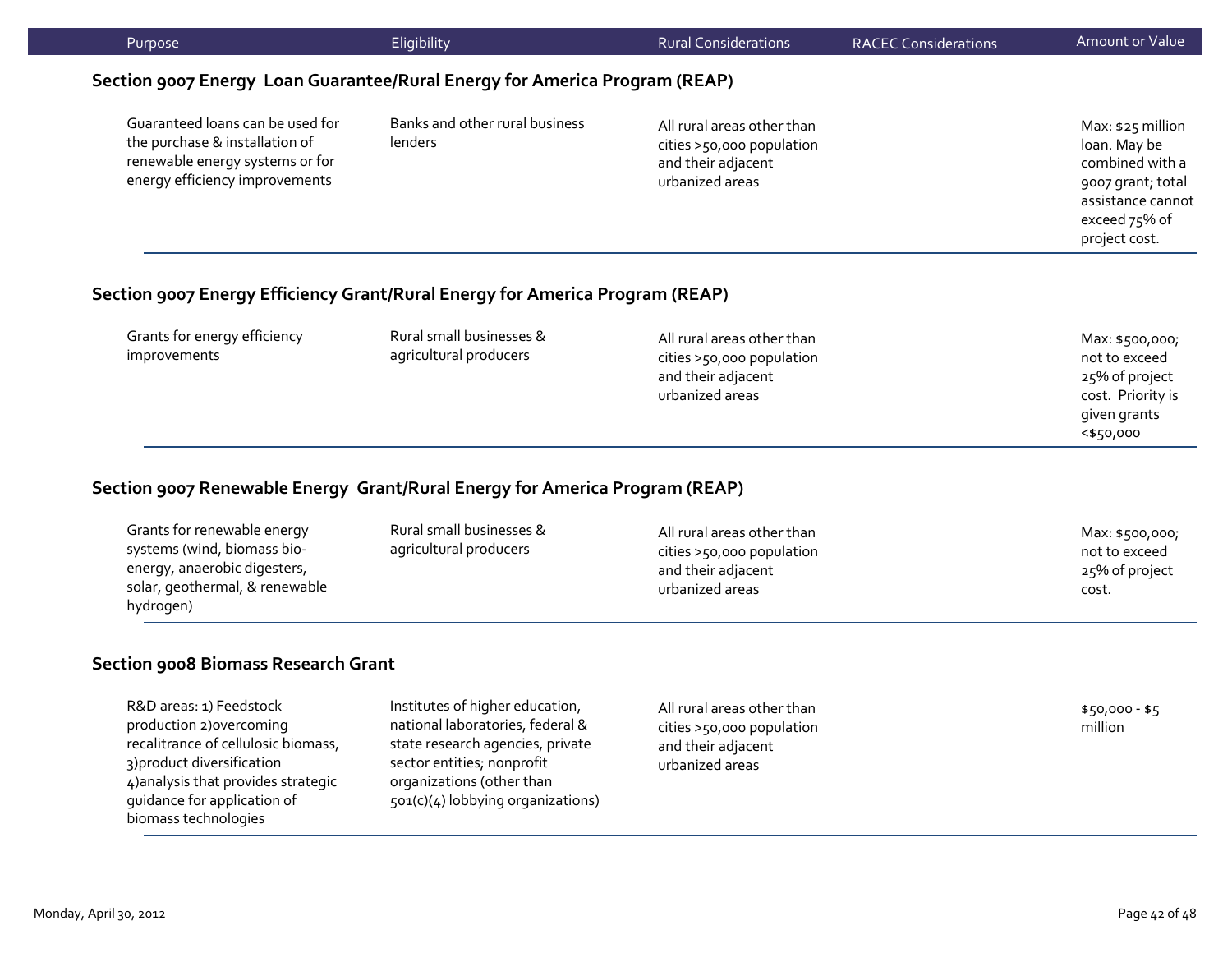| Purpose                                                                                                      | Eligibility                            | <b>Rural Considerations</b>                                                                                                                            | <b>RACEC Considerations</b> | Amount or Value                                                               |
|--------------------------------------------------------------------------------------------------------------|----------------------------------------|--------------------------------------------------------------------------------------------------------------------------------------------------------|-----------------------------|-------------------------------------------------------------------------------|
| <b>Single Family Housing 502 Direct Loan</b>                                                                 |                                        |                                                                                                                                                        |                             |                                                                               |
| Purchase new or existing homes<br>and repair existing homes: 100%<br>financing; no down payment<br>required  | Low and very low income persons        | Unincorporated areas,<br>cities <10,000<br>population, and some<br>cities with <25,000<br>population. See:<br>http://eligibility.sc.egov.u<br>sda.gov/ |                             | $$80,000 -$<br>\$120,000; up to<br>100% of the<br>market value of<br>the home |
| Single Family Housing 502 Participation Loan                                                                 |                                        |                                                                                                                                                        |                             |                                                                               |
| Enhances ability o mortgage<br>lenders to make loans so low-<br>income persons can purchase a<br>modest home | Low income persons                     | Unincorporated areas,<br>cities <10,000<br>population, and some<br>cities with <25,000<br>population. See:<br>http://eligibility.sc.egov.u<br>sda.gov/ |                             | $$80,000 -$<br>\$130,000; up to<br>100% of the<br>market value of<br>the home |
| <b>Single Family Housing 504 Grant</b>                                                                       |                                        |                                                                                                                                                        |                             |                                                                               |
| Remove health and safety hazards                                                                             | Very low income persons<br>(homeowner) | Unincorporated areas,<br>cities <10,000<br>population, and some<br>cities with <25,000<br>population. See:<br>http://eligibility.sc.egov.u<br>sda.gov/ |                             | Max: \$7,500                                                                  |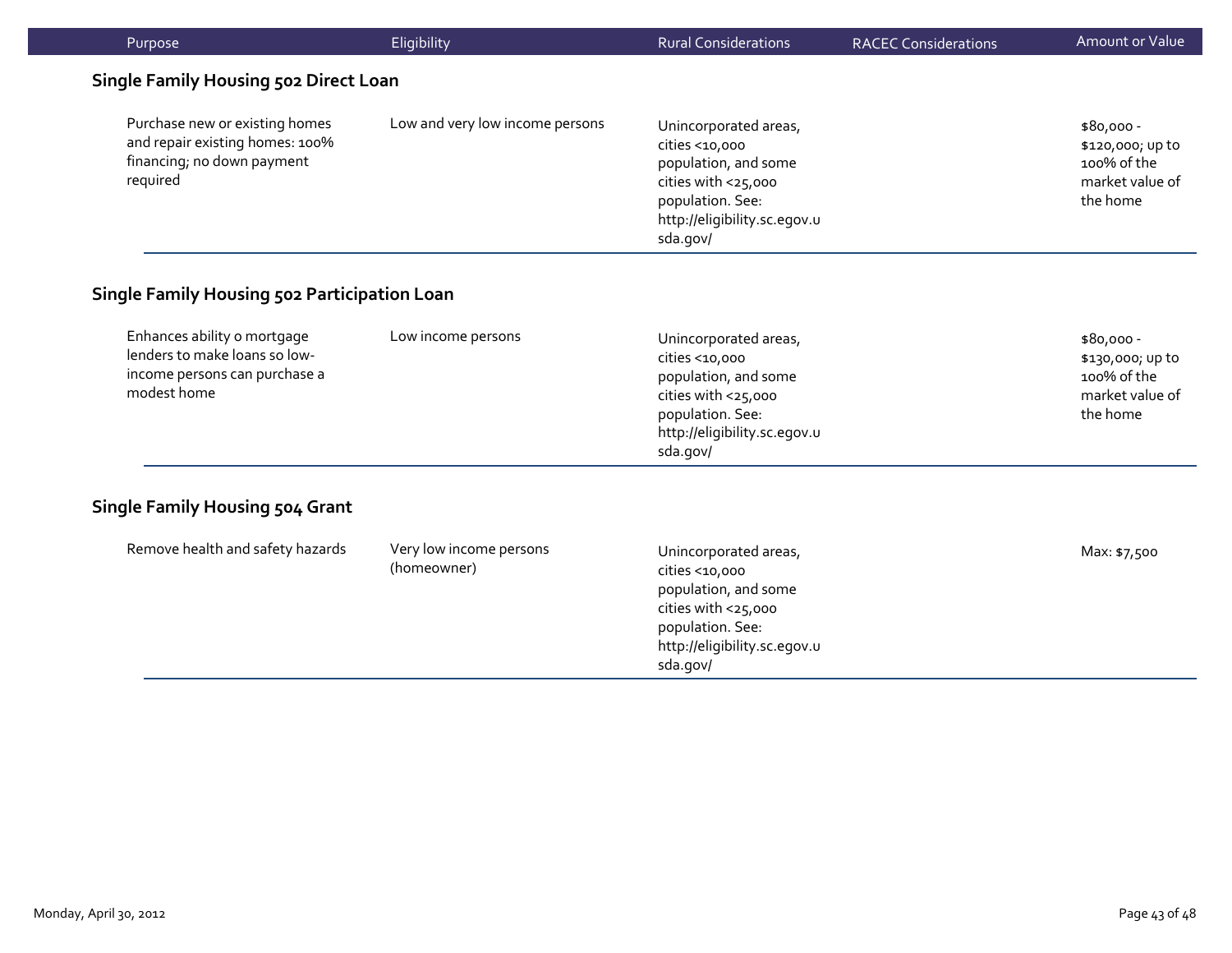| Purpose                               | Eligibility                            | <b>Rural Considerations</b>                                                                                                                            | <b>RACEC Considerations</b> | Amount or Value |
|---------------------------------------|----------------------------------------|--------------------------------------------------------------------------------------------------------------------------------------------------------|-----------------------------|-----------------|
| <b>Single Family Housing 504 Loan</b> |                                        |                                                                                                                                                        |                             |                 |
| Modernize or repair a modest<br>home  | Very low income persons<br>(homeowner) | Unincorporated areas,<br>cities <10,000<br>population, and some<br>cities with <25,000<br>population. See:<br>http://eligibility.sc.egov.u<br>sda.gov/ |                             | Max: \$20,000   |

# **Single Family Housing Guaranteed Loan**

| Purchase new or existing homes<br>and repair existing homes: 100%<br>financing; no down payment<br>required | Moderate and low income persons | Unincorporated areas,<br>cities <10,000<br>population, and some<br>cities with <25,000<br>population. See:<br>http://eligibility.sc.egov.u<br>sda.gov/ | \$150,000 -<br>\$200,000 up to<br>100% of the<br>market value of<br>the home plus<br>the amount of<br>quarantee fee |
|-------------------------------------------------------------------------------------------------------------|---------------------------------|--------------------------------------------------------------------------------------------------------------------------------------------------------|---------------------------------------------------------------------------------------------------------------------|
|                                                                                                             |                                 |                                                                                                                                                        | financed                                                                                                            |

# **Single Family Housing Mutual Self‐Help Housing**

| Assists very low- and low-income<br>households construct their own<br>homes. Families perform<br>approximately 65 percent of the<br>construction labor on each other's<br>homes under qualified supervision. | Low and very low income persons | Unincorporated areas,<br>cities <10,000<br>population, and some<br>cities with $<$ 25,000<br>population. See:<br>http://eligibility.sc.egov.u |
|--------------------------------------------------------------------------------------------------------------------------------------------------------------------------------------------------------------|---------------------------------|-----------------------------------------------------------------------------------------------------------------------------------------------|
|                                                                                                                                                                                                              |                                 | sda.gov/                                                                                                                                      |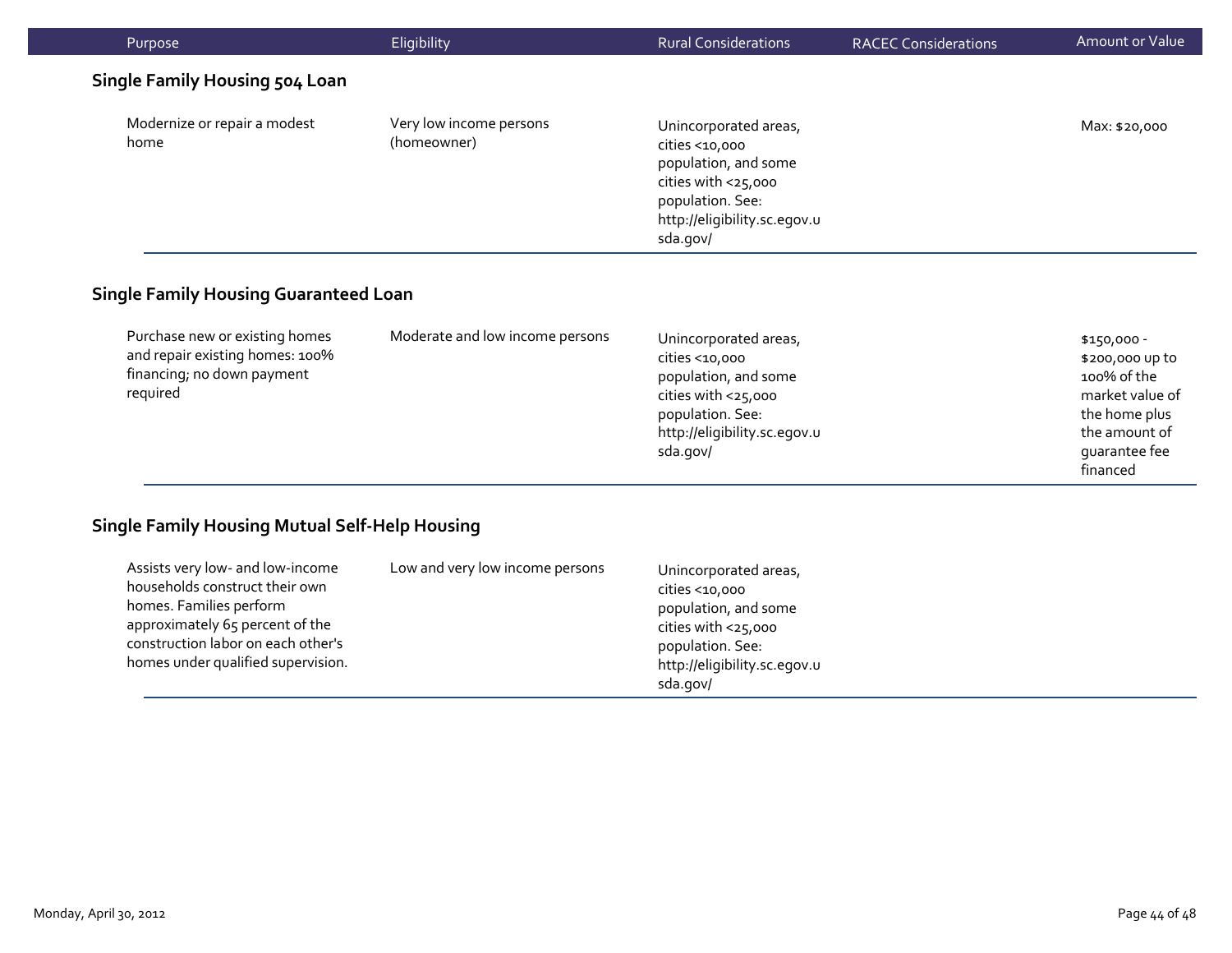| Purpose                                                                                                                                                   | Eligibility                                                                                                       | <b>Rural Considerations</b>                                                                      | <b>RACEC Considerations</b> | <b>Amount or Value</b>                                                                   |
|-----------------------------------------------------------------------------------------------------------------------------------------------------------|-------------------------------------------------------------------------------------------------------------------|--------------------------------------------------------------------------------------------------|-----------------------------|------------------------------------------------------------------------------------------|
| <b>SMPG Small Minority Producer Grant</b>                                                                                                                 |                                                                                                                   |                                                                                                  |                             |                                                                                          |
| To fund cooperatives and/or<br>associations of cooperatives to<br>provide technical assistance to<br>small, minority agriculture<br>producers             | Minority cooperative or a minority<br>association of cooperatives                                                 | All rural areas other than<br>cities >50,000 population<br>and their adjacent<br>urbanized areas |                             | Max \$175,000                                                                            |
| <b>Solid Waste Management Grant</b>                                                                                                                       |                                                                                                                   |                                                                                                  |                             |                                                                                          |
| Supports recycling education and<br>solid waste planning such as<br>technical assistance, planning,<br>and community education<br>projects                | Public bodies, tribes, and<br>community based non-profits<br>(cities, water districts, mutual<br>water companies) | Cities and towns <10,000<br>population and<br>unincorporated areas                               |                             | \$50,000                                                                                 |
| <b>Technical Assistance and Training Grant</b>                                                                                                            |                                                                                                                   |                                                                                                  |                             |                                                                                          |
| Supports entities eligible for<br>Water and Waste Disposal loans<br>& grants for operator/board<br>training, financial planning, and<br>accessing funding | Nonprofit corporations who will<br>provide such assistance to rural<br>utilities                                  | Cities and towns <10,000<br>population and<br>unincorporated areas                               |                             | $$50,000 - $1$<br>million+                                                               |
| <b>VAPG Value-Added Producer Grant</b>                                                                                                                    |                                                                                                                   |                                                                                                  |                             |                                                                                          |
| Provides grants for value-added<br>activities such as planning and<br>working capital                                                                     | Agricultural producers and<br>cooperatives                                                                        | No rural area requirement                                                                        |                             | Max: \$100,000<br>Planning;<br>\$300,000<br>Working<br>Capital; - 100%<br>match required |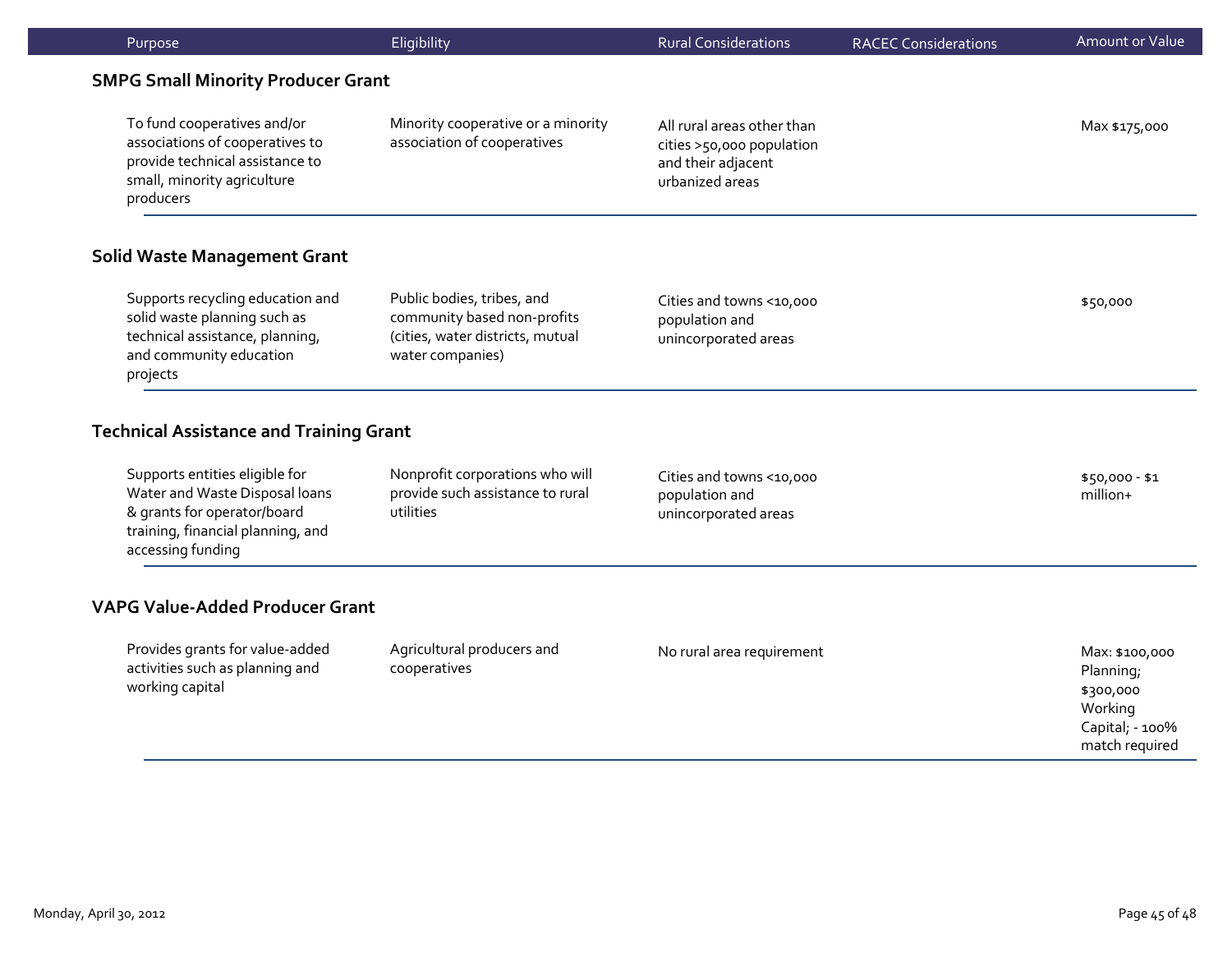| Purpose                                                                                                               | Eligibility                                                                                                       | <b>Rural Considerations</b>                                        | <b>RACEC Considerations</b> | Amount or Value                |
|-----------------------------------------------------------------------------------------------------------------------|-------------------------------------------------------------------------------------------------------------------|--------------------------------------------------------------------|-----------------------------|--------------------------------|
| <b>Water and Waste Disposal Guaranteed Loan</b>                                                                       |                                                                                                                   |                                                                    |                             |                                |
| Creates incentive for commercial<br>lending that finances water,<br>waste, storm drainage, and solid<br>waste systems | Banks and other commercial<br>lenders                                                                             | Cities and towns <10,000<br>population and<br>unincorporated areas |                             | \$500,000 - \$5<br>million     |
| Water and Waste Disposal Loan and Grant                                                                               |                                                                                                                   |                                                                    |                             |                                |
| Develops and rehabilitates water,<br>waste, storm drainage, and solid<br>waste systems                                | Public bodies, tribes, and<br>community based non-profits<br>(cities, water districts, mutual<br>water companies) | Cities and towns <10,000<br>population and<br>unincorporated areas |                             | $$1$ million - $$8$<br>million |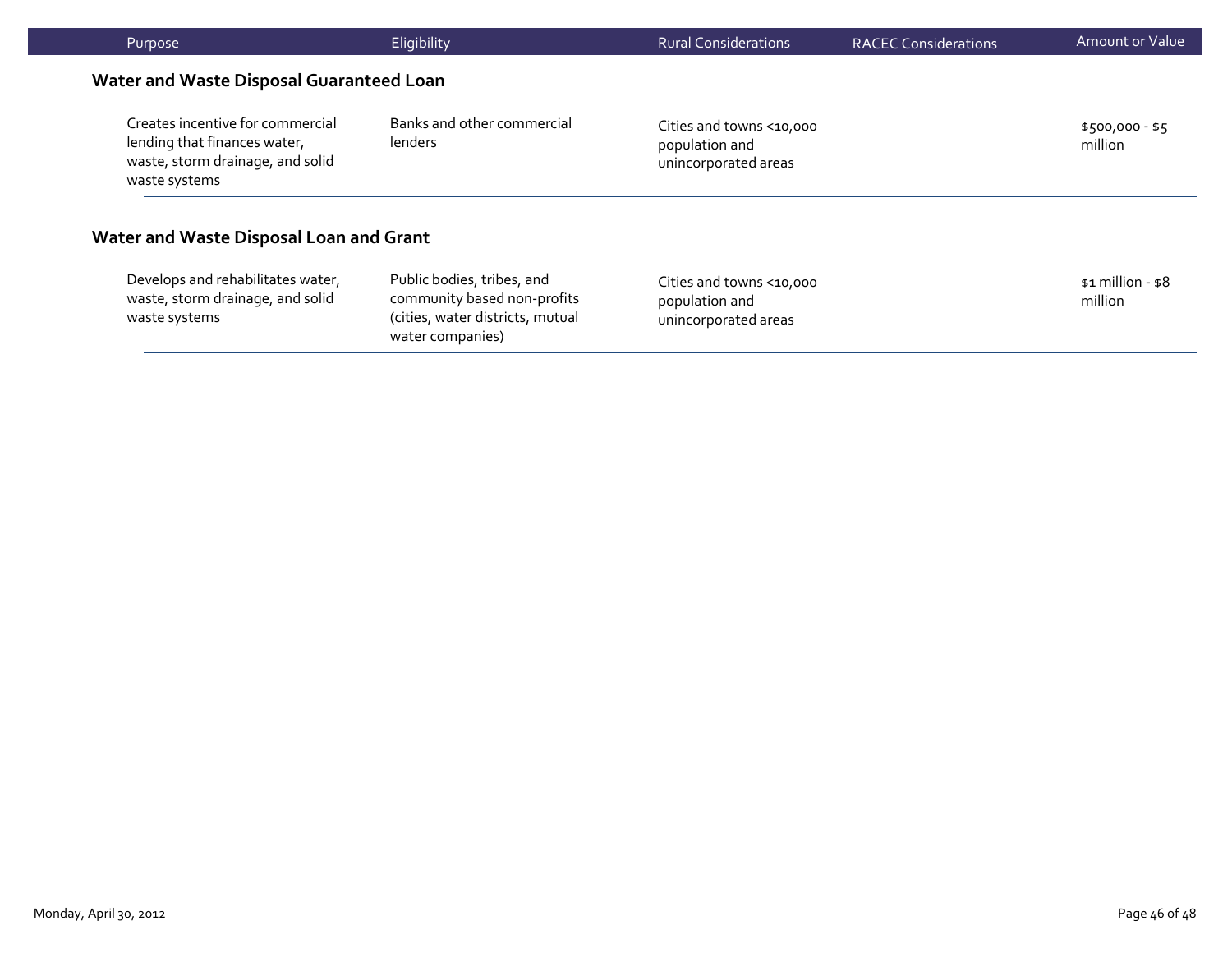# **VISIT FLORIDA**

#### **Cultural Heritage and Nature Tourism Grant Program**

VISIT FLORIDA administers this REIMBURSEMENT grant program to provide funding to Partners for marketing projects and tourism education efforts promoting cultural, heritage and/or nature tourism in Florida.

Public entities governed by <sup>a</sup> county, municipality, school district, community college, college, university, an agency of state governmen<sup>t</sup> and non‐profit organizations are eligible to apply. In order to be eligible, for‐profit organizations must partner with <sup>a</sup> qualified non‐profit organization, a 501(c) 3 or 501(c) 6, and cannot be the lead on the application.

#### Higher scoring based upon smaller population; rural counties only have to make <sup>a</sup> 50% match opposed to dollar for dollar; also in‐kind service is allowed

Entire grant program <sup>=</sup> \$140,000 pending budget approval; Here's thebreakdown ‐‐‐‐ Marketing category ‐ \$5000; Image Development‐ \$5,000; Tourism Education ‐ \$2,000

#### **Rural Tourism Marketing Co‐Op Program**

VISIT FLORIDA's Rural TourismMarketing Co‐Op Program is designed to assist destinations with severely limited financial and human resources. The goal is to provide individualized, hands‐on counseling to small businesses that depend on tourism. VISIT FLORIDA takes an integrated approach to marketing tourism products. This includes the expertise of professionals in the public relations, promotions, advertising, direct marketing, sales, Internet, new product development and visitor services disciplines.

Tourism‐related businesses located in <sup>a</sup> rural county; must be a VISIT FLORIDA Partner; and must not have PR agency or PR practioner on staff.

\$600